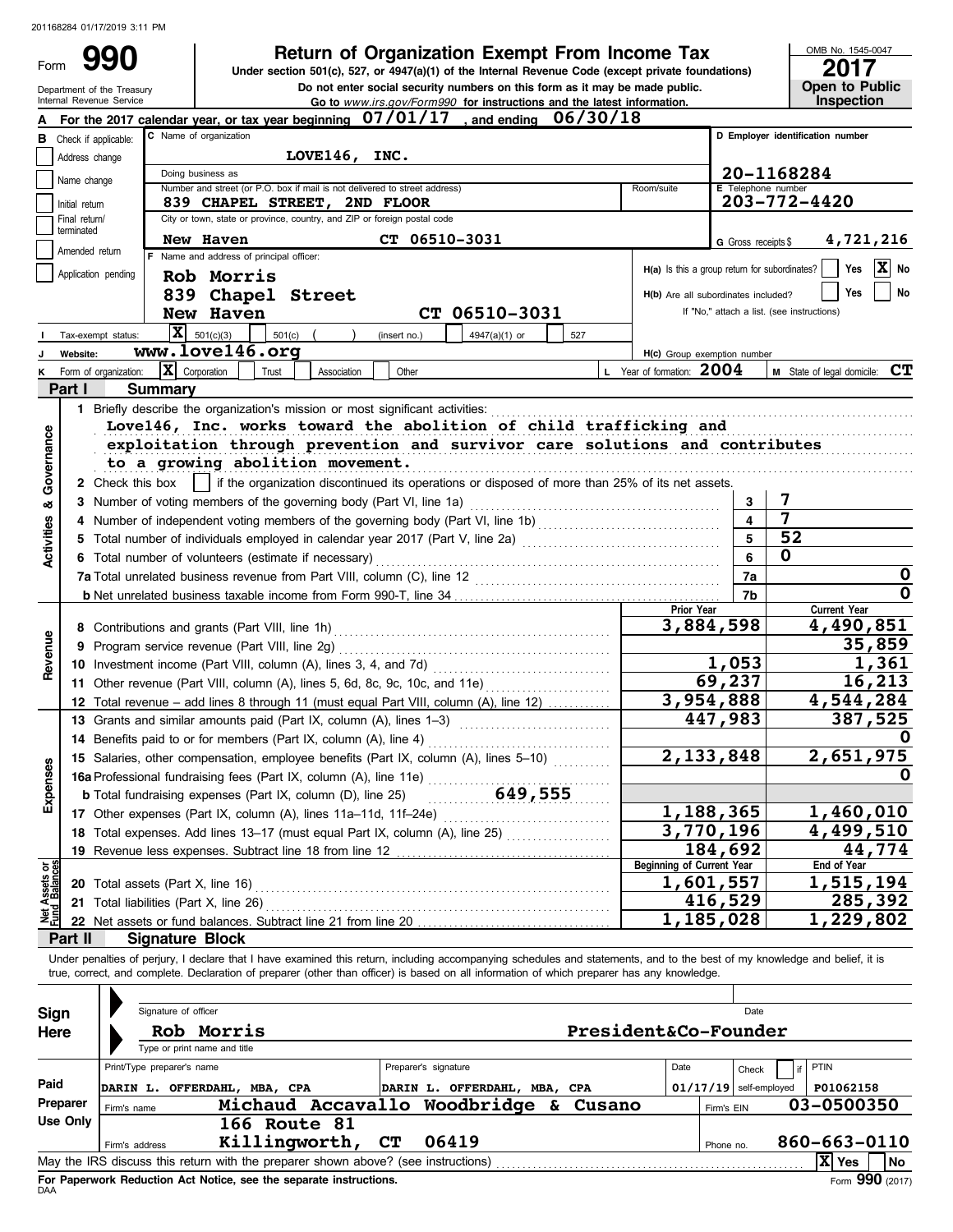|                          | Form 990 (2017) LOVE146, INC.                  |                                                      | 20-1168284                                                                                                                                                                                                                                                                                                                                                                                                                                                                                                                                                                                                                         |                                    | Page 2                  |
|--------------------------|------------------------------------------------|------------------------------------------------------|------------------------------------------------------------------------------------------------------------------------------------------------------------------------------------------------------------------------------------------------------------------------------------------------------------------------------------------------------------------------------------------------------------------------------------------------------------------------------------------------------------------------------------------------------------------------------------------------------------------------------------|------------------------------------|-------------------------|
| Part III                 |                                                |                                                      | <b>Statement of Program Service Accomplishments</b>                                                                                                                                                                                                                                                                                                                                                                                                                                                                                                                                                                                |                                    |                         |
|                          |                                                |                                                      | Check if Schedule O contains a response or note to any line in this Part III                                                                                                                                                                                                                                                                                                                                                                                                                                                                                                                                                       |                                    | $\overline{\mathbf{x}}$ |
|                          | 1 Briefly describe the organization's mission: |                                                      | Love146, Inc. works toward the abolition of child trafficking and                                                                                                                                                                                                                                                                                                                                                                                                                                                                                                                                                                  |                                    |                         |
|                          |                                                | to a growing abolition movement.                     | exploitation through prevention and survivor care solutions and contributes                                                                                                                                                                                                                                                                                                                                                                                                                                                                                                                                                        |                                    |                         |
|                          | prior Form 990 or 990-EZ?                      |                                                      | 2 Did the organization undertake any significant program services during the year which were not listed on the                                                                                                                                                                                                                                                                                                                                                                                                                                                                                                                     |                                    | Yes $ \mathbf{X} $ No   |
|                          |                                                | If "Yes," describe these new services on Schedule O. |                                                                                                                                                                                                                                                                                                                                                                                                                                                                                                                                                                                                                                    |                                    |                         |
| 3<br>services?           |                                                |                                                      | Did the organization cease conducting, or make significant changes in how it conducts, any program                                                                                                                                                                                                                                                                                                                                                                                                                                                                                                                                 |                                    | Yes $\overline{X}$ No   |
|                          |                                                | If "Yes," describe these changes on Schedule O.      |                                                                                                                                                                                                                                                                                                                                                                                                                                                                                                                                                                                                                                    |                                    |                         |
| 4                        |                                                |                                                      | Describe the organization's program service accomplishments for each of its three largest program services, as measured by<br>expenses. Section 501(c)(3) and 501(c)(4) organizations are required to report the amount of grants and allocations to others,<br>the total expenses, and revenue, if any, for each program service reported.                                                                                                                                                                                                                                                                                        |                                    |                         |
|                          |                                                |                                                      | LOVE146 PROVIDES CARE AND SUPPORT TO CHILDREN WHO HAVE EXPERIENCED BEING<br>TRAFFICKED OR EXPLOITED IN THE PHILIPPINES, IN THE U.K., AND IN THE U.S.<br>IN ALL OUR SURVIVOR CARE PROGRAMS, WE COMMIT TO JOURNEYING WITH A SURVIVOR<br>AS LONG AS THEY NEED US, AND ARE CONCERNED WITH HOLISTIC HEALTH, ADDRESSING<br>THE BIOLOGICAL, PSYCHOLOGICAL, EMOTIONAL, SOCIAL, FINANCIAL, AND SPIRITUAL<br>IMPACTS OF VICTIMIZATION. WE STRIVE TO SEE SURVIVORS BECOME SELF-<br>SUFFICIENT, FLOURISHING ADULTS, FREE FROM REVICTIMIZATION OR DEPENDENCY.                                                                                   |                                    |                         |
| 4b (Code:                | ) (Expenses \$                                 |                                                      | $405,346$ including grants of \$<br>SINCE ITS INCEPTION, THE U.S. PREVENTION EDUCATION PROGRAM HAS REACHED OVER<br>24,000 YOUTH WITH PREVENTION AND AWARENESS PROGRAMS.<br>MORE CHILDREN THAN IS POSSIBLE THROUGH DIRECT IMPLEMENTATION ALONE, LOVE146<br>PROVIDES TRAINING AND TECHNICAL ASSISTANCE TO SCHOOLS, AGENCIES, AND<br>ORGANIZATIONS WITH THE INFRASTRUCTURE AND PROFESSIONAL STAFF TO EFFECTIVELY<br>REACH THEIR OWN COMMUNITIES. OUR NOT A #NUMBER CURRICULUM ALSO INCLUDES<br>SUPPLEMENTARY MATERIALS FOR PARENTS AND CAREGIVERS TO UNDERSTAND THE RISKS<br>OF TRAFFICKING AND SUPPORT THEIR CHILD MORE EFFECTIVELY. | ) (Revenue \$<br>IN ORDER TO REACH |                         |
|                          |                                                |                                                      |                                                                                                                                                                                                                                                                                                                                                                                                                                                                                                                                                                                                                                    |                                    |                         |
| 4c (Code:<br>HOME GOODS. | ) (Expenses \$                                 |                                                      | $272,729$ including grants of \$<br>LOVE146 IS LAUNCHING REIMAGINE RESALE TO CREATE A SUSTAINABLE FUNDING<br>STREAM TO SUPPORT OUR PROGRAMS IN THE PREVENTION OF EXPLOITATION, AND TO<br>MEET THE NEEDS OF SURVIVORS FOR THE LONG HAUL FROM THE SALE OF DONATED<br>GOODS, SUCH AS SECOND-HAND CLOTHING, FURNITURE, BOOKS, AND MISCELLANEOUS<br>THE LOVE146 CHARITY RESALE AND THRIFT SHOP WILL ALSO CREATE AN<br>OPPORTUNITY TO ENGAGE LOVE146 VOLUNTEERS, AND CREATE A MECHANISM FOR OUR<br>PREVENTION AND SURVIVOR CARE PROGRAMS TO OFFER VOCATIONAL TRAINING,<br>LEADERSHIP DEVELOPMENT, AND REINTEGRATION ASSISTANCE.          | ) (Revenue \$                      |                         |
|                          |                                                |                                                      |                                                                                                                                                                                                                                                                                                                                                                                                                                                                                                                                                                                                                                    |                                    |                         |
|                          |                                                | 4d Other program services (Describe in Schedule O.)  |                                                                                                                                                                                                                                                                                                                                                                                                                                                                                                                                                                                                                                    |                                    |                         |
| (Expenses \$             | 4e Total program service expenses              |                                                      | 731, 110 including grants of \$<br>) (Revenue $$$<br>3,201,329                                                                                                                                                                                                                                                                                                                                                                                                                                                                                                                                                                     |                                    |                         |
| DAA                      |                                                |                                                      |                                                                                                                                                                                                                                                                                                                                                                                                                                                                                                                                                                                                                                    |                                    | Form 990 (2017)         |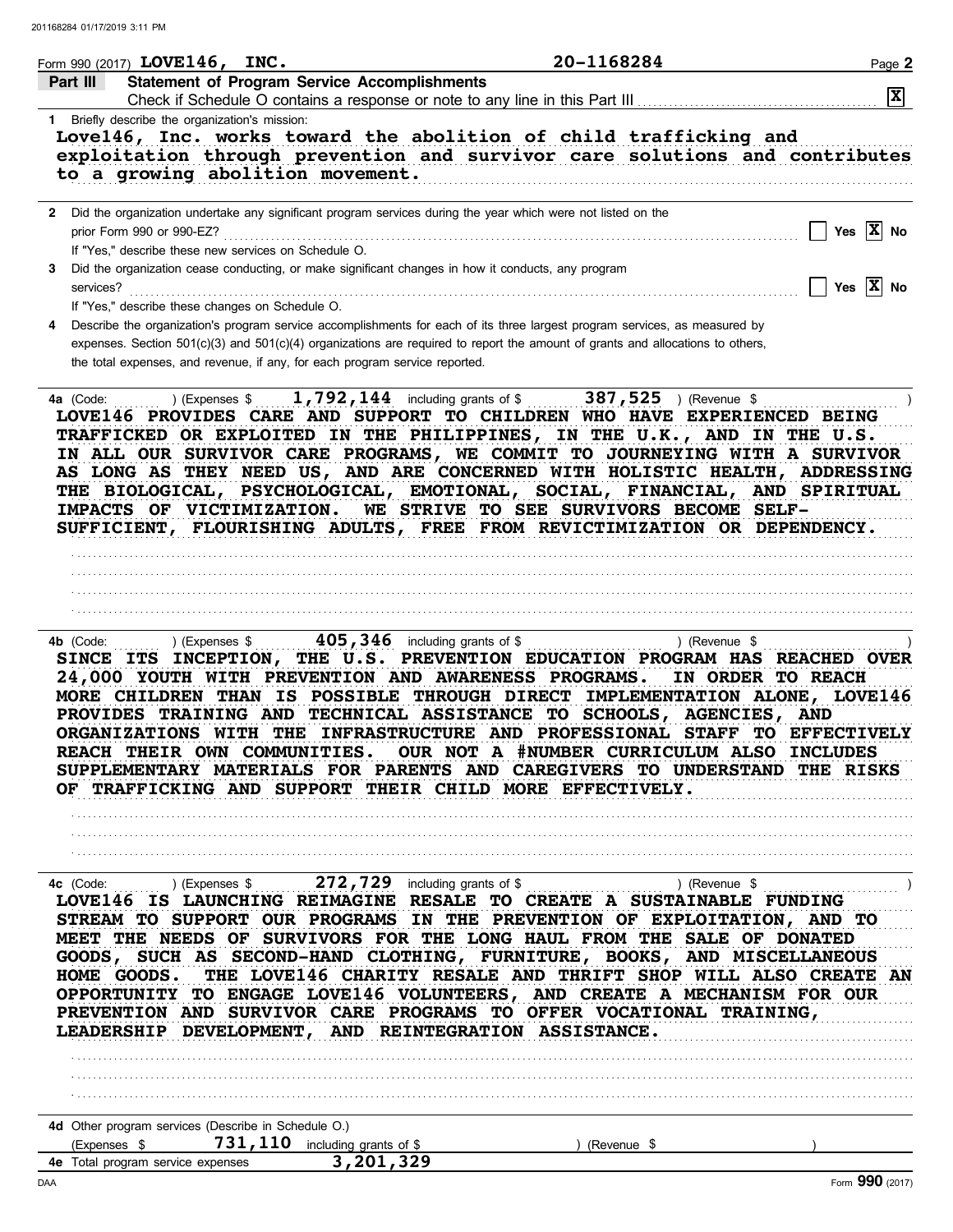|     | 20-1168284<br>Form 990 (2017) LOVE146, INC.                                                                             |                |             | Page 3 |
|-----|-------------------------------------------------------------------------------------------------------------------------|----------------|-------------|--------|
|     | Part IV<br><b>Checklist of Required Schedules</b>                                                                       |                |             |        |
|     |                                                                                                                         |                | Yes         | No     |
| 1.  | Is the organization described in section $501(c)(3)$ or $4947(a)(1)$ (other than a private foundation)? If "Yes,"       |                |             |        |
|     | complete Schedule A                                                                                                     | 1              | X           |        |
| 2   | Is the organization required to complete Schedule B, Schedule of Contributors (see instructions)?                       | $\overline{2}$ | $\mathbf x$ |        |
| 3   | Did the organization engage in direct or indirect political campaign activities on behalf of or in opposition to        |                |             |        |
|     | candidates for public office? If "Yes," complete Schedule C, Part I                                                     | 3              |             | X      |
| 4   | Section 501(c)(3) organizations. Did the organization engage in lobbying activities, or have a section 501(h)           |                |             |        |
|     | election in effect during the tax year? If "Yes," complete Schedule C, Part II                                          | 4              |             | X      |
| 5   | Is the organization a section $501(c)(4)$ , $501(c)(5)$ , or $501(c)(6)$ organization that receives membership dues,    |                |             |        |
|     | assessments, or similar amounts as defined in Revenue Procedure 98-19? If "Yes," complete Schedule C,                   |                |             |        |
|     | Part III                                                                                                                | 5              |             | X      |
| 6   | Did the organization maintain any donor advised funds or any similar funds or accounts for which donors                 |                |             |        |
|     | have the right to provide advice on the distribution or investment of amounts in such funds or accounts? If             |                |             |        |
|     | "Yes," complete Schedule D, Part I                                                                                      | 6              |             | X      |
| 7   | Did the organization receive or hold a conservation easement, including easements to preserve open space,               |                |             |        |
|     | the environment, historic land areas, or historic structures? If "Yes," complete Schedule D, Part II                    | 7              |             | X      |
| 8   | Did the organization maintain collections of works of art, historical treasures, or other similar assets? If "Yes,"     |                |             |        |
|     | complete Schedule D, Part III                                                                                           | 8              |             | X      |
| 9   | Did the organization report an amount in Part X, line 21, for escrow or custodial account liability, serve as a         |                |             |        |
|     | custodian for amounts not listed in Part X; or provide credit counseling, debt management, credit repair, or            |                |             |        |
|     | debt negotiation services? If "Yes," complete Schedule D, Part IV                                                       | 9              |             | X      |
| 10  | Did the organization, directly or through a related organization, hold assets in temporarily restricted                 |                |             |        |
|     | endowments, permanent endowments, or quasi-endowments? If "Yes," complete Schedule D, Part V                            | 10             |             | X      |
| 11  | If the organization's answer to any of the following questions is "Yes," then complete Schedule D, Parts VI,            |                |             |        |
|     | VII, VIII, IX, or X as applicable.                                                                                      |                |             |        |
| а   | Did the organization report an amount for land, buildings, and equipment in Part X, line 10? If "Yes,"                  |                |             |        |
|     | complete Schedule D, Part VI                                                                                            | 11a            | X           |        |
| b   | Did the organization report an amount for investments—other securities in Part X, line 12 that is 5% or more            |                |             |        |
|     | of its total assets reported in Part X, line 16? If "Yes," complete Schedule D, Part VII                                | 11b            |             | X      |
| c   | Did the organization report an amount for investments—program related in Part X, line 13 that is 5% or more             |                |             |        |
|     | of its total assets reported in Part X, line 16? If "Yes," complete Schedule D, Part VIII                               | 11c            |             | X      |
| d   | Did the organization report an amount for other assets in Part X, line 15 that is 5% or more of its total assets        |                |             |        |
|     | reported in Part X, line 16? If "Yes," complete Schedule D, Part IX                                                     | 11d            |             | X      |
| е   | Did the organization report an amount for other liabilities in Part X, line 25? If "Yes," complete Schedule D, Part X   | 11e            | X           |        |
|     | Did the organization's separate or consolidated financial statements for the tax year include a footnote that addresses |                |             |        |
|     | the organization's liability for uncertain tax positions under FIN 48 (ASC 740)? If "Yes," complete Schedule D, Part X  | 11f            |             |        |
|     | 12a Did the organization obtain separate, independent audited financial statements for the tax year? If "Yes," complete |                |             | л      |
|     |                                                                                                                         | 12a            | X           |        |
|     | Was the organization included in consolidated, independent audited financial statements for the tax year? If            |                |             |        |
| b   | "Yes," and if the organization answered "No" to line 12a, then completing Schedule D, Parts XI and XII is optional      | 12b            |             | X      |
|     |                                                                                                                         | 13             |             | X      |
| 13  |                                                                                                                         | 14a            |             | X      |
| 14a | Did the organization maintain an office, employees, or agents outside of the United States?                             |                |             |        |
| b   | Did the organization have aggregate revenues or expenses of more than \$10,000 from grantmaking,                        |                |             |        |
|     | fundraising, business, investment, and program service activities outside the United States, or aggregate               |                | X           |        |
|     | foreign investments valued at \$100,000 or more? If "Yes," complete Schedule F, Parts I and IV [[[[[[[[[[[[[[[          | 14b            |             |        |
| 15  | Did the organization report on Part IX, column (A), line 3, more than \$5,000 of grants or other assistance to or       |                |             |        |
|     | for any foreign organization? If "Yes," complete Schedule F, Parts II and IV                                            | 15             | X           |        |
| 16  | Did the organization report on Part IX, column (A), line 3, more than \$5,000 of aggregate grants or other              |                |             |        |
|     | assistance to or for foreign individuals? If "Yes," complete Schedule F, Parts III and IV                               | 16             |             | X      |
| 17  | Did the organization report a total of more than \$15,000 of expenses for professional fundraising services on          |                |             |        |
|     |                                                                                                                         | 17             |             | X      |
| 18  | Did the organization report more than \$15,000 total of fundraising event gross income and contributions on             |                |             |        |
|     | Part VIII, lines 1c and 8a? If "Yes," complete Schedule G, Part II                                                      | 18             | X           |        |
| 19  | Did the organization report more than \$15,000 of gross income from gaming activities on Part VIII, line 9a?            |                |             |        |
|     | If "Yes," complete Schedule G, Part III.                                                                                | 19             |             | X      |

Form **990** (2017)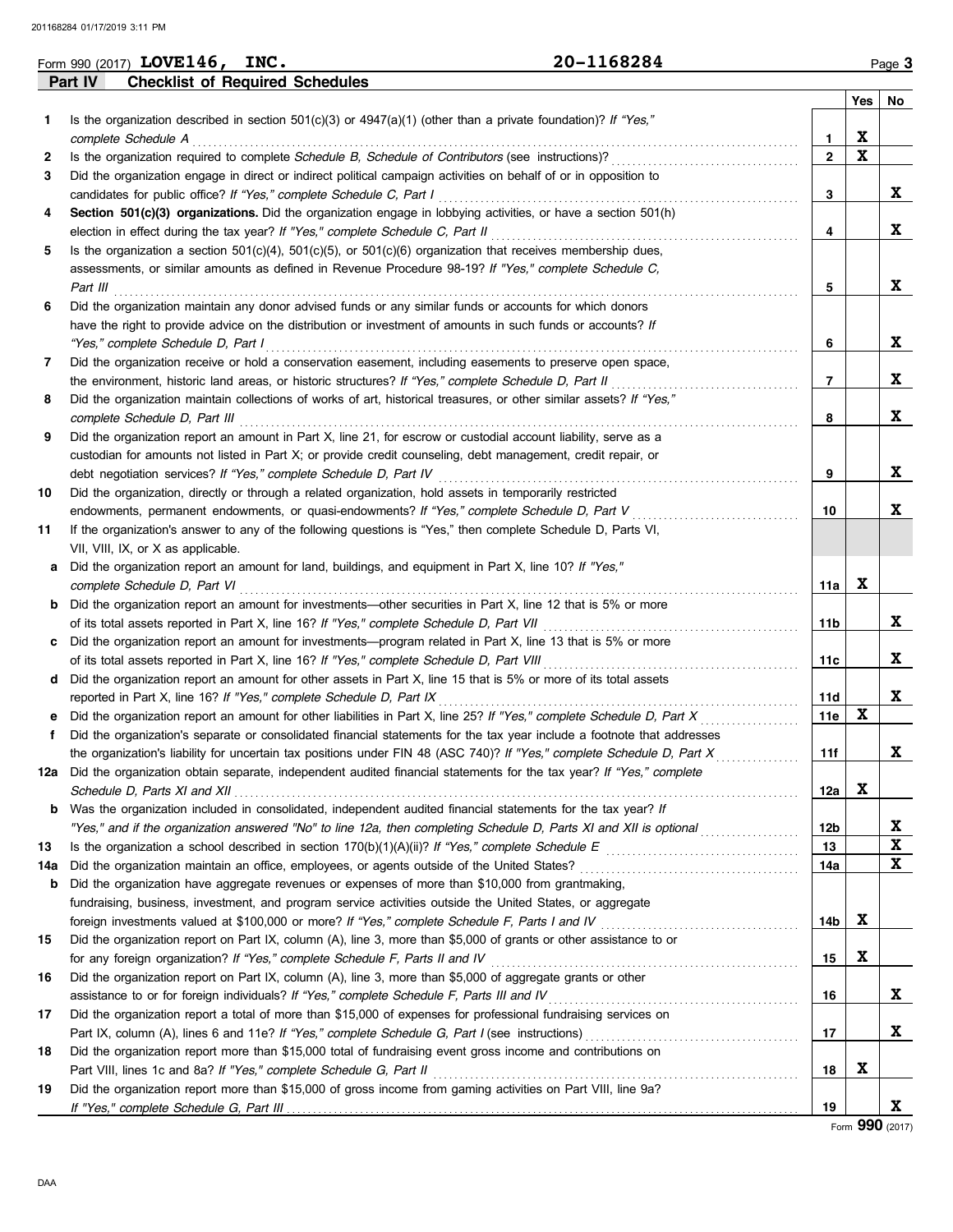|     | Part IV<br><b>Checklist of Required Schedules (continued)</b>                                                         |     |     |                  |
|-----|-----------------------------------------------------------------------------------------------------------------------|-----|-----|------------------|
|     |                                                                                                                       |     | Yes | No               |
| 20a | Did the organization operate one or more hospital facilities? If "Yes," complete Schedule H                           | 20a |     | X                |
| b   | If "Yes" to line 20a, did the organization attach a copy of its audited financial statements to this return?          | 20b |     |                  |
| 21  | Did the organization report more than \$5,000 of grants or other assistance to any domestic organization or           |     |     |                  |
|     | domestic government on Part IX, column (A), line 1? If "Yes," complete Schedule I, Parts I and II                     | 21  |     | X                |
| 22  | Did the organization report more than \$5,000 of grants or other assistance to or for domestic individuals on         |     |     |                  |
|     | Part IX, column (A), line 2? If "Yes," complete Schedule I, Parts I and III                                           | 22  |     | X                |
| 23  | Did the organization answer "Yes" to Part VII, Section A, line 3, 4, or 5 about compensation of the                   |     |     |                  |
|     | organization's current and former officers, directors, trustees, key employees, and highest compensated               |     |     |                  |
|     | employees? If "Yes," complete Schedule J                                                                              | 23  |     | X                |
|     | 24a Did the organization have a tax-exempt bond issue with an outstanding principal amount of more than               |     |     |                  |
|     | \$100,000 as of the last day of the year, that was issued after December 31, 2002? If "Yes," answer lines 24b         |     |     |                  |
|     | through 24d and complete Schedule K. If "No," go to line 25a                                                          | 24a |     | X                |
| b   | Did the organization invest any proceeds of tax-exempt bonds beyond a temporary period exception?                     | 24b |     |                  |
| c   | Did the organization maintain an escrow account other than a refunding escrow at any time during the year             |     |     |                  |
|     | to defease any tax-exempt bonds?                                                                                      | 24c |     |                  |
|     | d Did the organization act as an "on behalf of" issuer for bonds outstanding at any time during the year?             | 24d |     |                  |
|     | 25a Section 501(c)(3), 501(c)(4), and 501(c)(29) organizations. Did the organization engage in an excess benefit      |     |     |                  |
|     | transaction with a disqualified person during the year? If "Yes," complete Schedule L, Part I                         | 25a |     | X                |
| b   | Is the organization aware that it engaged in an excess benefit transaction with a disqualified person in a prior      |     |     |                  |
|     | year, and that the transaction has not been reported on any of the organization's prior Forms 990 or 990-EZ?          |     |     |                  |
|     | If "Yes," complete Schedule L, Part I                                                                                 | 25b |     | X                |
| 26  | Did the organization report any amount on Part X, line 5, 6, or 22 for receivables from or payables to any            |     |     |                  |
|     | current or former officers, directors, trustees, key employees, highest compensated employees, or                     |     |     |                  |
|     | disqualified persons? If "Yes," complete Schedule L, Part II                                                          | 26  |     | X                |
| 27  | Did the organization provide a grant or other assistance to an officer, director, trustee, key employee,              |     |     |                  |
|     | substantial contributor or employee thereof, a grant selection committee member, or to a 35% controlled               |     |     |                  |
|     | entity or family member of any of these persons? If "Yes," complete Schedule L, Part III                              | 27  |     | X                |
| 28  | Was the organization a party to a business transaction with one of the following parties (see Schedule L,             |     |     |                  |
|     | Part IV instructions for applicable filing thresholds, conditions, and exceptions):                                   |     |     |                  |
| а   | A current or former officer, director, trustee, or key employee? If "Yes," complete Schedule L, Part IV               | 28a |     | X                |
| b   | A family member of a current or former officer, director, trustee, or key employee? If "Yes," complete                |     |     |                  |
|     | Schedule L, Part IV                                                                                                   | 28b |     | X                |
| c   | An entity of which a current or former officer, director, trustee, or key employee (or a family member thereof)       |     |     |                  |
|     | was an officer, director, trustee, or direct or indirect owner? If "Yes," complete Schedule L, Part IV                | 28c |     | X                |
| 29  | Did the organization receive more than \$25,000 in non-cash contributions? If "Yes," complete Schedule M              | 29  | X   |                  |
| 30  | Did the organization receive contributions of art, historical treasures, or other similar assets, or qualified        |     |     |                  |
|     | conservation contributions? If "Yes," complete Schedule M                                                             | 30  |     | X                |
| 31  | Did the organization liquidate, terminate, or dissolve and cease operations? If "Yes," complete Schedule N,           |     |     |                  |
|     | Part I                                                                                                                | 31  |     | X                |
| 32  | Did the organization sell, exchange, dispose of, or transfer more than 25% of its net assets? If "Yes,"               |     |     |                  |
|     | complete Schedule N, Part II                                                                                          | 32  |     | X                |
| 33  | Did the organization own 100% of an entity disregarded as separate from the organization under Regulations            |     |     |                  |
|     | sections 301.7701-2 and 301.7701-3? If "Yes," complete Schedule R, Part I                                             | 33  |     | X                |
| 34  | Was the organization related to any tax-exempt or taxable entity? If "Yes," complete Schedule R, Part II, III,        |     |     |                  |
|     | or IV, and Part V, line 1                                                                                             | 34  |     | X<br>$\mathbf x$ |
| 35a |                                                                                                                       | 35a |     |                  |
| b   | If "Yes" to line 35a, did the organization receive any payment from or engage in any transaction with a               |     |     |                  |
|     | controlled entity within the meaning of section 512(b)(13)? If "Yes," complete Schedule R, Part V, line 2             | 35b |     |                  |
| 36  | Section 501(c)(3) organizations. Did the organization make any transfers to an exempt non-charitable                  |     |     |                  |
|     | related organization? If "Yes," complete Schedule R, Part V, line 2                                                   | 36  |     | X                |
| 37  | Did the organization conduct more than 5% of its activities through an entity that is not a related organization      |     |     |                  |
|     | and that is treated as a partnership for federal income tax purposes? If "Yes," complete Schedule R,                  |     |     | X                |
|     | Part VI<br>Did the organization complete Schedule O and provide explanations in Schedule O for Part VI, lines 11b and | 37  |     |                  |
| 38  |                                                                                                                       |     | X   |                  |
|     | 19? Note. All Form 990 filers are required to complete Schedule O.                                                    | 38  |     |                  |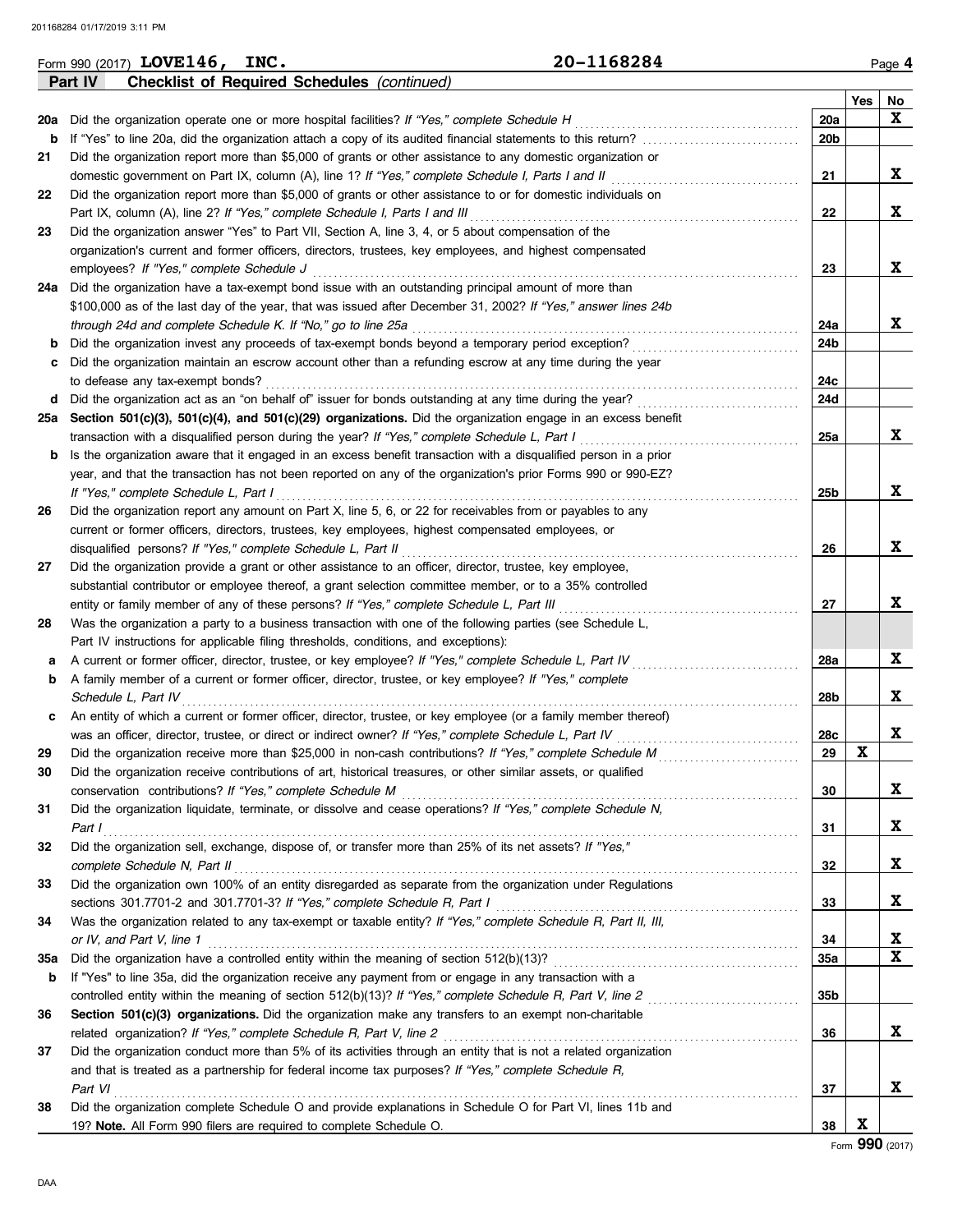|     | Form 990 (2017) LOVE146, INC.                                                                                                                      | 20-1168284      |             |          |     | Page 5      |
|-----|----------------------------------------------------------------------------------------------------------------------------------------------------|-----------------|-------------|----------|-----|-------------|
|     | Statements Regarding Other IRS Filings and Tax Compliance<br>Part V                                                                                |                 |             |          |     |             |
|     | Check if Schedule O contains a response or note to any line in this Part V                                                                         |                 |             |          |     |             |
|     |                                                                                                                                                    |                 |             |          | Yes | <b>No</b>   |
| 1a  | Enter the number reported in Box 3 of Form 1096. Enter -0- if not applicable                                                                       | 1a              | 36          |          |     |             |
| b   | Enter the number of Forms W-2G included in line 1a. Enter -0- if not applicable                                                                    | 1 <sub>b</sub>  | $\mathbf 0$ |          |     |             |
| с   | Did the organization comply with backup withholding rules for reportable payments to vendors and                                                   |                 |             |          |     |             |
|     | reportable gaming (gambling) winnings to prize winners?                                                                                            |                 |             | 1c       | X   |             |
| 2a  | Enter the number of employees reported on Form W-3, Transmittal of Wage and Tax                                                                    |                 |             |          |     |             |
|     | Statements, filed for the calendar year ending with or within the year covered by this return                                                      | 2a              | 52          |          |     |             |
| b   | If at least one is reported on line 2a, did the organization file all required federal employment tax returns?                                     |                 |             | 2b       | X   |             |
|     | Note. If the sum of lines 1a and 2a is greater than 250, you may be required to e-file (see instructions)                                          |                 |             |          |     |             |
| За  | Did the organization have unrelated business gross income of \$1,000 or more during the year?                                                      |                 |             | За       |     | X           |
| b   | If "Yes," has it filed a Form 990-T for this year? If "No" to line 3b, provide an explanation in Schedule O                                        |                 |             | 3b       |     |             |
| 4a  | At any time during the calendar year, did the organization have an interest in, or a signature or other authority                                  |                 |             |          |     |             |
|     | over, a financial account in a foreign country (such as a bank account, securities account, or other financial                                     |                 |             |          |     |             |
|     | account)?                                                                                                                                          |                 |             | 4a       |     | X           |
| b   | If "Yes," enter the name of the foreign country:                                                                                                   |                 |             |          |     |             |
|     | See instructions for filing requirements for FinCEN Form 114, Report of Foreign Bank and Financial Accounts                                        |                 |             |          |     |             |
|     | (FBAR).                                                                                                                                            |                 |             |          |     |             |
| 5а  | Was the organization a party to a prohibited tax shelter transaction at any time during the tax year?                                              |                 |             | 5a       |     | X           |
| b   | Did any taxable party notify the organization that it was or is a party to a prohibited tax shelter transaction?                                   |                 |             | 5b       |     | $\mathbf x$ |
| с   | If "Yes" to line 5a or 5b, did the organization file Form 8886-T?                                                                                  |                 |             | 5c       |     |             |
| 6а  | Does the organization have annual gross receipts that are normally greater than \$100,000, and did the                                             |                 |             |          |     |             |
|     | organization solicit any contributions that were not tax deductible as charitable contributions?                                                   |                 |             | 6а       |     | X           |
| b   | If "Yes," did the organization include with every solicitation an express statement that such contributions or                                     |                 |             |          |     |             |
|     | gifts were not tax deductible?                                                                                                                     |                 |             | 6b       |     |             |
| 7   | Organizations that may receive deductible contributions under section 170(c).                                                                      |                 |             |          |     |             |
| а   | Did the organization receive a payment in excess of \$75 made partly as a contribution and partly for goods<br>and services provided to the payor? |                 |             |          |     |             |
|     | If "Yes," did the organization notify the donor of the value of the goods or services provided?                                                    |                 |             | 7а<br>7b |     |             |
| b   | Did the organization sell, exchange, or otherwise dispose of tangible personal property for which it was                                           |                 |             |          |     |             |
| с   | required to file Form 8282?                                                                                                                        |                 |             | 7с       |     |             |
| d   | If "Yes," indicate the number of Forms 8282 filed during the year                                                                                  | 7d              |             |          |     |             |
| е   | Did the organization receive any funds, directly or indirectly, to pay premiums on a personal benefit contract?                                    |                 |             | 7е       |     |             |
|     | Did the organization, during the year, pay premiums, directly or indirectly, on a personal benefit contract?                                       |                 |             | 7f       |     |             |
|     | If the organization received a contribution of qualified intellectual property, did the organization file Form 8899 as required?                   |                 |             | 7g       |     |             |
|     | If the organization received a contribution of cars, boats, airplanes, or other vehicles, did the organization file a Form 1098-C?                 |                 |             | 7h       |     |             |
| 8   | Sponsoring organizations maintaining donor advised funds. Did a donor advised fund maintained by the                                               |                 |             |          |     |             |
|     | sponsoring organization have excess business holdings at any time during the year?                                                                 |                 |             | 8        |     |             |
| 9   | Sponsoring organizations maintaining donor advised funds.                                                                                          |                 |             |          |     |             |
| а   | Did the sponsoring organization make any taxable distributions under section 4966?                                                                 |                 |             | 9а       |     |             |
| b   | Did the sponsoring organization make a distribution to a donor, donor advisor, or related person?                                                  |                 |             | 9b       |     |             |
| 10  | Section 501(c)(7) organizations. Enter:                                                                                                            |                 |             |          |     |             |
| а   | Initiation fees and capital contributions included on Part VIII, line 12                                                                           | 10a             |             |          |     |             |
| b   | Gross receipts, included on Form 990, Part VIII, line 12, for public use of club facilities                                                        | 10b             |             |          |     |             |
| 11  | Section 501(c)(12) organizations. Enter:                                                                                                           |                 |             |          |     |             |
| а   | Gross income from members or shareholders                                                                                                          | 11a             |             |          |     |             |
| b   | Gross income from other sources (Do not net amounts due or paid to other sources                                                                   |                 |             |          |     |             |
|     | against amounts due or received from them.)                                                                                                        | 11 <sub>b</sub> |             |          |     |             |
| 12a | Section 4947(a)(1) non-exempt charitable trusts. Is the organization filing Form 990 in lieu of Form 1041?                                         |                 |             | 12a      |     |             |
| b   | If "Yes," enter the amount of tax-exempt interest received or accrued during the year                                                              | 12 <sub>b</sub> |             |          |     |             |
| 13  | Section 501(c)(29) qualified nonprofit health insurance issuers.                                                                                   |                 |             |          |     |             |
| а   | Is the organization licensed to issue qualified health plans in more than one state?                                                               |                 |             | 13а      |     |             |
|     | Note. See the instructions for additional information the organization must report on Schedule O.                                                  |                 |             |          |     |             |
| b   | Enter the amount of reserves the organization is required to maintain by the states in which                                                       |                 |             |          |     |             |
|     |                                                                                                                                                    | 13b             |             |          |     |             |
| c   | Enter the amount of reserves on hand                                                                                                               | 13c             |             |          |     |             |
| 14a | Did the organization receive any payments for indoor tanning services during the tax year?                                                         |                 |             | 14a      |     | X           |
|     | <b>b</b> If "Yes," has it filed a Form 720 to report these payments? If "No," provide an explanation in Schedule O                                 |                 |             | 14b      |     |             |

DAA Form **990** (2017)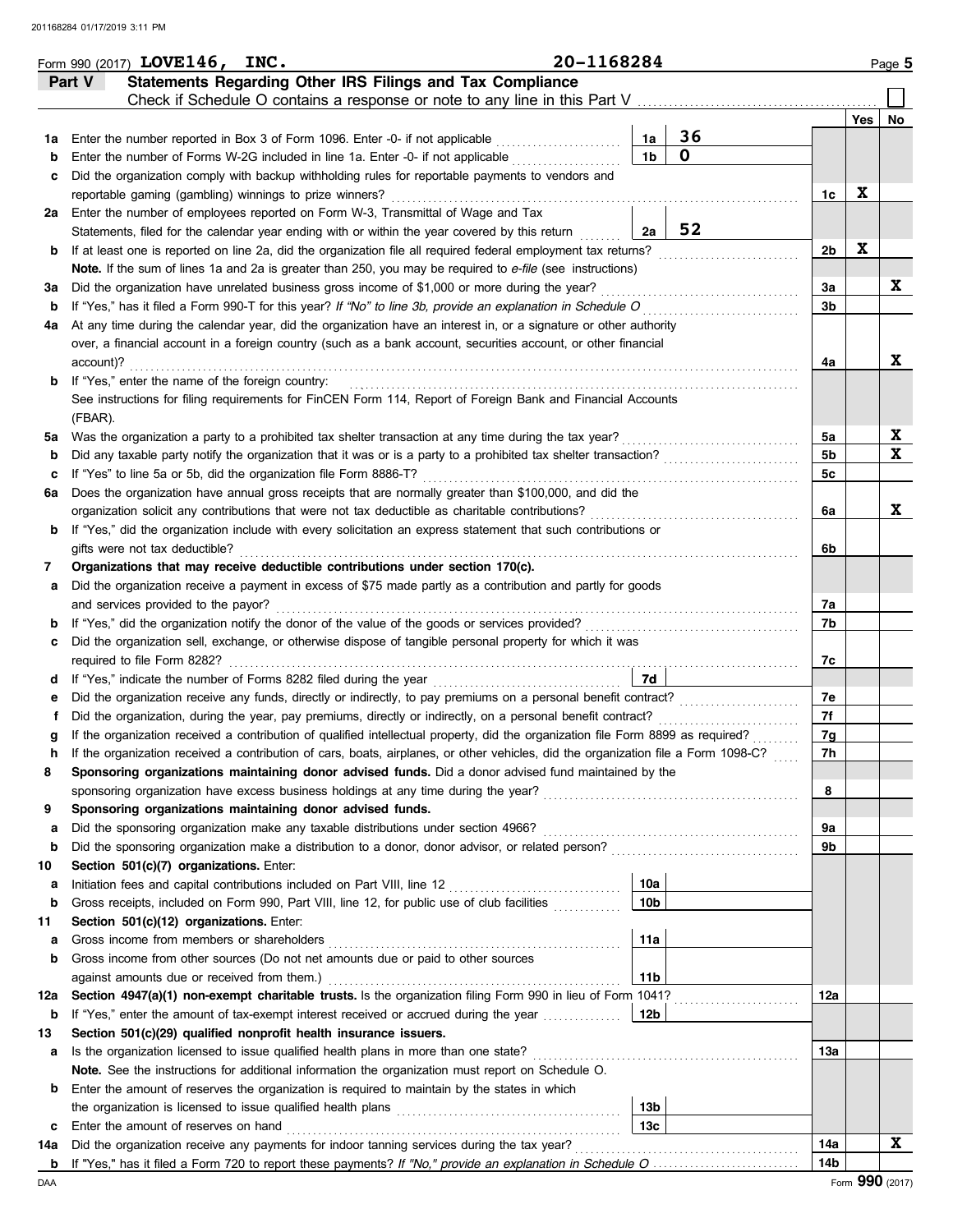|     | 20-1168284<br>Form 990 (2017) LOVE146, INC.                                                                                         |          |    |   |                 |     | Page 6      |
|-----|-------------------------------------------------------------------------------------------------------------------------------------|----------|----|---|-----------------|-----|-------------|
|     | Governance, Management, and Disclosure For each "Yes" response to lines 2 through 7b below, and for a "No"<br>Part VI               |          |    |   |                 |     |             |
|     | response to line 8a, 8b, or 10b below, describe the circumstances, processes, or changes in Schedule O. See instructions.           |          |    |   |                 |     |             |
|     |                                                                                                                                     |          |    |   |                 |     | $\mathbf x$ |
|     | Section A. Governing Body and Management                                                                                            |          |    |   |                 |     |             |
|     |                                                                                                                                     |          |    |   |                 | Yes | No          |
| 1а  | Enter the number of voting members of the governing body at the end of the tax year                                                 |          | 1a | 7 |                 |     |             |
|     | If there are material differences in voting rights among members of the governing body, or                                          |          |    |   |                 |     |             |
|     | if the governing body delegated broad authority to an executive committee or similar                                                |          |    |   |                 |     |             |
|     | committee, explain in Schedule O.                                                                                                   |          |    |   |                 |     |             |
| b   | Enter the number of voting members included in line 1a, above, who are independent                                                  |          | 1b | 7 |                 |     |             |
| 2   | Did any officer, director, trustee, or key employee have a family relationship or a business relationship with                      |          |    |   |                 |     |             |
|     | any other officer, director, trustee, or key employee?                                                                              |          |    |   | $\mathbf{2}$    |     | X           |
| 3   | Did the organization delegate control over management duties customarily performed by or under the direct                           |          |    |   |                 |     |             |
|     | supervision of officers, directors, or trustees, or key employees to a management company or other person?                          |          |    |   | 3               |     | X           |
| 4   | Did the organization make any significant changes to its governing documents since the prior Form 990 was filed?                    |          |    |   | 4               |     | $\mathbf x$ |
|     | Did the organization become aware during the year of a significant diversion of the organization's assets?                          |          |    |   | 5               |     | $\mathbf x$ |
| 5   | Did the organization have members or stockholders?                                                                                  |          |    |   | 6               |     | $\mathbf x$ |
| 6   |                                                                                                                                     |          |    |   |                 |     |             |
| 7a  | Did the organization have members, stockholders, or other persons who had the power to elect or appoint                             |          |    |   |                 |     | X           |
|     | one or more members of the governing body?                                                                                          |          |    |   | 7a              |     |             |
| b   | Are any governance decisions of the organization reserved to (or subject to approval by) members,                                   |          |    |   |                 |     |             |
|     | stockholders, or persons other than the governing body?                                                                             |          |    |   | 7b              |     | X           |
| 8   | Did the organization contemporaneously document the meetings held or written actions undertaken during the year by the following:   |          |    |   |                 |     |             |
| а   | The governing body?                                                                                                                 |          |    |   | 8а              | X   |             |
| b   | Each committee with authority to act on behalf of the governing body?                                                               |          |    |   | 8b              | X   |             |
| 9   | Is there any officer, director, trustee, or key employee listed in Part VII, Section A, who cannot be reached at                    |          |    |   |                 |     |             |
|     |                                                                                                                                     |          |    |   | 9               |     | X           |
|     | Section B. Policies (This Section B requests information about policies not required by the Internal Revenue Code.)                 |          |    |   |                 |     |             |
|     |                                                                                                                                     |          |    |   |                 | Yes | No          |
| 10a | Did the organization have local chapters, branches, or affiliates?                                                                  |          |    |   | 10a             |     | x           |
| b   | If "Yes," did the organization have written policies and procedures governing the activities of such chapters,                      |          |    |   |                 |     |             |
|     |                                                                                                                                     |          |    |   | 10b             |     |             |
| 11a | Has the organization provided a complete copy of this Form 990 to all members of its governing body before filing the form?         |          |    |   | 11a             | X   |             |
| b   | Describe in Schedule O the process, if any, used by the organization to review this Form 990.                                       |          |    |   |                 |     |             |
| 12a |                                                                                                                                     |          |    |   | 12a             | X   |             |
| b   | Were officers, directors, or trustees, and key employees required to disclose annually interests that could give rise to conflicts? |          |    |   | 12 <sub>b</sub> | X   |             |
| c   | Did the organization regularly and consistently monitor and enforce compliance with the policy? If "Yes,"                           |          |    |   |                 |     |             |
|     | describe in Schedule O how this was done                                                                                            |          |    |   | 12c             | X   |             |
| 13  | Did the organization have a written whistleblower policy?                                                                           |          |    |   | 13              | X   |             |
| 14  | Did the organization have a written document retention and destruction policy?                                                      |          |    |   | 14              | X   |             |
| 15  | Did the process for determining compensation of the following persons include a review and approval by                              |          |    |   |                 |     |             |
|     | independent persons, comparability data, and contemporaneous substantiation of the deliberation and decision?                       |          |    |   |                 |     |             |
| а   | The organization's CEO, Executive Director, or top management official                                                              |          |    |   | 15a             | X   |             |
| b   | Other officers or key employees of the organization                                                                                 |          |    |   | 15b             |     | x           |
|     | If "Yes" to line 15a or 15b, describe the process in Schedule O (see instructions).                                                 |          |    |   |                 |     |             |
| 16a | Did the organization invest in, contribute assets to, or participate in a joint venture or similar arrangement                      |          |    |   |                 |     |             |
|     | with a taxable entity during the year?                                                                                              |          |    |   | 16a             |     | X           |
| b   | If "Yes," did the organization follow a written policy or procedure requiring the organization to evaluate its                      |          |    |   |                 |     |             |
|     | participation in joint venture arrangements under applicable federal tax law, and take steps to safeguard the                       |          |    |   |                 |     |             |
|     |                                                                                                                                     |          |    |   | 16b             |     |             |
|     | <b>Section C. Disclosure</b>                                                                                                        |          |    |   |                 |     |             |
| 17  | <b>CT</b><br>List the states with which a copy of this Form 990 is required to be filed                                             |          |    |   |                 |     |             |
| 18  | Section 6104 requires an organization to make its Forms 1023 (or 1024 if applicable), 990, and 990-T (Section 501(c)(3)s only)      |          |    |   |                 |     |             |
|     | available for public inspection. Indicate how you made these available. Check all that apply.                                       |          |    |   |                 |     |             |
|     | $ \mathbf{X} $ Another's website $ \mathbf{X} $ Upon request<br>IXI<br>Other (explain in Schedule O)<br>Own website                 |          |    |   |                 |     |             |
| 19  | Describe in Schedule O whether (and if so, how) the organization made its governing documents, conflict of interest policy, and     |          |    |   |                 |     |             |
|     | financial statements available to the public during the tax year.                                                                   |          |    |   |                 |     |             |
| 20  | State the name, address, and telephone number of the person who possesses the organization's books and records:                     |          |    |   |                 |     |             |
|     | Love146, Inc.<br>839 Chapel Street, 2nd Floor                                                                                       |          |    |   |                 |     |             |
|     | New Haven                                                                                                                           | CT 06510 |    |   | 203-772-4420    |     |             |
|     |                                                                                                                                     |          |    |   |                 |     |             |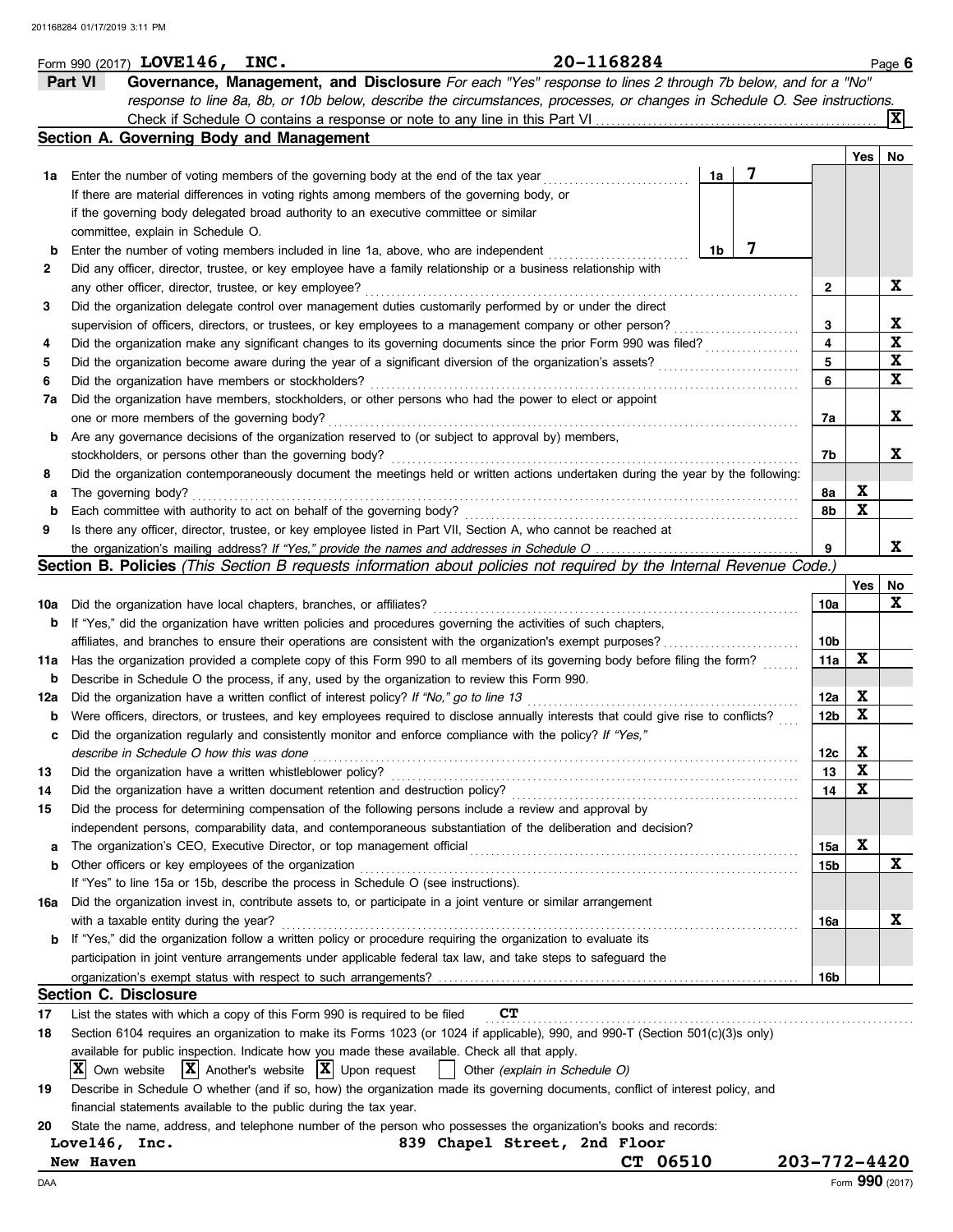| Form 990 (2017)          | <b>LOVE146,</b><br>INC.                     | 20-1168284                                                                                                                                                                                                                                                  | Page 7 |
|--------------------------|---------------------------------------------|-------------------------------------------------------------------------------------------------------------------------------------------------------------------------------------------------------------------------------------------------------------|--------|
| Part VII                 |                                             | Compensation of Officers, Directors, Trustees, Key Employees, Highest Compensated Employees, and                                                                                                                                                            |        |
|                          | <b>Independent Contractors</b>              |                                                                                                                                                                                                                                                             |        |
|                          |                                             | Check if Schedule O contains a response or note to any line in this Part VII <i>concerential</i>                                                                                                                                                            |        |
| Section A.               |                                             | Officers, Directors, Trustees, Key Employees, and Highest Compensated Employees                                                                                                                                                                             |        |
| organization's tax year. |                                             | 1a Complete this table for all persons required to be listed. Report compensation for the calendar year ending with or within the                                                                                                                           |        |
|                          |                                             | • List all of the organization's current officers, directors, trustees (whether individuals or organizations), regardless of amount of<br>compensation. Enter -0- in columns $(D)$ , $(E)$ , and $(F)$ if no compensation was paid.                         |        |
|                          |                                             | • List all of the organization's current key employees, if any. See instructions for definition of "key employee."                                                                                                                                          |        |
|                          | organization and any related organizations. | • List the organization's five current highest compensated employees (other than an officer, director, trustee, or key employee)<br>who received reportable compensation (Box 5 of Form W-2 and/or Box 7 of Form 1099-MISC) of more than \$100,000 from the |        |

List all of the organization's **former** officers, key employees, and highest compensated employees who received more than • List all of the organization's **former** officers, key employees, and highest compensate \$100,000 of reportable compensation from the organization and any related organizations.

• List all of the organization's **former directors or trustees** that received, in the capacity as a former director or trustee of the principle companisation from the organization and any related organizations organization, more than \$10,000 of reportable compensation from the organization and any related organizations. List persons in the following order: individual trustees or directors; institutional trustees; officers; key employees; highest compensated employees; and former such persons.

Check this box if neither the organization nor any related organization compensated any current officer, director, or trustee.

| (A)<br>Name and Title | (B)<br>Average<br>hours per<br>week<br>(list any<br>hours for |                    |                       |                | (C)<br>Position | (do not check more than one<br>box, unless person is both an<br>officer and a director/trustee) |        | (D)<br>Reportable<br>compensation<br>from<br>the<br>organization | (E)<br>Reportable<br>compensation from<br>related<br>organizations<br>(W-2/1099-MISC) | (F)<br>Estimated<br>amount of<br>other<br>compensation<br>from the |
|-----------------------|---------------------------------------------------------------|--------------------|-----------------------|----------------|-----------------|-------------------------------------------------------------------------------------------------|--------|------------------------------------------------------------------|---------------------------------------------------------------------------------------|--------------------------------------------------------------------|
|                       | related<br>organizations<br>below dotted<br>line)             | Individual trustee | Institutional trustee | <b>Officer</b> | Key employee    | Highest compensated<br>employee                                                                 | Former | (W-2/1099-MISC)                                                  |                                                                                       | organization<br>and related<br>organizations                       |
| $(1)$ Rob Morris      | 40.00                                                         |                    |                       |                |                 |                                                                                                 |        |                                                                  |                                                                                       |                                                                    |
| President&Co-Founder  | 0.00                                                          | $\mathbf x$        |                       | $\mathbf x$    |                 |                                                                                                 |        | 115,500                                                          | $\mathbf 0$                                                                           | 19,488                                                             |
| (2) Brian McGown      | 2.00                                                          |                    |                       |                |                 |                                                                                                 |        |                                                                  |                                                                                       |                                                                    |
| Chairman              | 0.00                                                          | $\mathbf x$        |                       | $\mathbf x$    |                 |                                                                                                 |        | 0                                                                | 0                                                                                     | $\mathbf 0$                                                        |
| (3) Peggy Crane       | 2.00                                                          |                    |                       |                |                 |                                                                                                 |        |                                                                  |                                                                                       |                                                                    |
| Secretary             | 0.00                                                          | $\mathbf x$        |                       | $\mathbf x$    |                 |                                                                                                 |        | 0                                                                | 0                                                                                     | $\mathbf 0$                                                        |
| (4) David Sullivan    |                                                               |                    |                       |                |                 |                                                                                                 |        |                                                                  |                                                                                       |                                                                    |
|                       | 2.00                                                          |                    |                       |                |                 |                                                                                                 |        |                                                                  |                                                                                       |                                                                    |
| Treasurer             | 0.00                                                          | $\mathbf x$        |                       | $\mathbf x$    |                 |                                                                                                 |        | 0                                                                | $\mathbf 0$                                                                           | $\mathbf 0$                                                        |
| $(5)$ Ellie Dyk       |                                                               |                    |                       |                |                 |                                                                                                 |        |                                                                  |                                                                                       |                                                                    |
|                       | 1.00                                                          |                    |                       |                |                 |                                                                                                 |        |                                                                  |                                                                                       |                                                                    |
| Director              | 0.00                                                          | $\mathbf x$        |                       |                |                 |                                                                                                 |        | 0                                                                | 0                                                                                     | $\mathbf 0$                                                        |
| (6) Belinda Bauman    | 1.00                                                          |                    |                       |                |                 |                                                                                                 |        |                                                                  |                                                                                       |                                                                    |
| Director              | 0.00                                                          | $\mathbf x$        |                       |                |                 |                                                                                                 |        | 0                                                                | $\mathbf 0$                                                                           | $\mathbf 0$                                                        |
| (7) Leticia Hashem    |                                                               |                    |                       |                |                 |                                                                                                 |        |                                                                  |                                                                                       |                                                                    |
|                       | 1.00                                                          |                    |                       |                |                 |                                                                                                 |        |                                                                  |                                                                                       |                                                                    |
| Director              | 0.00                                                          | $\mathbf x$        |                       |                |                 |                                                                                                 |        | 0                                                                | $\mathbf 0$                                                                           | 0                                                                  |
| (8) Steve Martin      | 40.00                                                         |                    |                       |                |                 |                                                                                                 |        |                                                                  |                                                                                       |                                                                    |
| Chief Exec Officer    | 0.00                                                          |                    |                       | $\mathbf x$    |                 |                                                                                                 |        | 103,349                                                          | 0                                                                                     | 12,844                                                             |
| (9)                   |                                                               |                    |                       |                |                 |                                                                                                 |        |                                                                  |                                                                                       |                                                                    |
|                       |                                                               |                    |                       |                |                 |                                                                                                 |        |                                                                  |                                                                                       |                                                                    |
| (10)                  |                                                               |                    |                       |                |                 |                                                                                                 |        |                                                                  |                                                                                       |                                                                    |
|                       |                                                               |                    |                       |                |                 |                                                                                                 |        |                                                                  |                                                                                       |                                                                    |
| (11)                  |                                                               |                    |                       |                |                 |                                                                                                 |        |                                                                  |                                                                                       |                                                                    |
|                       |                                                               |                    |                       |                |                 |                                                                                                 |        |                                                                  |                                                                                       |                                                                    |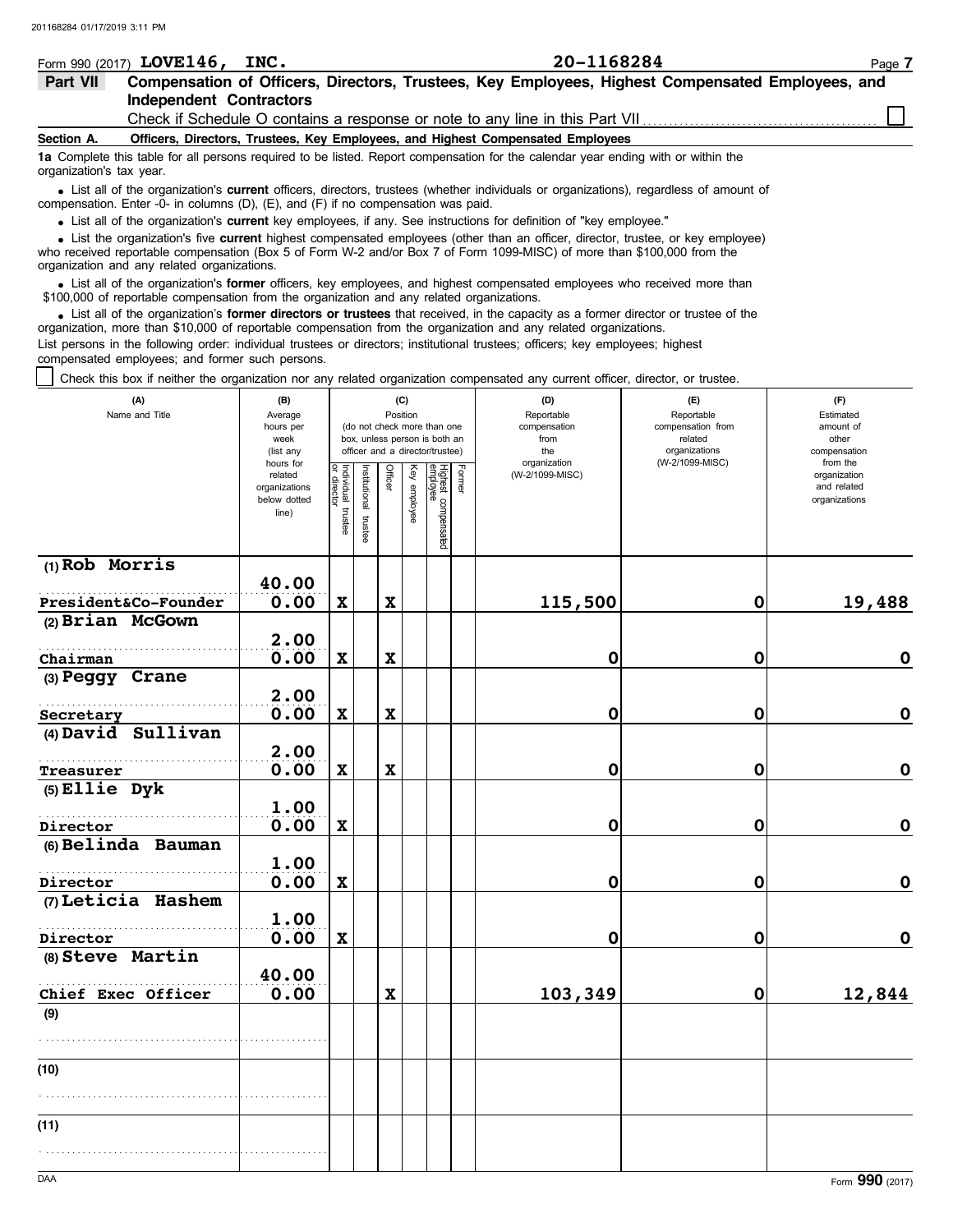|                   | 201168284 01/17/2019 3:11 PM<br>Form 990 (2017) LOVE146,<br><b>Part VII</b>                                                                                                                                                                                                                                                                                                                                                                                                                                                                                                  | INC.                                                           |                                                                                                                                                                                                                                                                                 |                          |         |              |                                 |                                                                    | 20-1168284<br>Section A. Officers, Directors, Trustees, Key Employees, and Highest Compensated Employees (continued) |                                | Page 8                                       |
|-------------------|------------------------------------------------------------------------------------------------------------------------------------------------------------------------------------------------------------------------------------------------------------------------------------------------------------------------------------------------------------------------------------------------------------------------------------------------------------------------------------------------------------------------------------------------------------------------------|----------------------------------------------------------------|---------------------------------------------------------------------------------------------------------------------------------------------------------------------------------------------------------------------------------------------------------------------------------|--------------------------|---------|--------------|---------------------------------|--------------------------------------------------------------------|----------------------------------------------------------------------------------------------------------------------|--------------------------------|----------------------------------------------|
|                   | (A)<br>Name and title                                                                                                                                                                                                                                                                                                                                                                                                                                                                                                                                                        | (B)<br>Average<br>hours per<br>week<br>(list any               | (D)<br>(C)<br>(E)<br>Position<br>Reportable<br>Reportable<br>(do not check more than one<br>compensation<br>compensation from<br>box, unless person is both an<br>from<br>related<br>officer and a director/trustee)<br>the<br>organizations<br>(W-2/1099-MISC)<br>organization |                          |         |              |                                 | (F)<br>Estimated<br>amount of<br>other<br>compensation<br>from the |                                                                                                                      |                                |                                              |
|                   |                                                                                                                                                                                                                                                                                                                                                                                                                                                                                                                                                                              | hours for<br>related<br>organizations<br>below dotted<br>line) | Individual trustee<br>or director                                                                                                                                                                                                                                               | Institutional<br>trustee | Officer | Key employee | Highest compensated<br>employee | Former                                                             | (W-2/1099-MISC)                                                                                                      |                                | organization<br>and related<br>organizations |
|                   |                                                                                                                                                                                                                                                                                                                                                                                                                                                                                                                                                                              |                                                                |                                                                                                                                                                                                                                                                                 |                          |         |              |                                 |                                                                    |                                                                                                                      |                                |                                              |
|                   |                                                                                                                                                                                                                                                                                                                                                                                                                                                                                                                                                                              |                                                                |                                                                                                                                                                                                                                                                                 |                          |         |              |                                 |                                                                    |                                                                                                                      |                                |                                              |
|                   |                                                                                                                                                                                                                                                                                                                                                                                                                                                                                                                                                                              |                                                                |                                                                                                                                                                                                                                                                                 |                          |         |              |                                 |                                                                    |                                                                                                                      |                                |                                              |
|                   |                                                                                                                                                                                                                                                                                                                                                                                                                                                                                                                                                                              |                                                                |                                                                                                                                                                                                                                                                                 |                          |         |              |                                 |                                                                    |                                                                                                                      |                                |                                              |
|                   |                                                                                                                                                                                                                                                                                                                                                                                                                                                                                                                                                                              |                                                                |                                                                                                                                                                                                                                                                                 |                          |         |              |                                 |                                                                    |                                                                                                                      |                                |                                              |
|                   |                                                                                                                                                                                                                                                                                                                                                                                                                                                                                                                                                                              |                                                                |                                                                                                                                                                                                                                                                                 |                          |         |              |                                 |                                                                    |                                                                                                                      |                                |                                              |
|                   |                                                                                                                                                                                                                                                                                                                                                                                                                                                                                                                                                                              |                                                                |                                                                                                                                                                                                                                                                                 |                          |         |              |                                 |                                                                    |                                                                                                                      |                                |                                              |
|                   |                                                                                                                                                                                                                                                                                                                                                                                                                                                                                                                                                                              |                                                                |                                                                                                                                                                                                                                                                                 |                          |         |              |                                 |                                                                    |                                                                                                                      |                                |                                              |
| 1b<br>c           | Sub-total<br>Total from continuation sheets to Part VII, Section A                                                                                                                                                                                                                                                                                                                                                                                                                                                                                                           |                                                                |                                                                                                                                                                                                                                                                                 |                          |         |              |                                 |                                                                    | 218,849                                                                                                              |                                | 32,332                                       |
| d<br>$\mathbf{2}$ | Total number of individuals (including but not limited to those listed above) who received more than \$100,000 of<br>reportable compensation from the organization                                                                                                                                                                                                                                                                                                                                                                                                           |                                                                |                                                                                                                                                                                                                                                                                 | $\mathbf{z}$             |         |              |                                 |                                                                    | 218,849                                                                                                              |                                | 32,332                                       |
| 3                 | Did the organization list any former officer, director, or trustee, key employee, or highest compensated                                                                                                                                                                                                                                                                                                                                                                                                                                                                     |                                                                |                                                                                                                                                                                                                                                                                 |                          |         |              |                                 |                                                                    |                                                                                                                      |                                | Yes<br>No<br>X<br>3                          |
| 4<br>5            | For any individual listed on line 1a, is the sum of reportable compensation and other compensation from the<br>organization and related organizations greater than \$150,000? If "Yes," complete Schedule J for such<br>individual <b>construction of the construction of the construction of the construction of the construction</b> of the construction of the construction of the construction of the construction of the construction of the construct<br>Did any person listed on line 1a receive or accrue compensation from any unrelated organization or individual |                                                                |                                                                                                                                                                                                                                                                                 |                          |         |              |                                 |                                                                    |                                                                                                                      |                                | X<br>4                                       |
|                   | Section B. Independent Contractors                                                                                                                                                                                                                                                                                                                                                                                                                                                                                                                                           |                                                                |                                                                                                                                                                                                                                                                                 |                          |         |              |                                 |                                                                    |                                                                                                                      |                                | X<br>5                                       |
| 1                 | Complete this table for your five highest compensated independent contractors that received more than \$100,000 of<br>compensation from the organization. Report compensation for the calendar year ending with or within the organization's tax year.                                                                                                                                                                                                                                                                                                                       |                                                                |                                                                                                                                                                                                                                                                                 |                          |         |              |                                 |                                                                    |                                                                                                                      |                                |                                              |
|                   |                                                                                                                                                                                                                                                                                                                                                                                                                                                                                                                                                                              | (A)<br>Name and business address                               |                                                                                                                                                                                                                                                                                 |                          |         |              |                                 |                                                                    |                                                                                                                      | (B)<br>Description of services | (C)<br>Compensation                          |
|                   |                                                                                                                                                                                                                                                                                                                                                                                                                                                                                                                                                                              |                                                                |                                                                                                                                                                                                                                                                                 |                          |         |              |                                 |                                                                    |                                                                                                                      |                                |                                              |
|                   |                                                                                                                                                                                                                                                                                                                                                                                                                                                                                                                                                                              |                                                                |                                                                                                                                                                                                                                                                                 |                          |         |              |                                 |                                                                    |                                                                                                                      |                                |                                              |
|                   |                                                                                                                                                                                                                                                                                                                                                                                                                                                                                                                                                                              |                                                                |                                                                                                                                                                                                                                                                                 |                          |         |              |                                 |                                                                    |                                                                                                                      |                                |                                              |
| $\mathbf{2}$      | Total number of independent contractors (including but not limited to those listed above) who<br>received more than \$100,000 of compensation from the organization                                                                                                                                                                                                                                                                                                                                                                                                          |                                                                |                                                                                                                                                                                                                                                                                 |                          |         |              |                                 |                                                                    |                                                                                                                      | 0                              |                                              |
| <b>DAA</b>        |                                                                                                                                                                                                                                                                                                                                                                                                                                                                                                                                                                              |                                                                |                                                                                                                                                                                                                                                                                 |                          |         |              |                                 |                                                                    |                                                                                                                      |                                | Form 990 (2017)                              |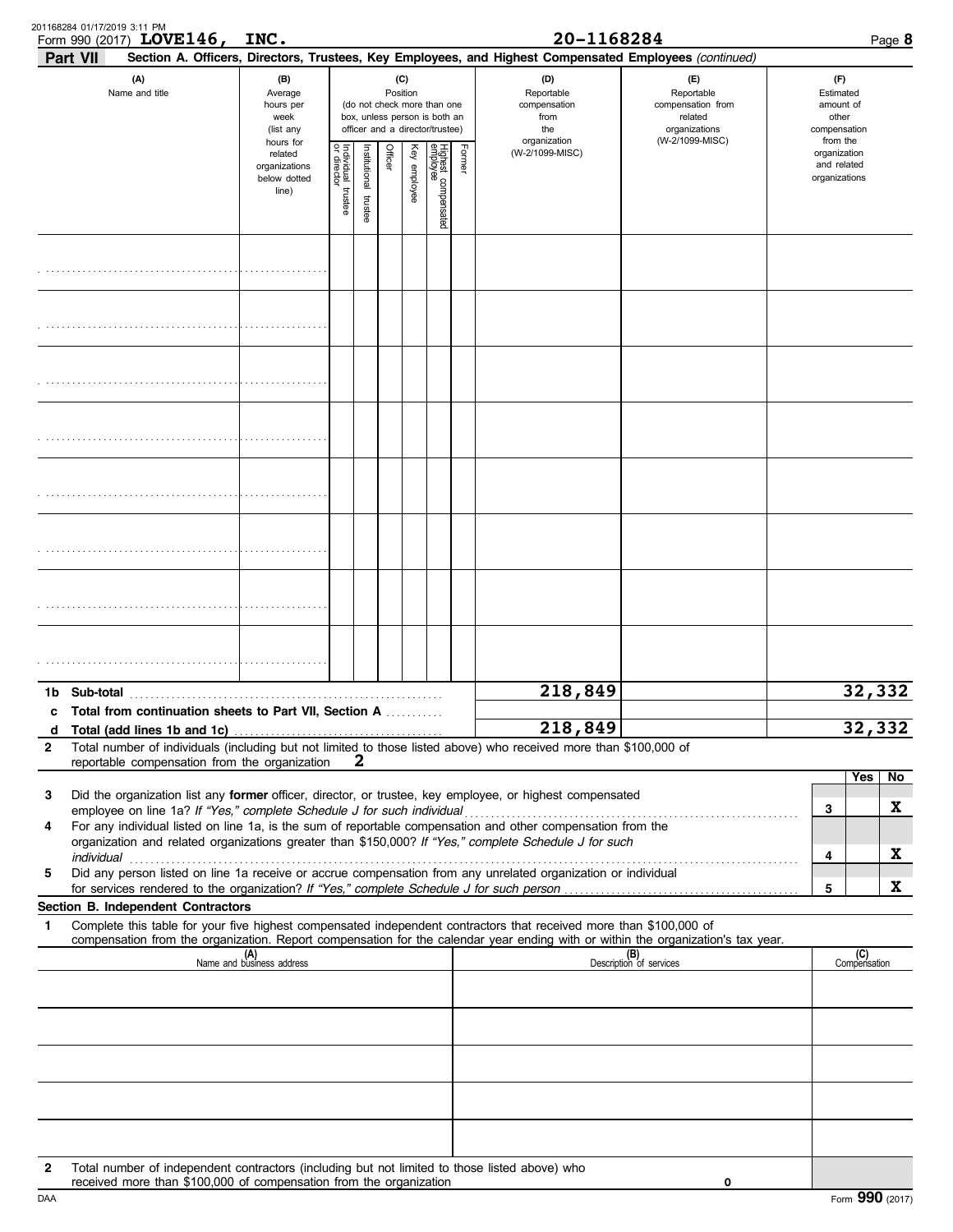### Form 990 (2017) Page **9 LOVE146, INC. 20-1168284**

|                                                                  | Part VIII<br><b>Statement of Revenue</b><br>(C)<br>(D)       |                                                                                     |                         |                |  |               |                      |                                                    |                                  |                                                           |  |  |  |  |
|------------------------------------------------------------------|--------------------------------------------------------------|-------------------------------------------------------------------------------------|-------------------------|----------------|--|---------------|----------------------|----------------------------------------------------|----------------------------------|-----------------------------------------------------------|--|--|--|--|
|                                                                  |                                                              |                                                                                     |                         |                |  |               | (A)<br>Total revenue | (B)<br>Related or<br>exempt<br>function<br>revenue | Unrelated<br>business<br>revenue | Revenue<br>excluded from tax<br>under sections<br>512-514 |  |  |  |  |
|                                                                  |                                                              | 1a Federated campaigns                                                              |                         | 1a             |  |               |                      |                                                    |                                  |                                                           |  |  |  |  |
|                                                                  |                                                              | <b>b</b> Membership dues                                                            |                         | 1b             |  |               |                      |                                                    |                                  |                                                           |  |  |  |  |
|                                                                  |                                                              | c Fundraising events                                                                |                         | 1 <sub>c</sub> |  | 334,212       |                      |                                                    |                                  |                                                           |  |  |  |  |
|                                                                  |                                                              | d Related organizations                                                             |                         | 1 <sub>d</sub> |  |               |                      |                                                    |                                  |                                                           |  |  |  |  |
|                                                                  |                                                              | e Government grants (contributions)                                                 |                         | 1e             |  | 1,014,812     |                      |                                                    |                                  |                                                           |  |  |  |  |
| <b>Contributions, Gifts, Grants</b><br>and Other Similar Amounts |                                                              | f All other contributions, gifts, grants,<br>and similar amounts not included above |                         | 1f             |  | 3, 141, 827   |                      |                                                    |                                  |                                                           |  |  |  |  |
|                                                                  |                                                              | g Noncash contributions included in lines 1a-1f:                                    |                         |                |  | \$73,777      |                      |                                                    |                                  |                                                           |  |  |  |  |
|                                                                  |                                                              |                                                                                     |                         |                |  |               | 4,490,851            |                                                    |                                  |                                                           |  |  |  |  |
|                                                                  |                                                              |                                                                                     |                         |                |  | Busn. Code    |                      |                                                    |                                  |                                                           |  |  |  |  |
|                                                                  | 2a                                                           |                                                                                     | Program Service Revenue |                |  |               | 35,859               | 35,859                                             |                                  |                                                           |  |  |  |  |
|                                                                  | b                                                            |                                                                                     |                         |                |  |               |                      |                                                    |                                  |                                                           |  |  |  |  |
|                                                                  | с                                                            |                                                                                     |                         |                |  |               |                      |                                                    |                                  |                                                           |  |  |  |  |
|                                                                  | d                                                            |                                                                                     |                         |                |  |               |                      |                                                    |                                  |                                                           |  |  |  |  |
|                                                                  | е                                                            |                                                                                     |                         |                |  |               |                      |                                                    |                                  |                                                           |  |  |  |  |
|                                                                  |                                                              | f All other program service revenue $\ldots$                                        |                         |                |  |               |                      |                                                    |                                  |                                                           |  |  |  |  |
| Program Service Revenue                                          |                                                              |                                                                                     |                         |                |  |               | 35,859               |                                                    |                                  |                                                           |  |  |  |  |
|                                                                  | 3                                                            | Investment income (including dividends, interest,                                   |                         |                |  |               |                      |                                                    |                                  |                                                           |  |  |  |  |
|                                                                  |                                                              |                                                                                     |                         |                |  |               | 1,361                | 1,361                                              |                                  |                                                           |  |  |  |  |
|                                                                  |                                                              |                                                                                     |                         |                |  |               |                      |                                                    |                                  |                                                           |  |  |  |  |
|                                                                  | Income from investment of tax-exempt bond proceeds<br>4<br>5 |                                                                                     |                         |                |  |               |                      |                                                    |                                  |                                                           |  |  |  |  |
|                                                                  |                                                              |                                                                                     | (i) Real                |                |  | (ii) Personal |                      |                                                    |                                  |                                                           |  |  |  |  |
|                                                                  |                                                              |                                                                                     |                         |                |  |               |                      |                                                    |                                  |                                                           |  |  |  |  |
|                                                                  |                                                              | 6a Gross rents                                                                      |                         |                |  |               |                      |                                                    |                                  |                                                           |  |  |  |  |
|                                                                  |                                                              | <b>b</b> Less: rental exps.                                                         |                         |                |  |               |                      |                                                    |                                  |                                                           |  |  |  |  |
|                                                                  |                                                              | C Rental inc. or (loss)                                                             |                         |                |  |               |                      |                                                    |                                  |                                                           |  |  |  |  |
|                                                                  |                                                              |                                                                                     |                         |                |  |               |                      |                                                    |                                  |                                                           |  |  |  |  |
|                                                                  |                                                              | <b>7a</b> Gross amount from<br>(i) Securities<br>(ii) Other<br>sales of assets      |                         |                |  |               |                      |                                                    |                                  |                                                           |  |  |  |  |
|                                                                  |                                                              | other than inventory                                                                |                         |                |  |               |                      |                                                    |                                  |                                                           |  |  |  |  |
|                                                                  |                                                              | <b>b</b> Less: cost or other                                                        |                         |                |  |               |                      |                                                    |                                  |                                                           |  |  |  |  |
|                                                                  |                                                              | basis & sales exps.                                                                 |                         |                |  |               |                      |                                                    |                                  |                                                           |  |  |  |  |
|                                                                  |                                                              | c Gain or (loss)                                                                    |                         |                |  |               |                      |                                                    |                                  |                                                           |  |  |  |  |
|                                                                  |                                                              |                                                                                     |                         |                |  |               |                      |                                                    |                                  |                                                           |  |  |  |  |
|                                                                  |                                                              | 8a Gross income from fundraising events                                             |                         |                |  |               |                      |                                                    |                                  |                                                           |  |  |  |  |
|                                                                  |                                                              | (not including $$334,212$                                                           |                         |                |  |               |                      |                                                    |                                  |                                                           |  |  |  |  |
|                                                                  |                                                              | of contributions reported on line 1c).                                              |                         |                |  |               |                      |                                                    |                                  |                                                           |  |  |  |  |
|                                                                  |                                                              | See Part IV, line 18                                                                |                         | $\mathbf{a}$   |  | 145,736       |                      |                                                    |                                  |                                                           |  |  |  |  |
| <b>Other Revenue</b>                                             |                                                              | <b>b</b> Less: direct expenses                                                      |                         | b              |  | 176,932       |                      |                                                    |                                  |                                                           |  |  |  |  |
|                                                                  |                                                              | c Net income or (loss) from fundraising events                                      |                         |                |  |               | $-31,196$            |                                                    |                                  |                                                           |  |  |  |  |
|                                                                  |                                                              | 9a Gross income from gaming activities.                                             |                         |                |  |               |                      |                                                    |                                  |                                                           |  |  |  |  |
|                                                                  |                                                              | See Part IV, line 19                                                                |                         | a              |  |               |                      |                                                    |                                  |                                                           |  |  |  |  |
|                                                                  |                                                              | <b>b</b> Less: direct expenses                                                      |                         | b              |  |               |                      |                                                    |                                  |                                                           |  |  |  |  |
|                                                                  |                                                              | c Net income or (loss) from gaming activities                                       |                         |                |  |               |                      |                                                    |                                  |                                                           |  |  |  |  |
|                                                                  |                                                              | 10a Gross sales of inventory, less                                                  |                         |                |  |               |                      |                                                    |                                  |                                                           |  |  |  |  |
|                                                                  |                                                              | returns and allowances                                                              |                         | al             |  | 47,409        |                      |                                                    |                                  |                                                           |  |  |  |  |
|                                                                  |                                                              | <b>b</b> Less: cost of goods sold                                                   |                         | b              |  |               |                      |                                                    |                                  |                                                           |  |  |  |  |
|                                                                  |                                                              | c Net income or (loss) from sales of inventory                                      |                         |                |  |               | 47,409               | 47,409                                             |                                  |                                                           |  |  |  |  |
|                                                                  |                                                              |                                                                                     | Miscellaneous Revenue   |                |  | Busn. Code    |                      |                                                    |                                  |                                                           |  |  |  |  |
|                                                                  | 11a                                                          |                                                                                     |                         |                |  |               |                      |                                                    |                                  |                                                           |  |  |  |  |
|                                                                  |                                                              |                                                                                     |                         |                |  |               |                      |                                                    |                                  |                                                           |  |  |  |  |
|                                                                  | b                                                            |                                                                                     |                         |                |  |               |                      |                                                    |                                  |                                                           |  |  |  |  |
|                                                                  | с                                                            |                                                                                     |                         |                |  |               |                      |                                                    |                                  |                                                           |  |  |  |  |
|                                                                  |                                                              |                                                                                     |                         |                |  |               |                      |                                                    |                                  |                                                           |  |  |  |  |
|                                                                  |                                                              |                                                                                     |                         |                |  |               |                      |                                                    |                                  |                                                           |  |  |  |  |
|                                                                  |                                                              | 12 Total revenue. See instructions.                                                 |                         |                |  |               | 4,544,284            | 84,629                                             | 0                                | 0                                                         |  |  |  |  |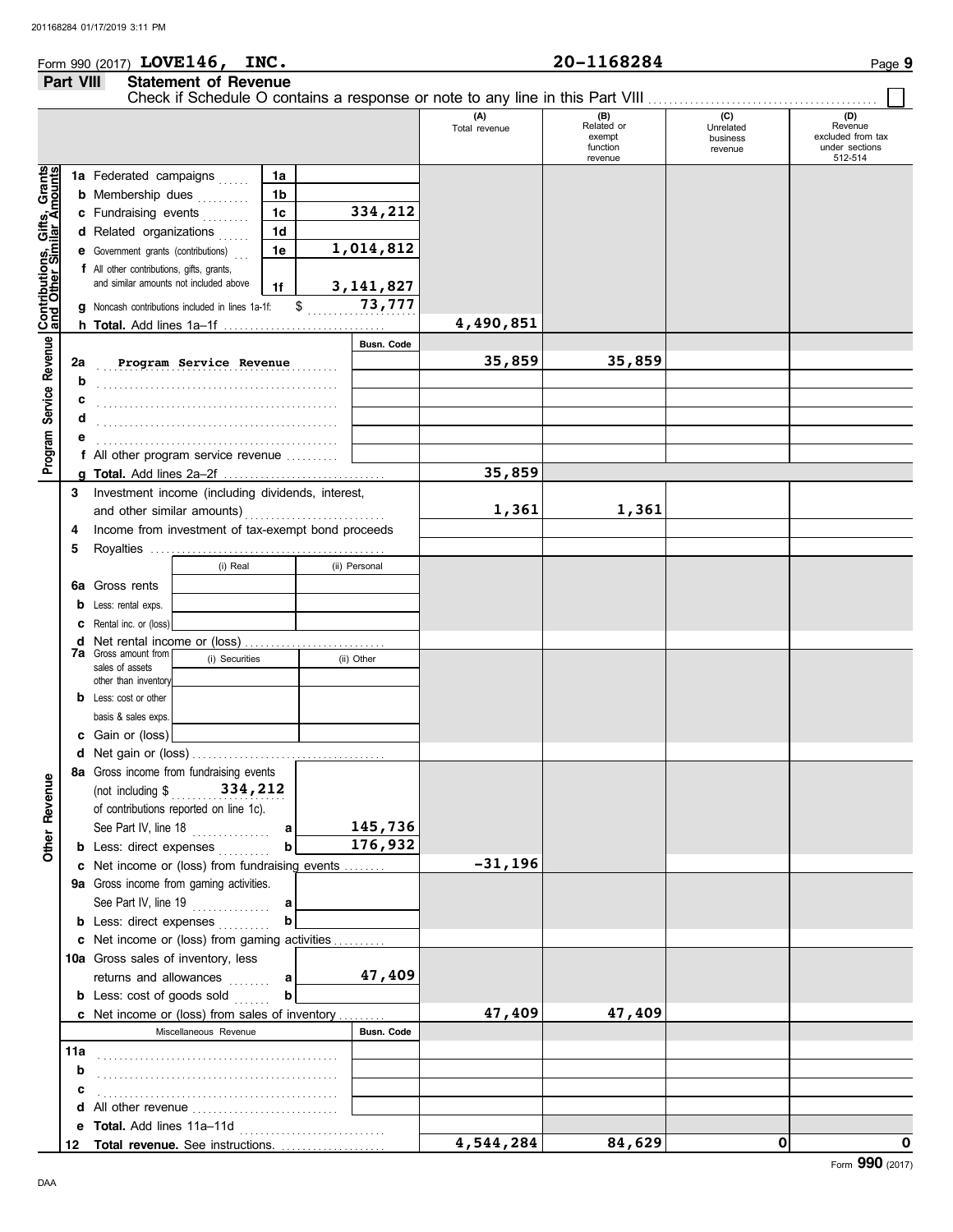# **Part IX Statement of Functional Expenses** Form 990 (2017) Page **10 LOVE146, INC. 20-1168284** *Section 501(c)(3) and 501(c)(4) organizations must complete all columns. All other organizations must complete column (A).*

|          | Seciion 501(c)(3) and 501(c)(4) organizations must complete all columns. All other organizations must complete column (A).<br>Check if Schedule O contains a response or note to any line in this Part IX                            |                |                      |                  |                         |
|----------|--------------------------------------------------------------------------------------------------------------------------------------------------------------------------------------------------------------------------------------|----------------|----------------------|------------------|-------------------------|
|          | Do not include amounts reported on lines 6b,                                                                                                                                                                                         | (A)            | (B)                  | (C)              | (D)                     |
|          | 7b, 8b, 9b, and 10b of Part VIII.                                                                                                                                                                                                    | Total expenses | Program service      | Management and   | Fundraising             |
|          |                                                                                                                                                                                                                                      |                | expenses             | general expenses | expenses                |
|          | <b>1</b> Grants and other assistance to domestic organizations                                                                                                                                                                       |                |                      |                  |                         |
|          | and domestic governments. See Part IV, line 21                                                                                                                                                                                       |                |                      |                  |                         |
|          | 2 Grants and other assistance to domestic                                                                                                                                                                                            |                |                      |                  |                         |
|          | individuals. See Part IV, line 22                                                                                                                                                                                                    |                |                      |                  |                         |
| 3        | Grants and other assistance to foreign                                                                                                                                                                                               |                |                      |                  |                         |
|          | organizations, foreign governments, and foreign                                                                                                                                                                                      |                | 387,525              |                  |                         |
|          | individuals. See Part IV, lines 15 and 16                                                                                                                                                                                            | 387,525        |                      |                  |                         |
| 4        | Benefits paid to or for members                                                                                                                                                                                                      |                |                      |                  |                         |
| 5.       | Compensation of current officers, directors,                                                                                                                                                                                         |                |                      |                  |                         |
|          | trustees, and key employees                                                                                                                                                                                                          |                |                      |                  |                         |
| 6.       | Compensation not included above, to disqualified                                                                                                                                                                                     |                |                      |                  |                         |
|          | persons (as defined under section 4958(f)(1)) and                                                                                                                                                                                    |                |                      |                  |                         |
|          | persons described in section 4958(c)(3)(B)                                                                                                                                                                                           | 2,250,762      | 1,522,110            |                  | 362,280                 |
| 7        | Other salaries and wages                                                                                                                                                                                                             |                |                      | 366,372          |                         |
| 8        | Pension plan accruals and contributions (include                                                                                                                                                                                     |                |                      |                  |                         |
|          | section 401(k) and 403(b) employer contributions)                                                                                                                                                                                    | 207,967        | 155,852              | 27,205           |                         |
| 9        | Other employee benefits                                                                                                                                                                                                              | 193,246        | 120,578              | 42,353           | $\frac{24,910}{30,315}$ |
| 10       |                                                                                                                                                                                                                                      |                |                      |                  |                         |
| 11       | Fees for services (non-employees):                                                                                                                                                                                                   |                |                      |                  |                         |
| a        |                                                                                                                                                                                                                                      | 250            |                      | 250              |                         |
| b        | Legal                                                                                                                                                                                                                                | 11,500         |                      | 11,500           |                         |
| c        |                                                                                                                                                                                                                                      |                |                      |                  |                         |
| d        | Lobbying                                                                                                                                                                                                                             |                |                      |                  |                         |
|          | Professional fundraising services. See Part IV, line 17                                                                                                                                                                              |                |                      |                  |                         |
| f.       | Investment management fees                                                                                                                                                                                                           |                |                      |                  |                         |
| a        | Other. (If line 11g amount exceeds 10% of line 25, column                                                                                                                                                                            | 96,923         | 62,314               | 23,164           | <u>11,445</u>           |
|          | (A) amount, list line 11g expenses on Schedule O.)                                                                                                                                                                                   |                |                      |                  |                         |
|          | 12 Advertising and promotion [1] [1] Advertising and promotion                                                                                                                                                                       | 57,278         | 26,497               | 7,488            | 23,293                  |
| 13       |                                                                                                                                                                                                                                      |                |                      |                  |                         |
| 14<br>15 | Information technology                                                                                                                                                                                                               |                |                      |                  |                         |
| 16       | Royalties Paramas and Paramas and Paramas and Paramas and Paramas and Paramas and Paramas and Paramas and Paramas and Paramas and Paramas and Paramas and Paramas and Paramas and Paramas and Paramas and Paramas and Paramas        | 187,912        | 123,837              | 43,477           | 20,598                  |
| 17       | Travel                                                                                                                                                                                                                               | 320,017        | $\overline{203,410}$ | 33,008           | 83,599                  |
| 18       | Payments of travel or entertainment expenses                                                                                                                                                                                         |                |                      |                  |                         |
|          | for any federal, state, or local public officials                                                                                                                                                                                    |                |                      |                  |                         |
| 19       | Conferences, conventions, and meetings                                                                                                                                                                                               |                |                      |                  |                         |
| 20       | Interest                                                                                                                                                                                                                             |                |                      |                  |                         |
| 21       | Payments to affiliates                                                                                                                                                                                                               |                |                      |                  |                         |
| 22       | <u> 1999 - Johann Stoff, market fra 1999 - A</u><br>Depreciation, depletion, and amortization                                                                                                                                        | 117,923        | 100,499              | 17,424           |                         |
| 23       | Insurance <i>manufactured in the continuum of the continuum of the continuum of the continuum of the continuum of the continuum of the continuum of the continuum of the continuum of the continuum of the continuum of the cont</i> | 77,425         | 72,179               | 938              | 4,308                   |
| 24       | Other expenses. Itemize expenses not covered                                                                                                                                                                                         |                |                      |                  |                         |
|          | above (List miscellaneous expenses in line 24e. If                                                                                                                                                                                   |                |                      |                  |                         |
|          | line 24e amount exceeds 10% of line 25, column                                                                                                                                                                                       |                |                      |                  |                         |
|          | (A) amount, list line 24e expenses on Schedule O.)                                                                                                                                                                                   |                |                      |                  |                         |
| a        | Contract Labor                                                                                                                                                                                                                       | 177,108        | 168,557              | 8,278            | 273                     |
| b        | Program Expenses                                                                                                                                                                                                                     | 108,150        | 108,150              |                  |                         |
| c        | Staff Development                                                                                                                                                                                                                    | 71,769         | 24,054               | 38,558           | 9,157                   |
| d        | <b>Bank Fees</b>                                                                                                                                                                                                                     | 69,382         | 3,597                | 4,009            | 61,776                  |
| е        | All other expenses                                                                                                                                                                                                                   | 164,373        | 122,170              | 24,602           | 17,601                  |
| 25       | Total functional expenses. Add lines 1 through 24e                                                                                                                                                                                   | 4,499,510      | 3,201,329            | 648,626          | 649,555                 |
| 26       | Joint costs. Complete this line only if the                                                                                                                                                                                          |                |                      |                  |                         |
|          | organization reported in column (B) joint costs<br>from a combined educational campaign and                                                                                                                                          |                |                      |                  |                         |
|          | fundraising solicitation. Check here<br>if                                                                                                                                                                                           |                |                      |                  |                         |
|          | following SOP 98-2 (ASC 958-720)                                                                                                                                                                                                     |                |                      |                  |                         |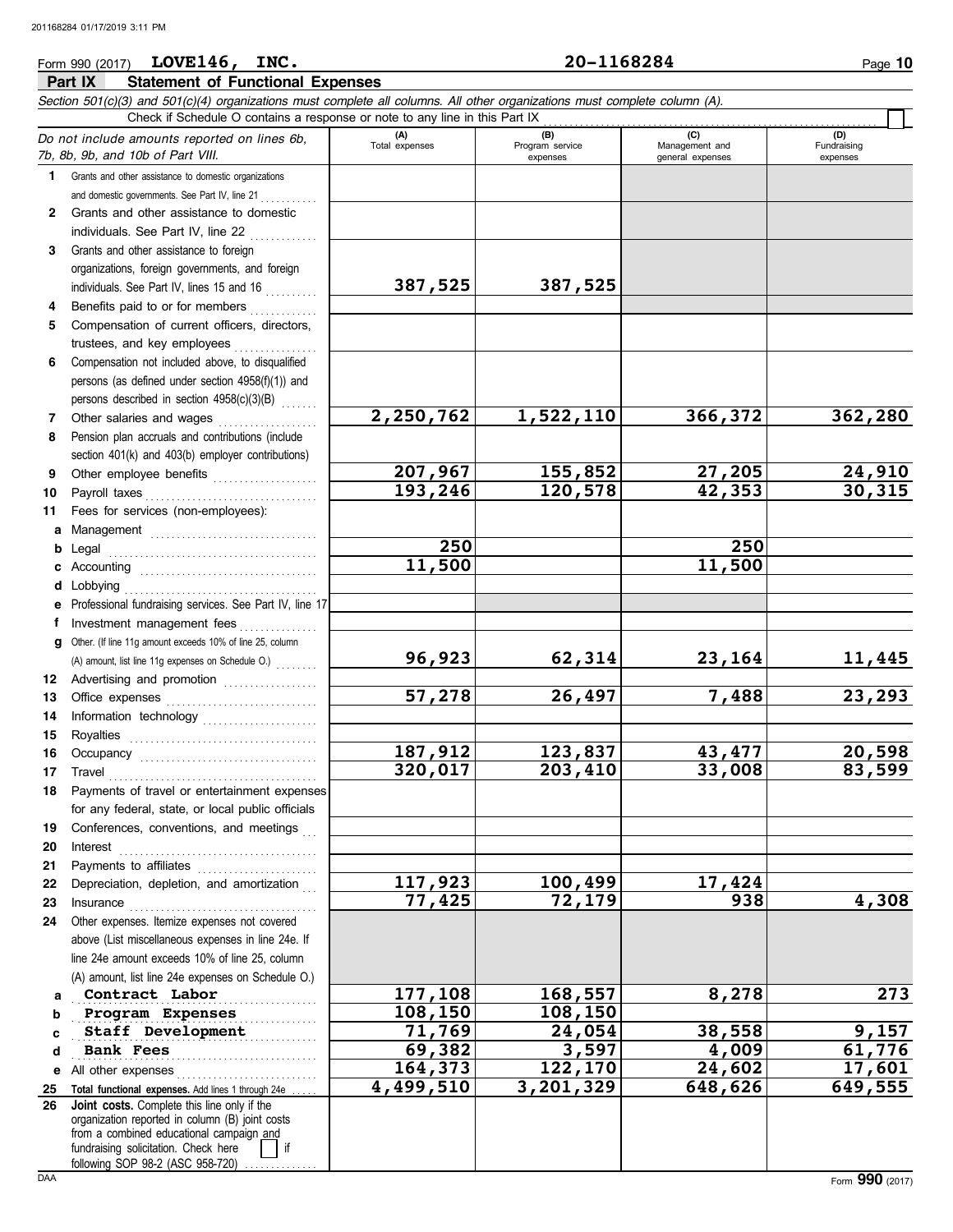## Form 990 (2017) Page **11 LOVE146, INC. 20-1168284 Part X Balance Sheet**

|                 |    | Check if Schedule O contains a response or note to any line in this Part X                                                           |                                |                   |                 |             |
|-----------------|----|--------------------------------------------------------------------------------------------------------------------------------------|--------------------------------|-------------------|-----------------|-------------|
|                 |    |                                                                                                                                      |                                | (A)               |                 | (B)         |
|                 |    |                                                                                                                                      |                                | Beginning of year |                 | End of year |
|                 | 1. | Cash-non-interest bearing                                                                                                            |                                | 1,062,417         | $\mathbf{1}$    | 1, 118, 269 |
|                 | 2  |                                                                                                                                      |                                |                   | $\mathbf{2}$    |             |
|                 | 3  |                                                                                                                                      |                                | 276,837           | 3               | 184,735     |
|                 | 4  | Accounts receivable, net                                                                                                             |                                |                   | 4               |             |
|                 | 5  | Loans and other receivables from current and former officers, directors,                                                             |                                |                   |                 |             |
|                 |    | trustees, key employees, and highest compensated employees.                                                                          |                                |                   |                 |             |
|                 |    |                                                                                                                                      |                                |                   | 5               |             |
|                 | 6  | Loans and other receivables from other disqualified persons (as defined under section                                                |                                |                   |                 |             |
|                 |    | $4958(f)(1)$ ), persons described in section $4958(c)(3)(B)$ , and contributing employers and                                        |                                |                   |                 |             |
|                 |    | sponsoring organizations of section 501(c)(9) voluntary employees' beneficiary                                                       |                                |                   |                 |             |
|                 |    | organizations (see instructions). Complete Part II of Schedule L                                                                     |                                |                   | 6               |             |
| Assets          | 7  |                                                                                                                                      |                                |                   | 7               |             |
|                 | 8  | Inventories for sale or use                                                                                                          |                                |                   | 8               |             |
|                 | 9  | Prepaid expenses and deferred charges                                                                                                |                                | 29,673            | 9               | 48,976      |
|                 |    | 10a Land, buildings, and equipment: cost or                                                                                          |                                |                   |                 |             |
|                 |    |                                                                                                                                      | 414,457                        |                   |                 |             |
|                 |    |                                                                                                                                      | 256,743                        | 227,130           | 10 <sub>c</sub> | 157,714     |
|                 | 11 |                                                                                                                                      |                                |                   | 11              |             |
|                 | 12 |                                                                                                                                      |                                |                   | 12              |             |
|                 | 13 |                                                                                                                                      |                                |                   | 13              |             |
|                 | 14 | Intangible assets                                                                                                                    |                                |                   | 14              |             |
|                 | 15 |                                                                                                                                      |                                | 5,500             | 15              | 5,500       |
|                 | 16 |                                                                                                                                      |                                | 1,601,557         | 16              | 1,515,194   |
|                 | 17 |                                                                                                                                      |                                | 108,413           | 17              | 80,759      |
|                 | 18 |                                                                                                                                      |                                |                   | 18              |             |
|                 | 19 | Deferred revenue                                                                                                                     |                                | 136,850           | 19              | 49,272      |
|                 | 20 |                                                                                                                                      |                                |                   | 20              |             |
|                 | 21 | Escrow or custodial account liability. Complete Part IV of Schedule D                                                                |                                |                   | 21              |             |
|                 | 22 | Loans and other payables to current and former officers, directors,                                                                  |                                |                   |                 |             |
| Liabilities     |    | trustees, key employees, highest compensated employees, and                                                                          |                                |                   |                 |             |
|                 |    |                                                                                                                                      |                                |                   | 22              |             |
|                 | 23 | Secured mortgages and notes payable to unrelated third parties                                                                       |                                |                   | 23              |             |
|                 | 24 | Unsecured notes and loans payable to unrelated third parties [111] [11] Unsecured notes and loans payable to unrelated third parties |                                |                   | 24              |             |
|                 | 25 | Other liabilities (including federal income tax, payables to related third                                                           |                                |                   |                 |             |
|                 |    | parties, and other liabilities not included on lines 17-24). Complete Part X                                                         |                                |                   |                 |             |
|                 |    | of Schedule D                                                                                                                        |                                | 171,266           | 25              | 155,361     |
|                 | 26 |                                                                                                                                      |                                | 416,529           | 26              | 285,392     |
|                 |    | Organizations that follow SFAS 117 (ASC 958), check here                                                                             | $\overline{\mathbf{x}}$<br>and |                   |                 |             |
|                 |    | complete lines 27 through 29, and lines 33 and 34.                                                                                   |                                |                   |                 |             |
| <b>Balances</b> | 27 | Unrestricted net assets                                                                                                              |                                | 1,137,528         | 27              | 1,212,302   |
|                 | 28 |                                                                                                                                      |                                | 47,500            | 28              | 17,500      |
| Fund            | 29 | Permanently restricted net assets                                                                                                    |                                |                   | 29              |             |
| ŏ               |    | Organizations that do not follow SFAS 117 (ASC 958), check here                                                                      | and                            |                   |                 |             |
|                 |    | complete lines 30 through 34.                                                                                                        |                                |                   |                 |             |
| Assets          | 30 | Capital stock or trust principal, or current funds                                                                                   |                                |                   | 30              |             |
|                 | 31 |                                                                                                                                      |                                |                   | 31              |             |
| <b>Net</b>      | 32 | Retained earnings, endowment, accumulated income, or other funds                                                                     |                                |                   | 32              |             |
|                 | 33 | Total net assets or fund balances                                                                                                    |                                | 1,185,028         | 33              | 1,229,802   |
|                 | 34 |                                                                                                                                      |                                | 1,601,557         | 34              | 1,515,194   |

Form **990** (2017)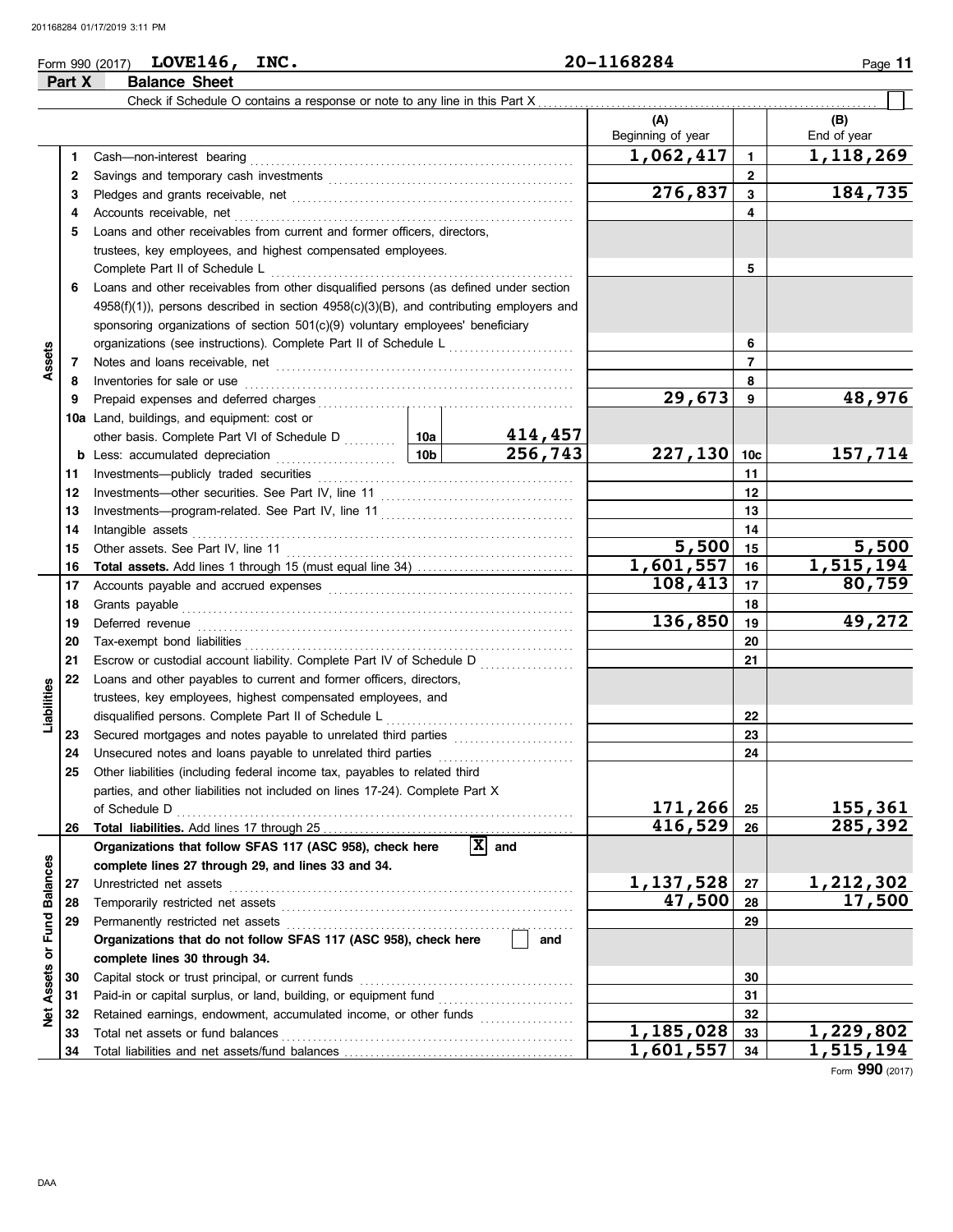|    | 20-1168284<br>Form 990 (2017) LOVE146, INC.                                                                                                                                                                                         |                         |                    |             | Page 12 |
|----|-------------------------------------------------------------------------------------------------------------------------------------------------------------------------------------------------------------------------------------|-------------------------|--------------------|-------------|---------|
|    | <b>Reconciliation of Net Assets</b><br>Part XI                                                                                                                                                                                      |                         |                    |             |         |
|    |                                                                                                                                                                                                                                     |                         |                    |             |         |
| 1. |                                                                                                                                                                                                                                     | $\mathbf{1}$            | $\sqrt{4,544,284}$ |             |         |
| 2  |                                                                                                                                                                                                                                     | $\overline{2}$          | 4,499,510          |             |         |
| 3  | Revenue less expenses. Subtract line 2 from line 1                                                                                                                                                                                  | 3                       |                    | 44,774      |         |
| 4  | Net assets or fund balances at beginning of year (must equal Part X, line 33, column (A)) contational contains                                                                                                                      | $\overline{\mathbf{4}}$ | 1,185,028          |             |         |
| 5  | Net unrealized gains (losses) on investments [1] production in the university of the unrealized gains (losses) on investments                                                                                                       | 5                       |                    |             |         |
| 6  | Donated services and use of facilities <b>constructs</b> and a service of the service of the service of the service of the service of the service of the service of the service of the service of the service of the service of the | 6                       |                    |             |         |
| 7  | Investment expenses                                                                                                                                                                                                                 | $\overline{7}$          |                    |             |         |
| 8  | Prior period adjustments                                                                                                                                                                                                            | 8                       |                    |             |         |
| 9  |                                                                                                                                                                                                                                     | 9                       |                    |             |         |
| 10 | Net assets or fund balances at end of year. Combine lines 3 through 9 (must equal Part X, line                                                                                                                                      |                         |                    |             |         |
|    |                                                                                                                                                                                                                                     | 10                      | 1,229,802          |             |         |
|    | Part XII<br><b>Financial Statements and Reporting</b>                                                                                                                                                                               |                         |                    |             |         |
|    |                                                                                                                                                                                                                                     |                         |                    |             |         |
|    |                                                                                                                                                                                                                                     |                         |                    | Yes         | No      |
| п. | $ \mathbf{X} $ Accrual<br>Accounting method used to prepare the Form 990:<br>  Cash<br>Other                                                                                                                                        |                         |                    |             |         |
|    | If the organization changed its method of accounting from a prior year or checked "Other," explain in                                                                                                                               |                         |                    |             |         |
|    | Schedule O.                                                                                                                                                                                                                         |                         |                    |             |         |
|    | 2a Were the organization's financial statements compiled or reviewed by an independent accountant?                                                                                                                                  |                         | 2a                 |             | X       |
|    | If "Yes," check a box below to indicate whether the financial statements for the year were compiled or                                                                                                                              |                         |                    |             |         |
|    | reviewed on a separate basis, consolidated basis, or both:                                                                                                                                                                          |                         |                    |             |         |
|    | Separate basis<br>  Consolidated basis<br>Both consolidated and separate basis                                                                                                                                                      |                         |                    |             |         |
|    |                                                                                                                                                                                                                                     |                         | 2 <sub>b</sub>     | X           |         |
|    | If "Yes," check a box below to indicate whether the financial statements for the year were audited on a                                                                                                                             |                         |                    |             |         |
|    | separate basis, consolidated basis, or both:                                                                                                                                                                                        |                         |                    |             |         |
|    | $\mathbf{x}$<br>Separate basis<br>Consolidated basis<br>Both consolidated and separate basis                                                                                                                                        |                         |                    |             |         |
|    | c If "Yes" to line 2a or 2b, does the organization have a committee that assumes responsibility for oversight                                                                                                                       |                         |                    |             |         |
|    | of the audit, review, or compilation of its financial statements and selection of an independent accountant?                                                                                                                        | .                       | 2c                 | X           |         |
|    | If the organization changed either its oversight process or selection process during the tax year, explain in                                                                                                                       |                         |                    |             |         |
|    | Schedule O.                                                                                                                                                                                                                         |                         |                    |             |         |
|    | 3a As a result of a federal award, was the organization required to undergo an audit or audits as set forth in                                                                                                                      |                         |                    |             |         |
|    | the Single Audit Act and OMB Circular A-133?                                                                                                                                                                                        |                         | За                 | $\mathbf x$ |         |
|    | <b>b</b> If "Yes," did the organization undergo the required audit or audits? If the organization did not undergo the                                                                                                               |                         |                    |             |         |
|    |                                                                                                                                                                                                                                     |                         | 3b                 | X           |         |

Form **990** (2017)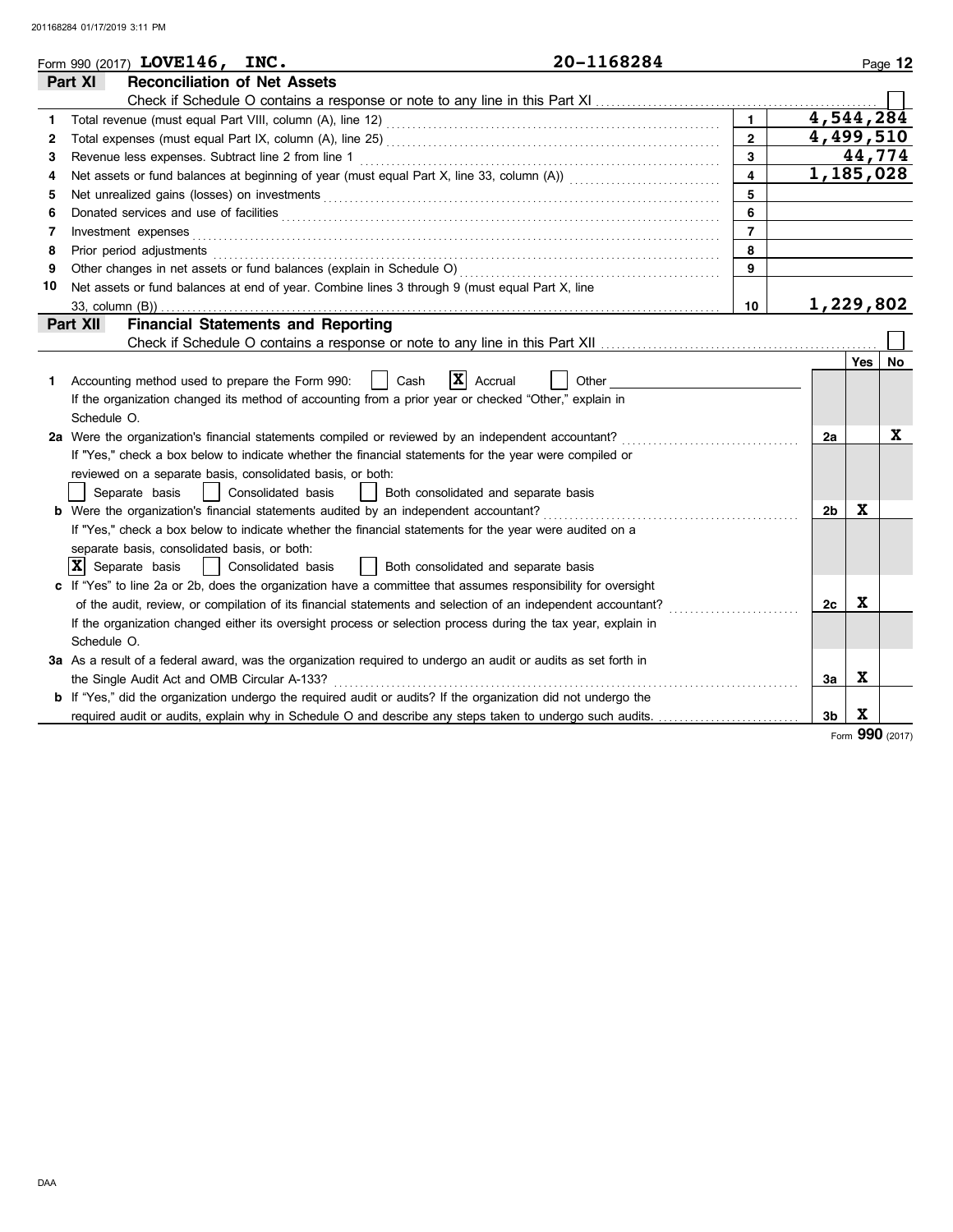# **SCHEDULE A Public Charity Status and Public Support**

**Complete if the organization is a section 501(c)(3) organization or a section 4947(a)(1) nonexempt charitable trust. (Form 990 or 990-EZ)**

 **Attach to Form 990 or Form 990-EZ.**

**2017 Open to Public**

OMB No. 1545-0047

| Department of the Treasury                                                                       |                                                            | Open to Public                                                                                                                                                                                                                                            |                                                      |    |                                        |  |                                      |
|--------------------------------------------------------------------------------------------------|------------------------------------------------------------|-----------------------------------------------------------------------------------------------------------------------------------------------------------------------------------------------------------------------------------------------------------|------------------------------------------------------|----|----------------------------------------|--|--------------------------------------|
| Internal Revenue Service                                                                         |                                                            | Go to www.irs.gov/Form990 for instructions and the latest information.                                                                                                                                                                                    |                                                      |    |                                        |  | Inspection                           |
| Employer identification number<br>Name of the organization<br>LOVE $146$ ,<br>INC.<br>20-1168284 |                                                            |                                                                                                                                                                                                                                                           |                                                      |    |                                        |  |                                      |
| Part I                                                                                           |                                                            | Reason for Public Charity Status (All organizations must complete this part.) See instructions.                                                                                                                                                           |                                                      |    |                                        |  |                                      |
|                                                                                                  |                                                            | The organization is not a private foundation because it is: (For lines 1 through 12, check only one box.)                                                                                                                                                 |                                                      |    |                                        |  |                                      |
| 1                                                                                                |                                                            | A church, convention of churches, or association of churches described in section 170(b)(1)(A)(i).                                                                                                                                                        |                                                      |    |                                        |  |                                      |
| 2                                                                                                |                                                            | A school described in section $170(b)(1)(A)(ii)$ . (Attach Schedule E (Form 990 or 990-EZ).)                                                                                                                                                              |                                                      |    |                                        |  |                                      |
| 3                                                                                                |                                                            | A hospital or a cooperative hospital service organization described in section $170(b)(1)(A)(iii)$ .                                                                                                                                                      |                                                      |    |                                        |  |                                      |
| 4                                                                                                |                                                            | A medical research organization operated in conjunction with a hospital described in section 170(b)(1)(A)(iii). Enter the hospital's name,                                                                                                                |                                                      |    |                                        |  |                                      |
| city, and state:                                                                                 |                                                            |                                                                                                                                                                                                                                                           |                                                      |    |                                        |  |                                      |
| 5                                                                                                |                                                            | An organization operated for the benefit of a college or university owned or operated by a governmental unit described in                                                                                                                                 |                                                      |    |                                        |  |                                      |
|                                                                                                  | section 170(b)(1)(A)(iv). (Complete Part II.)              |                                                                                                                                                                                                                                                           |                                                      |    |                                        |  |                                      |
| 6                                                                                                |                                                            | A federal, state, or local government or governmental unit described in section 170(b)(1)(A)(v).                                                                                                                                                          |                                                      |    |                                        |  |                                      |
| X<br>7                                                                                           | described in section 170(b)(1)(A)(vi). (Complete Part II.) | An organization that normally receives a substantial part of its support from a governmental unit or from the general public                                                                                                                              |                                                      |    |                                        |  |                                      |
| 8                                                                                                |                                                            | A community trust described in section 170(b)(1)(A)(vi). (Complete Part II.)                                                                                                                                                                              |                                                      |    |                                        |  |                                      |
| 9                                                                                                |                                                            | An agricultural research organization described in section 170(b)(1)(A)(ix) operated in conjunction with a land-grant college                                                                                                                             |                                                      |    |                                        |  |                                      |
| university:                                                                                      |                                                            | or university or a non-land grant college of agriculture (see instructions). Enter the name, city, and state of the college or                                                                                                                            |                                                      |    |                                        |  |                                      |
| 10                                                                                               |                                                            | An organization that normally receives: (1) more than 33 1/3% of its support from contributions, membership fees, and gross                                                                                                                               |                                                      |    |                                        |  |                                      |
|                                                                                                  |                                                            | receipts from activities related to its exempt functions-subject to certain exceptions, and (2) no more than 33 1/3% of its<br>support from gross investment income and unrelated business taxable income (less section 511 tax) from businesses          |                                                      |    |                                        |  |                                      |
|                                                                                                  |                                                            | acquired by the organization after June 30, 1975. See section 509(a)(2). (Complete Part III.)                                                                                                                                                             |                                                      |    |                                        |  |                                      |
| 11                                                                                               |                                                            | An organization organized and operated exclusively to test for public safety. See section 509(a)(4).                                                                                                                                                      |                                                      |    |                                        |  |                                      |
| 12                                                                                               |                                                            | An organization organized and operated exclusively for the benefit of, to perform the functions of, or to carry out the purposes                                                                                                                          |                                                      |    |                                        |  |                                      |
|                                                                                                  |                                                            | of one or more publicly supported organizations described in section 509(a)(1) or section 509(a)(2). See section 509(a)(3).                                                                                                                               |                                                      |    |                                        |  |                                      |
|                                                                                                  |                                                            | Check the box in lines 12a through 12d that describes the type of supporting organization and complete lines 12e, 12f, and 12g.                                                                                                                           |                                                      |    |                                        |  |                                      |
| а                                                                                                |                                                            | Type I. A supporting organization operated, supervised, or controlled by its supported organization(s), typically by giving                                                                                                                               |                                                      |    |                                        |  |                                      |
|                                                                                                  |                                                            | the supported organization(s) the power to regularly appoint or elect a majority of the directors or trustees of the<br>supporting organization. You must complete Part IV, Sections A and B.                                                             |                                                      |    |                                        |  |                                      |
| b                                                                                                |                                                            | <b>Type II.</b> A supporting organization supervised or controlled in connection with its supported organization(s), by having                                                                                                                            |                                                      |    |                                        |  |                                      |
|                                                                                                  |                                                            | control or management of the supporting organization vested in the same persons that control or manage the supported                                                                                                                                      |                                                      |    |                                        |  |                                      |
|                                                                                                  |                                                            | organization(s). You must complete Part IV, Sections A and C.                                                                                                                                                                                             |                                                      |    |                                        |  |                                      |
| с                                                                                                |                                                            | Type III functionally integrated. A supporting organization operated in connection with, and functionally integrated with,                                                                                                                                |                                                      |    |                                        |  |                                      |
|                                                                                                  |                                                            | its supported organization(s) (see instructions). You must complete Part IV, Sections A, D, and E.                                                                                                                                                        |                                                      |    |                                        |  |                                      |
| d                                                                                                |                                                            | Type III non-functionally integrated. A supporting organization operated in connection with its supported organization(s)<br>that is not functionally integrated. The organization generally must satisfy a distribution requirement and an attentiveness |                                                      |    |                                        |  |                                      |
|                                                                                                  |                                                            | requirement (see instructions). You must complete Part IV, Sections A and D, and Part V.                                                                                                                                                                  |                                                      |    |                                        |  |                                      |
| e                                                                                                |                                                            | Check this box if the organization received a written determination from the IRS that it is a Type I, Type II, Type III                                                                                                                                   |                                                      |    |                                        |  |                                      |
|                                                                                                  |                                                            | functionally integrated, or Type III non-functionally integrated supporting organization.                                                                                                                                                                 |                                                      |    |                                        |  |                                      |
| f                                                                                                | Enter the number of supported organizations                |                                                                                                                                                                                                                                                           |                                                      |    |                                        |  |                                      |
| g                                                                                                |                                                            | Provide the following information about the supported organization(s).                                                                                                                                                                                    |                                                      |    |                                        |  |                                      |
| (i) Name of supported<br>organization                                                            | (ii) EIN                                                   | (iii) Type of organization<br>(described on lines 1-10                                                                                                                                                                                                    | (iv) Is the organization<br>listed in your governing |    | (v) Amount of monetary<br>support (see |  | (vi) Amount of<br>other support (see |
|                                                                                                  |                                                            | above (see instructions))                                                                                                                                                                                                                                 | document?                                            |    | instructions)                          |  | instructions)                        |
|                                                                                                  |                                                            |                                                                                                                                                                                                                                                           | Yes                                                  | No |                                        |  |                                      |
| (A)                                                                                              |                                                            |                                                                                                                                                                                                                                                           |                                                      |    |                                        |  |                                      |
| (B)                                                                                              |                                                            |                                                                                                                                                                                                                                                           |                                                      |    |                                        |  |                                      |
|                                                                                                  |                                                            |                                                                                                                                                                                                                                                           |                                                      |    |                                        |  |                                      |
| (C)                                                                                              |                                                            |                                                                                                                                                                                                                                                           |                                                      |    |                                        |  |                                      |
| (D)                                                                                              |                                                            |                                                                                                                                                                                                                                                           |                                                      |    |                                        |  |                                      |
| (E)                                                                                              |                                                            |                                                                                                                                                                                                                                                           |                                                      |    |                                        |  |                                      |
| Total                                                                                            |                                                            |                                                                                                                                                                                                                                                           |                                                      |    |                                        |  |                                      |

**For Paperwork Reduction Act Notice, see the Instructions for Form 990 or 990-EZ.**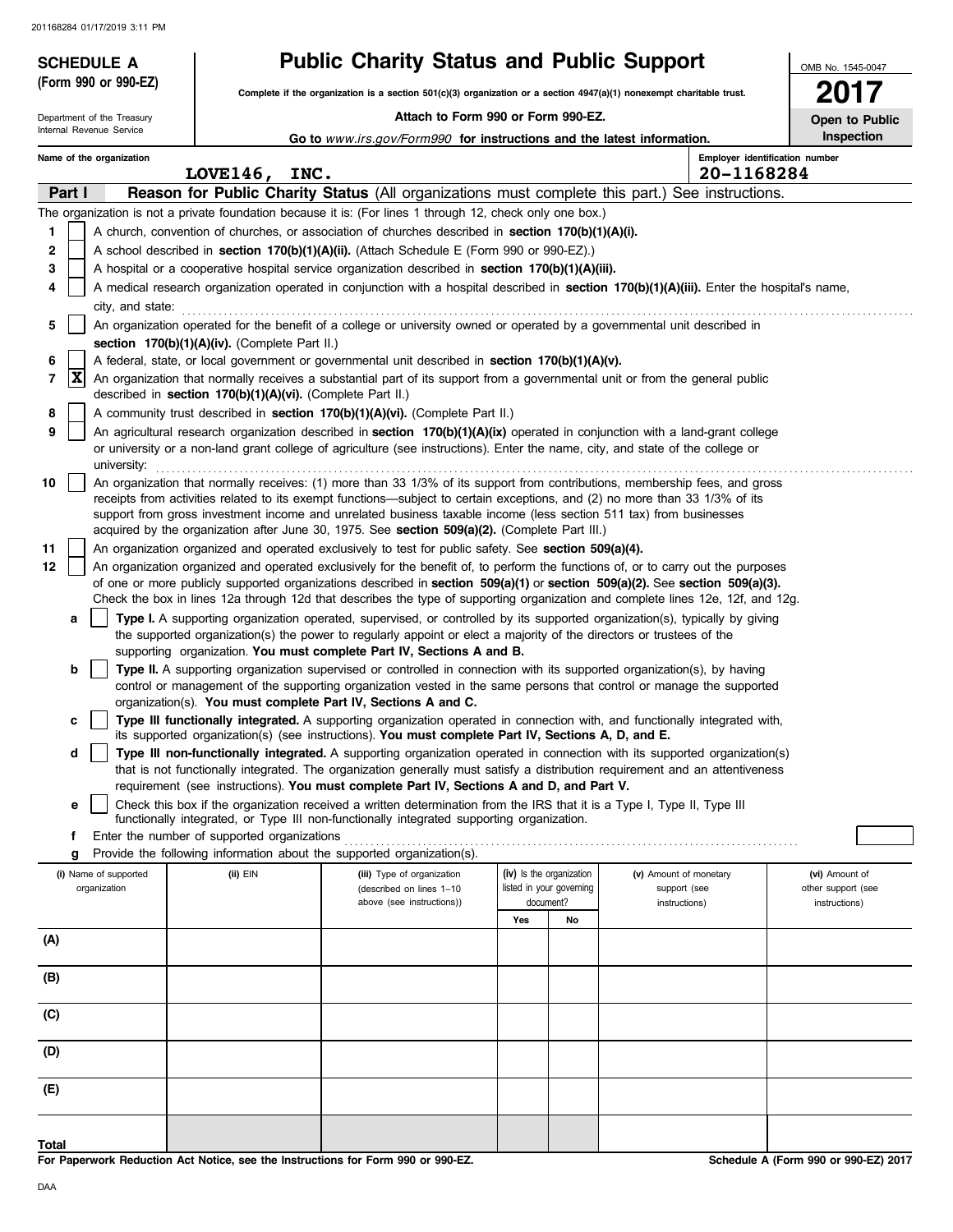|                | Schedule A (Form 990 or 990-EZ) 2017                                                                                                                                                                               | LOVE146, INC. |           |            |            | 20-1168284 | Page 2                                        |
|----------------|--------------------------------------------------------------------------------------------------------------------------------------------------------------------------------------------------------------------|---------------|-----------|------------|------------|------------|-----------------------------------------------|
|                | Support Schedule for Organizations Described in Sections 170(b)(1)(A)(iv) and 170(b)(1)(A)(vi)<br>Part II                                                                                                          |               |           |            |            |            |                                               |
|                | (Complete only if you checked the box on line 5, 7, or 8 of Part I or if the organization failed to qualify under                                                                                                  |               |           |            |            |            |                                               |
|                | Part III. If the organization fails to qualify under the tests listed below, please complete Part III.)                                                                                                            |               |           |            |            |            |                                               |
|                | Section A. Public Support                                                                                                                                                                                          |               |           |            |            |            |                                               |
|                | Calendar year (or fiscal year beginning in)                                                                                                                                                                        | (a) 2013      | (b) 2014  | $(c)$ 2015 | $(d)$ 2016 | (e) $2017$ | (f) Total                                     |
| 1              | Gifts, grants, contributions, and<br>membership fees received. (Do not<br>include any "unusual grants")                                                                                                            | 2,975,743     | 3,088,488 | 2,799,084  | 3,884,598  | 4,490,851  | 17,238,764                                    |
| $\mathbf{2}$   | Tax revenues levied for the<br>organization's benefit and either paid<br>to or expended on its behalf                                                                                                              |               |           |            |            |            |                                               |
| 3              | The value of services or facilities<br>furnished by a governmental unit to the<br>organization without charge                                                                                                      |               |           |            |            |            |                                               |
| 4              | Total. Add lines 1 through 3                                                                                                                                                                                       | 2,975,743     | 3,088,488 | 2,799,084  | 3,884,598  | 4,490,851  | 17,238,764                                    |
| 5              | The portion of total contributions by<br>each person (other than a<br>governmental unit or publicly<br>supported organization) included on<br>line 1 that exceeds 2% of the amount<br>shown on line 11, column (f) |               |           |            |            |            |                                               |
| 6              | Public support. Subtract line 5 from line 4.                                                                                                                                                                       |               |           |            |            |            | 17,238,764                                    |
|                | <b>Section B. Total Support</b>                                                                                                                                                                                    |               |           |            |            |            |                                               |
|                | Calendar year (or fiscal year beginning in)                                                                                                                                                                        | (a) 2013      | (b) 2014  | $(c)$ 2015 | $(d)$ 2016 | (e) 2017   | (f) Total                                     |
| $\overline{7}$ | Amounts from line 4                                                                                                                                                                                                | 2,975,743     | 3,088,488 | 2,799,084  | 3,884,598  | 4,490,851  | 17,238,764                                    |
| 8              | Gross income from interest, dividends,<br>payments received on securities loans,<br>rents, royalties, and income from<br>similar sources                                                                           | 990           | 726       | 905        | 1,053      |            | 3,674                                         |
| 9              | Net income from unrelated business<br>activities, whether or not the business<br>is regularly carried on                                                                                                           |               |           |            |            |            |                                               |
| 10             | Other income. Do not include gain or<br>loss from the sale of capital assets<br>(Explain in Part VI.)                                                                                                              |               |           |            |            |            |                                               |
| 11             | Total support. Add lines 7 through 10                                                                                                                                                                              |               |           |            |            |            | 17, 242, 438                                  |
| 12             |                                                                                                                                                                                                                    |               |           |            |            | 12         | 235,795                                       |
| 13             | First five years. If the Form 990 is for the organization's first, second, third, fourth, or fifth tax year as a section 501(c)(3)<br>organization, check this box and stop here                                   |               |           |            |            |            |                                               |
|                | Section C. Computation of Public Support Percentage                                                                                                                                                                |               |           |            |            |            |                                               |
| 14             |                                                                                                                                                                                                                    |               |           |            |            | 14         | 99.98%                                        |
| 15             | Public support percentage from 2016 Schedule A, Part II, line 14                                                                                                                                                   |               |           |            |            | 15         | 99.97%                                        |
| 16a            | 33 1/3% support test-2017. If the organization did not check the box on line 13, and line 14 is 33 1/3% or more, check this                                                                                        |               |           |            |            |            |                                               |
|                | box and stop here. The organization qualifies as a publicly supported organization                                                                                                                                 |               |           |            |            |            | $\blacktriangleright$ $\overline{\mathbf{X}}$ |
| b              | 33 1/3% support test-2016. If the organization did not check a box on line 13 or 16a, and line 15 is 33 1/3% or more, check                                                                                        |               |           |            |            |            |                                               |
|                | this box and stop here. The organization qualifies as a publicly supported organization                                                                                                                            |               |           |            |            |            |                                               |
| 17a            | 10%-facts-and-circumstances test-2017. If the organization did not check a box on line 13, 16a, or 16b, and line 14 is                                                                                             |               |           |            |            |            |                                               |
|                | 10% or more, and if the organization meets the "facts-and-circumstances" test, check this box and stop here. Explain in                                                                                            |               |           |            |            |            |                                               |
|                | Part VI how the organization meets the "facts-and-circumstances" test. The organization qualifies as a publicly supported                                                                                          |               |           |            |            |            |                                               |
|                | organization                                                                                                                                                                                                       |               |           |            |            |            |                                               |
| b              | 10%-facts-and-circumstances test-2016. If the organization did not check a box on line 13, 16a, 16b, or 17a, and line                                                                                              |               |           |            |            |            |                                               |
|                | 15 is 10% or more, and if the organization meets the "facts-and-circumstances" test, check this box and stop here.                                                                                                 |               |           |            |            |            |                                               |
|                | Explain in Part VI how the organization meets the "facts-and-circumstances" test. The organization qualifies as a publicly                                                                                         |               |           |            |            |            |                                               |
| 18             | supported organization<br><b>Private foundation.</b> If the organization did not check a box on line 13, 16a, 16b, 17a, or 17b, check this box and see                                                             |               |           |            |            |            |                                               |
|                | instructions                                                                                                                                                                                                       |               |           |            |            |            |                                               |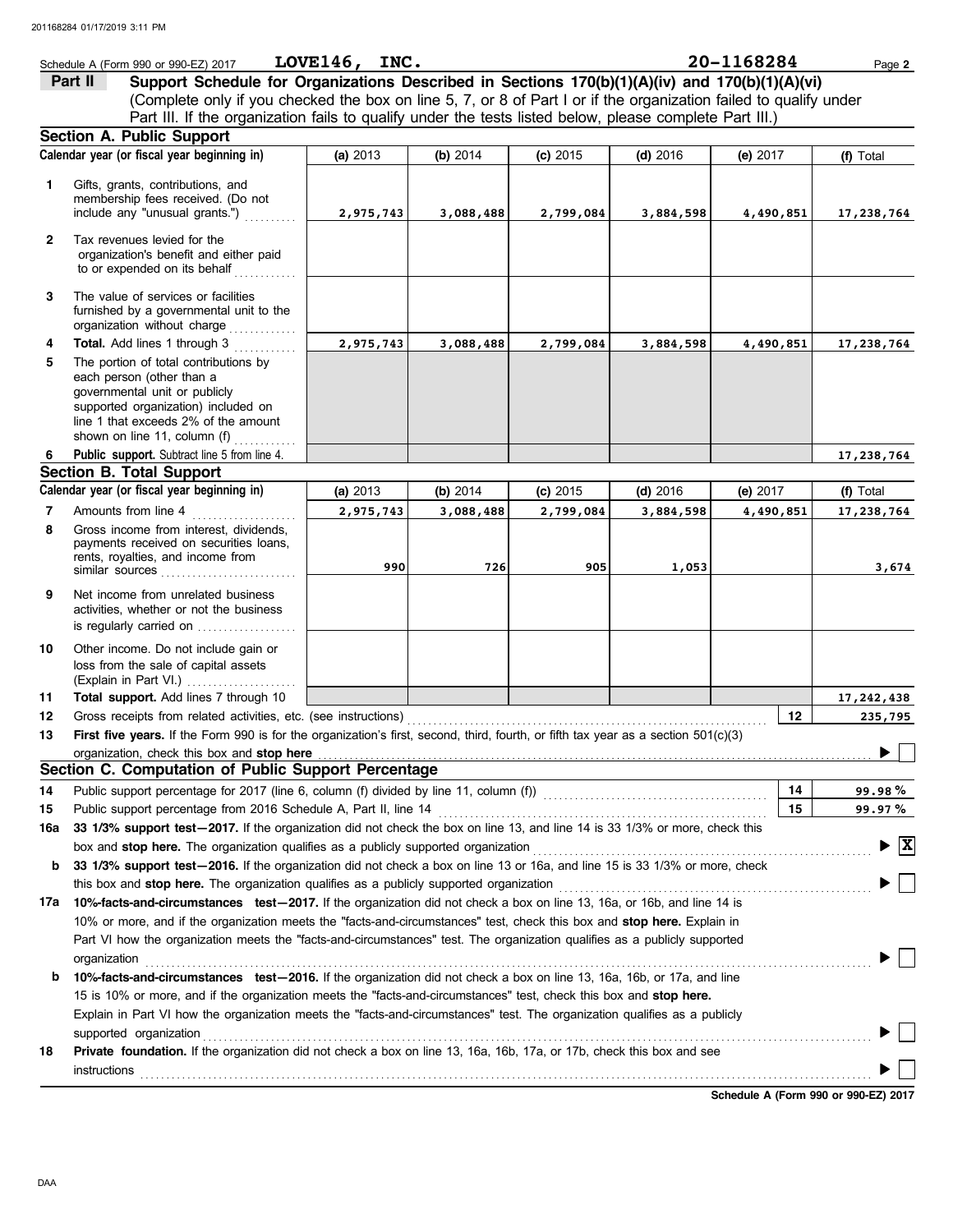|     | Schedule A (Form 990 or 990-EZ) 2017 LOVE146, INC.                                                                                                                                |          |          |            |            | 20-1168284 | Page 3    |
|-----|-----------------------------------------------------------------------------------------------------------------------------------------------------------------------------------|----------|----------|------------|------------|------------|-----------|
|     | Support Schedule for Organizations Described in Section 509(a)(2)<br>Part III                                                                                                     |          |          |            |            |            |           |
|     | (Complete only if you checked the box on line 10 of Part I or if the organization failed to qualify under Part II.                                                                |          |          |            |            |            |           |
|     | If the organization fails to qualify under the tests listed below, please complete Part II.)                                                                                      |          |          |            |            |            |           |
|     | <b>Section A. Public Support</b>                                                                                                                                                  |          |          |            |            |            |           |
|     | Calendar year (or fiscal year beginning in)                                                                                                                                       | (a) 2013 | (b) 2014 | $(c)$ 2015 | $(d)$ 2016 | (e) 2017   | (f) Total |
| 1.  | Gifts, grants, contributions, and membership<br>fees received. (Do not include any "unusual grants.")                                                                             |          |          |            |            |            |           |
| 2   | Gross receipts from admissions, merchandise<br>sold or services performed, or facilities<br>furnished in any activity that is related to the<br>organization's tax-exempt purpose |          |          |            |            |            |           |
| 3   | Gross receipts from activities that are not an<br>unrelated trade or business under section 513                                                                                   |          |          |            |            |            |           |
| 4   | Tax revenues levied for the<br>organization's benefit and either paid<br>to or expended on its behalf<br>in de la cala                                                            |          |          |            |            |            |           |
| 5   | The value of services or facilities<br>furnished by a governmental unit to the<br>organization without charge                                                                     |          |          |            |            |            |           |
| 6   | Total. Add lines 1 through 5                                                                                                                                                      |          |          |            |            |            |           |
|     | <b>7a</b> Amounts included on lines 1, 2, and 3<br>received from disqualified persons                                                                                             |          |          |            |            |            |           |
| b   | Amounts included on lines 2 and 3<br>received from other than disqualified<br>persons that exceed the greater of \$5,000<br>or 1% of the amount on line 13 for the year           |          |          |            |            |            |           |
| c   | Add lines 7a and 7b<br>.                                                                                                                                                          |          |          |            |            |            |           |
| 8   | Public support. (Subtract line 7c from<br>line $6.$ )                                                                                                                             |          |          |            |            |            |           |
|     | <b>Section B. Total Support</b>                                                                                                                                                   |          |          |            |            |            |           |
|     | Calendar year (or fiscal year beginning in)                                                                                                                                       | (a) 2013 | (b) 2014 | $(c)$ 2015 | $(d)$ 2016 | (e) 2017   | (f) Total |
| 9   | Amounts from line 6<br>.                                                                                                                                                          |          |          |            |            |            |           |
| 10a | Gross income from interest, dividends,<br>payments received on securities loans, rents,<br>royalties, and income from similar sources                                             |          |          |            |            |            |           |
|     | Unrelated business taxable income (less<br>section 511 taxes) from businesses<br>acquired after June 30, 1975<br>.                                                                |          |          |            |            |            |           |
| c   | Add lines 10a and 10b                                                                                                                                                             |          |          |            |            |            |           |
| 11  | Net income from unrelated business<br>activities not included in line 10b, whether<br>or not the business is regularly carried on                                                 |          |          |            |            |            |           |
| 12  | Other income. Do not include gain or<br>loss from the sale of capital assets<br>(Explain in Part VI.)                                                                             |          |          |            |            |            |           |
| 13  | Total support. (Add lines 9, 10c, 11,<br>and 12.)                                                                                                                                 |          |          |            |            |            |           |
| 14  | First five years. If the Form 990 is for the organization's first, second, third, fourth, or fifth tax year as a section 501(c)(3)<br>organization, check this box and stop here  |          |          |            |            |            |           |
|     | Section C. Computation of Public Support Percentage                                                                                                                               |          |          |            |            |            |           |
| 15  | Public support percentage for 2017 (line 8, column (f) divided by line 13, column (f)) [[[[[[[[[[[[[[[[[[[[[[                                                                     |          |          |            |            | 15         | %         |
| 16  |                                                                                                                                                                                   |          |          |            |            | 16         | %         |
|     | Section D. Computation of Investment Income Percentage                                                                                                                            |          |          |            |            |            |           |
| 17  |                                                                                                                                                                                   |          |          |            |            | 17         | %         |
| 18  |                                                                                                                                                                                   |          |          |            |            | 18         | %         |
| 19a | 33 1/3% support tests - 2017. If the organization did not check the box on line 14, and line 15 is more than 33 1/3%, and line                                                    |          |          |            |            |            |           |
|     |                                                                                                                                                                                   |          |          |            |            |            |           |
| b   | 33 1/3% support tests-2016. If the organization did not check a box on line 14 or line 19a, and line 16 is more than 33 1/3%, and                                                 |          |          |            |            |            |           |
| 20  |                                                                                                                                                                                   |          |          |            |            |            |           |
|     |                                                                                                                                                                                   |          |          |            |            |            |           |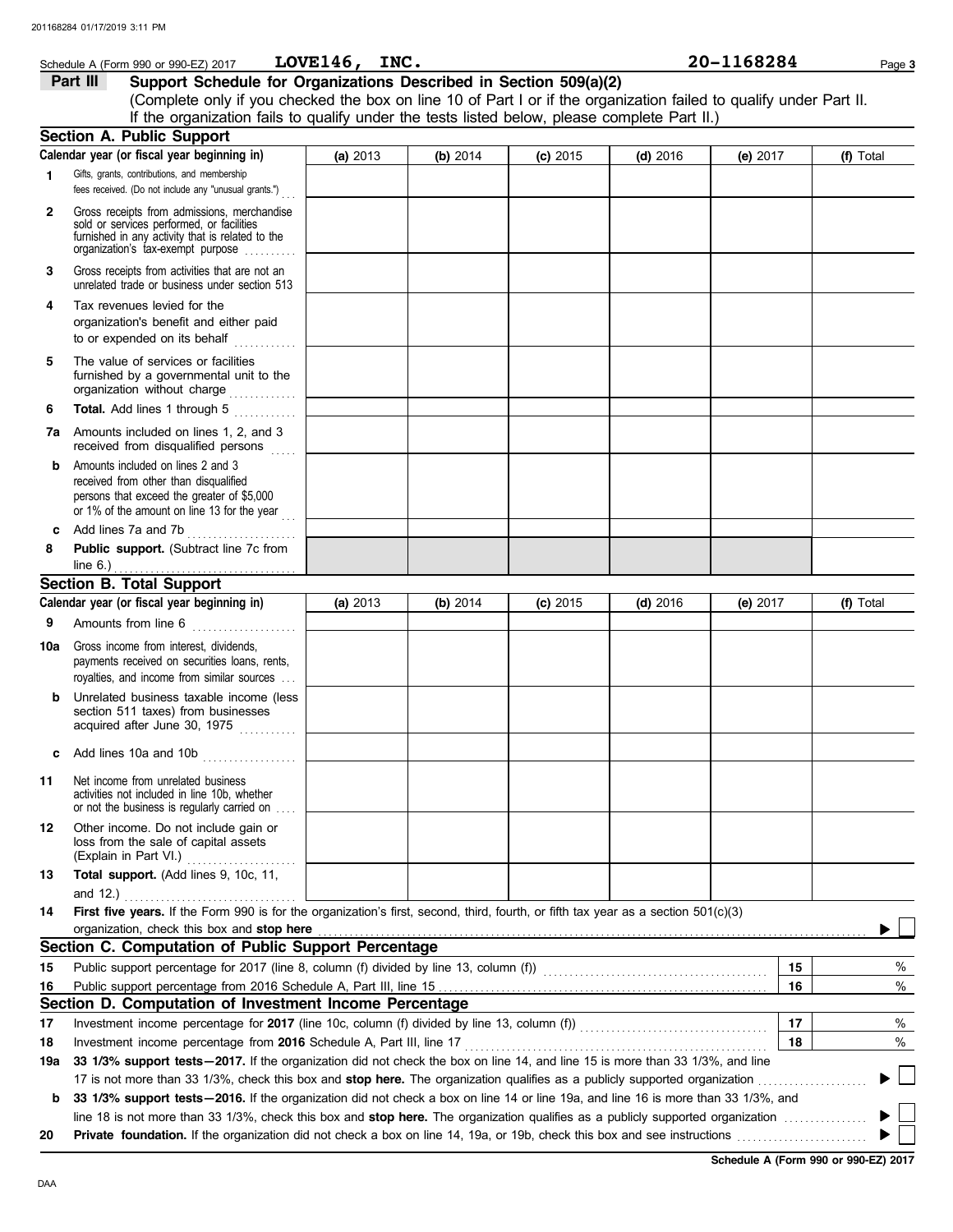|              | $LOVE146$ ,<br>INC.<br>Schedule A (Form 990 or 990-EZ) 2017                                                                                                                                                                             | 20-1168284                           | Page 4 |
|--------------|-----------------------------------------------------------------------------------------------------------------------------------------------------------------------------------------------------------------------------------------|--------------------------------------|--------|
|              | Part IV<br><b>Supporting Organizations</b>                                                                                                                                                                                              |                                      |        |
|              | (Complete only if you checked a box in line 12 on Part I. If you checked 12a of Part I, complete Sections A                                                                                                                             |                                      |        |
|              | and B. If you checked 12b of Part I, complete Sections A and C. If you checked 12c of Part I, complete                                                                                                                                  |                                      |        |
|              | Sections A, D, and E. If you checked 12d of Part I, complete Sections A and D, and complete Part V.)                                                                                                                                    |                                      |        |
|              | Section A. All Supporting Organizations                                                                                                                                                                                                 |                                      |        |
|              |                                                                                                                                                                                                                                         | Yes                                  | No     |
| 1            | Are all of the organization's supported organizations listed by name in the organization's governing                                                                                                                                    |                                      |        |
|              | documents? If "No," describe in Part VI how the supported organizations are designated. If designated by                                                                                                                                |                                      |        |
|              | class or purpose, describe the designation. If historic and continuing relationship, explain.                                                                                                                                           | 1                                    |        |
| $\mathbf{2}$ | Did the organization have any supported organization that does not have an IRS determination of status                                                                                                                                  |                                      |        |
|              | under section $509(a)(1)$ or (2)? If "Yes," explain in Part VI how the organization determined that the supported                                                                                                                       |                                      |        |
|              | organization was described in section 509(a)(1) or (2).                                                                                                                                                                                 | 2                                    |        |
| Зa           | Did the organization have a supported organization described in section $501(c)(4)$ , (5), or (6)? If "Yes," answer                                                                                                                     |                                      |        |
|              | $(b)$ and $(c)$ below.                                                                                                                                                                                                                  | За                                   |        |
| b            | Did the organization confirm that each supported organization qualified under section $501(c)(4)$ , $(5)$ , or $(6)$ and                                                                                                                |                                      |        |
|              | satisfied the public support tests under section 509(a)(2)? If "Yes," describe in Part VI when and how the                                                                                                                              |                                      |        |
|              | organization made the determination.                                                                                                                                                                                                    | 3b                                   |        |
| c            | Did the organization ensure that all support to such organizations was used exclusively for section $170(c)(2)(B)$                                                                                                                      |                                      |        |
|              | purposes? If "Yes," explain in Part VI what controls the organization put in place to ensure such use.                                                                                                                                  | 3c                                   |        |
| 4a           | Was any supported organization not organized in the United States ("foreign supported organization")? If                                                                                                                                |                                      |        |
|              | "Yes," and if you checked 12a or 12b in Part I, answer (b) and (c) below.                                                                                                                                                               | 4a                                   |        |
| b            | Did the organization have ultimate control and discretion in deciding whether to make grants to the foreign                                                                                                                             |                                      |        |
|              | supported organization? If "Yes," describe in Part VI how the organization had such control and discretion                                                                                                                              |                                      |        |
|              | despite being controlled or supervised by or in connection with its supported organizations.                                                                                                                                            | 4b                                   |        |
| с            | Did the organization support any foreign supported organization that does not have an IRS determination                                                                                                                                 |                                      |        |
|              | under sections $501(c)(3)$ and $509(a)(1)$ or (2)? If "Yes," explain in Part VI what controls the organization used                                                                                                                     |                                      |        |
|              | to ensure that all support to the foreign supported organization was used exclusively for section $170(c)(2)(B)$                                                                                                                        |                                      |        |
|              | purposes.                                                                                                                                                                                                                               | 4с                                   |        |
| 5a           | Did the organization add, substitute, or remove any supported organizations during the tax year? If "Yes,"                                                                                                                              |                                      |        |
|              | answer (b) and (c) below (if applicable). Also, provide detail in Part VI, including (i) the names and EIN                                                                                                                              |                                      |        |
|              | numbers of the supported organizations added, substituted, or removed; (ii) the reasons for each such action;                                                                                                                           |                                      |        |
|              | (iii) the authority under the organization's organizing document authorizing such action; and (iv) how the action                                                                                                                       |                                      |        |
|              | was accomplished (such as by amendment to the organizing document).                                                                                                                                                                     | 5а                                   |        |
| b            | Type I or Type II only. Was any added or substituted supported organization part of a class already                                                                                                                                     |                                      |        |
|              | designated in the organization's organizing document?                                                                                                                                                                                   | 5b                                   |        |
| c            | Substitutions only. Was the substitution the result of an event beyond the organization's control?                                                                                                                                      | <b>5c</b>                            |        |
| 6            | Did the organization provide support (whether in the form of grants or the provision of services or facilities) to                                                                                                                      |                                      |        |
|              | anyone other than (i) its supported organizations, (ii) individuals that are part of the charitable class benefited                                                                                                                     |                                      |        |
|              | by one or more of its supported organizations, or (iii) other supporting organizations that also support or                                                                                                                             |                                      |        |
|              | benefit one or more of the filing organization's supported organizations? If "Yes," provide detail in Part VI.                                                                                                                          | 6                                    |        |
| 7            | Did the organization provide a grant, loan, compensation, or other similar payment to a substantial contributor<br>(defined in section $4958(c)(3)(C)$ ), a family member of a substantial contributor, or a 35% controlled entity with |                                      |        |
|              |                                                                                                                                                                                                                                         |                                      |        |
| 8            | regard to a substantial contributor? If "Yes," complete Part I of Schedule L (Form 990 or 990-EZ).<br>Did the organization make a loan to a disqualified person (as defined in section 4958) not described in line 7?                   | 7                                    |        |
|              | If "Yes," complete Part I of Schedule L (Form 990 or 990-EZ).                                                                                                                                                                           | 8                                    |        |
| 9а           | Was the organization controlled directly or indirectly at any time during the tax year by one or more                                                                                                                                   |                                      |        |
|              | disqualified persons as defined in section 4946 (other than foundation managers and organizations described                                                                                                                             |                                      |        |
|              | in section 509(a)(1) or (2))? If "Yes," provide detail in Part VI.                                                                                                                                                                      | 9а                                   |        |
| b            | Did one or more disqualified persons (as defined in line 9a) hold a controlling interest in any entity in which                                                                                                                         |                                      |        |
|              | the supporting organization had an interest? If "Yes," provide detail in Part VI.                                                                                                                                                       | 9b                                   |        |
| c            | Did a disqualified person (as defined in line 9a) have an ownership interest in, or derive any personal benefit                                                                                                                         |                                      |        |
|              | from, assets in which the supporting organization also had an interest? If "Yes," provide detail in Part VI.                                                                                                                            | 9с                                   |        |
| 10a          | Was the organization subject to the excess business holdings rules of section 4943 because of section                                                                                                                                   |                                      |        |
|              | 4943(f) (regarding certain Type II supporting organizations, and all Type III non-functionally integrated                                                                                                                               |                                      |        |
|              | supporting organizations)? If "Yes," answer 10b below.                                                                                                                                                                                  | 10a                                  |        |
| b            | Did the organization have any excess business holdings in the tax year? (Use Schedule C, Form 4720, to                                                                                                                                  |                                      |        |
|              | determine whether the organization had excess business holdings.)                                                                                                                                                                       | 10 <sub>b</sub>                      |        |
|              |                                                                                                                                                                                                                                         | Schedule A (Form 990 or 990-EZ) 2017 |        |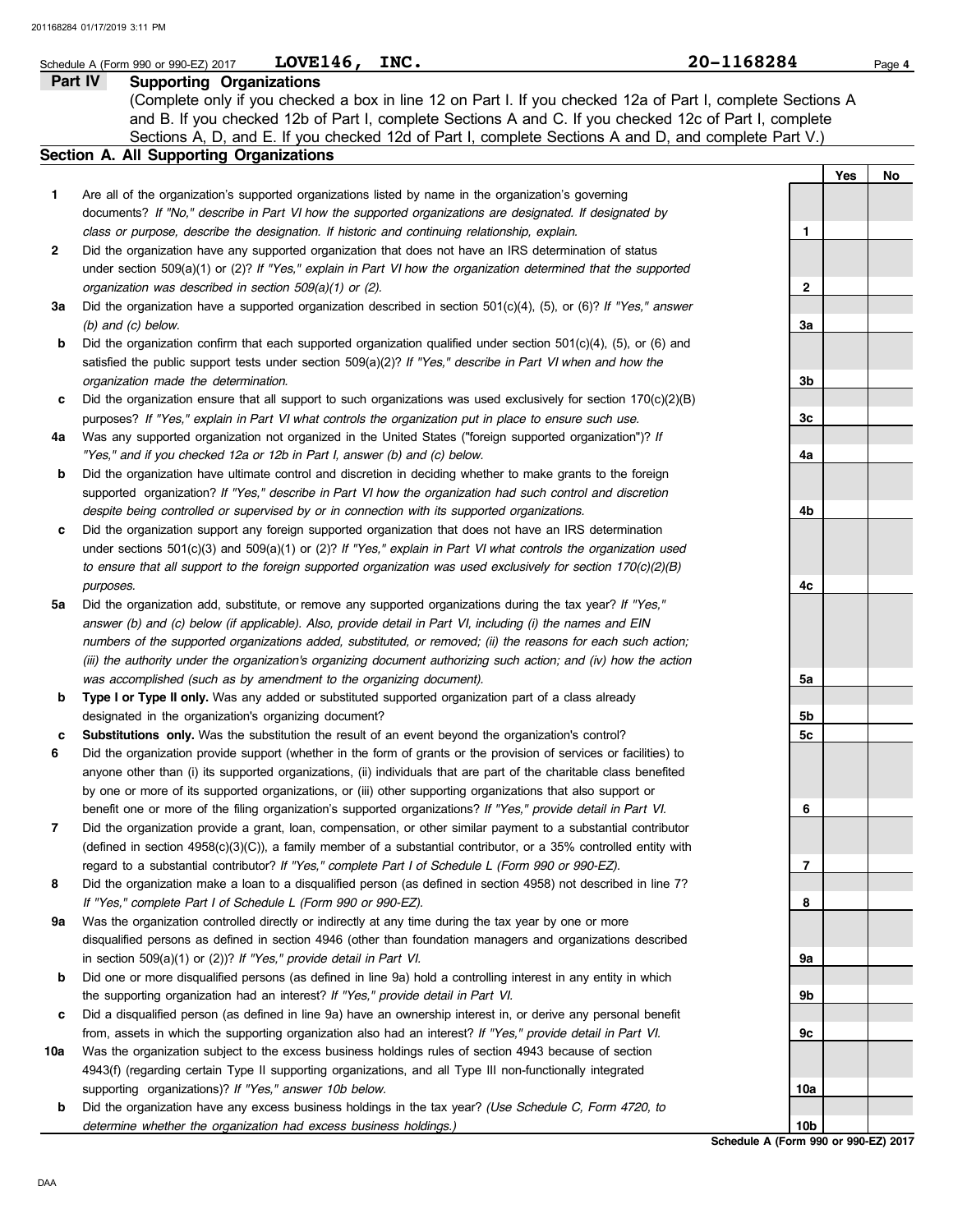|         | 01168284 01/17/2019 3:11 PM                                                                                                                                                                                            |              |     |        |
|---------|------------------------------------------------------------------------------------------------------------------------------------------------------------------------------------------------------------------------|--------------|-----|--------|
|         | <b>LOVE146,</b><br>INC.<br>Schedule A (Form 990 or 990-EZ) 2017                                                                                                                                                        | 20-1168284   |     | Page 5 |
| Part IV | Supporting Organizations (continued)                                                                                                                                                                                   |              |     |        |
|         | Has the organization accepted a gift or contribution from any of the following persons?                                                                                                                                |              | Yes | No     |
| 11<br>а | A person who directly or indirectly controls, either alone or together with persons described in (b) and (c)                                                                                                           |              |     |        |
|         | below, the governing body of a supported organization?                                                                                                                                                                 | 11a          |     |        |
| b       | A family member of a person described in (a) above?                                                                                                                                                                    | 11b          |     |        |
|         | c A 35% controlled entity of a person described in (a) or (b) above? If "Yes" to a, b, or c, provide detail in Part VI.                                                                                                | 11c          |     |        |
|         | <b>Section B. Type I Supporting Organizations</b>                                                                                                                                                                      |              |     |        |
|         |                                                                                                                                                                                                                        |              | Yes | No     |
| 1       | Did the directors, trustees, or membership of one or more supported organizations have the power to                                                                                                                    |              |     |        |
|         | regularly appoint or elect at least a majority of the organization's directors or trustees at all times during the                                                                                                     |              |     |        |
|         | tax year? If "No," describe in Part VI how the supported organization(s) effectively operated, supervised, or                                                                                                          |              |     |        |
|         | controlled the organization's activities. If the organization had more than one supported organization,                                                                                                                |              |     |        |
|         | describe how the powers to appoint and/or remove directors or trustees were allocated among the supported                                                                                                              |              |     |        |
|         | organizations and what conditions or restrictions, if any, applied to such powers during the tax year.                                                                                                                 | 1            |     |        |
| 2       | Did the organization operate for the benefit of any supported organization other than the supported                                                                                                                    |              |     |        |
|         | organization(s) that operated, supervised, or controlled the supporting organization? If "Yes," explain in Part                                                                                                        |              |     |        |
|         | VI how providing such benefit carried out the purposes of the supported organization(s) that operated,                                                                                                                 |              |     |        |
|         | supervised, or controlled the supporting organization.                                                                                                                                                                 | $\mathbf{2}$ |     |        |
|         | Section C. Type II Supporting Organizations                                                                                                                                                                            |              |     |        |
|         |                                                                                                                                                                                                                        |              | Yes | No     |
| 1       | Were a majority of the organization's directors or trustees during the tax year also a majority of the directors                                                                                                       |              |     |        |
|         | or trustees of each of the organization's supported organization(s)? If "No," describe in Part VI how control                                                                                                          |              |     |        |
|         | or management of the supporting organization was vested in the same persons that controlled or managed                                                                                                                 |              |     |        |
|         | the supported organization(s).<br>Section D. All Type III Supporting Organizations                                                                                                                                     | 1            |     |        |
|         |                                                                                                                                                                                                                        |              | Yes | No     |
| 1       | Did the organization provide to each of its supported organizations, by the last day of the fifth month of the                                                                                                         |              |     |        |
|         | organization's tax year, (i) a written notice describing the type and amount of support provided during the prior tax                                                                                                  |              |     |        |
|         | year, (ii) a copy of the Form 990 that was most recently filed as of the date of notification, and (iii) copies of the                                                                                                 |              |     |        |
|         | organization's governing documents in effect on the date of notification, to the extent not previously provided?                                                                                                       | 1            |     |        |
| 2       | Were any of the organization's officers, directors, or trustees either (i) appointed or elected by the supported                                                                                                       |              |     |        |
|         | organization(s) or (ii) serving on the governing body of a supported organization? If "No," explain in Part VI how                                                                                                     |              |     |        |
|         | the organization maintained a close and continuous working relationship with the supported organization(s).                                                                                                            | 2            |     |        |
|         | By reason of the relationship described in (2), did the organization's supported organizations have a                                                                                                                  |              |     |        |
|         | significant voice in the organization's investment policies and in directing the use of the organization's                                                                                                             |              |     |        |
|         | income or assets at all times during the tax year? If "Yes," describe in Part VI the role the organization's                                                                                                           |              |     |        |
|         | supported organizations played in this regard.                                                                                                                                                                         | 3            |     |        |
|         | Section E. Type III Functionally-Integrated Supporting Organizations                                                                                                                                                   |              |     |        |
| 1       | Check the box next to the method that the organization used to satisfy the Integral Part Test during the year (see instructions).                                                                                      |              |     |        |
| а       | The organization satisfied the Activities Test. Complete line 2 below.                                                                                                                                                 |              |     |        |
| b       | The organization is the parent of each of its supported organizations. Complete line 3 below.                                                                                                                          |              |     |        |
| c       | The organization supported a governmental entity. Describe in Part VI how you supported a government entity (see instructions).                                                                                        |              |     |        |
|         |                                                                                                                                                                                                                        |              |     |        |
| 2       | Activities Test. Answer (a) and (b) below.                                                                                                                                                                             |              | Yes | No     |
| а       | Did substantially all of the organization's activities during the tax year directly further the exempt purposes of                                                                                                     |              |     |        |
|         | the supported organization(s) to which the organization was responsive? If "Yes," then in Part VI identify<br>those supported organizations and explain how these activities directly furthered their exempt purposes, |              |     |        |
|         | how the organization was responsive to those supported organizations, and how the organization determined                                                                                                              |              |     |        |
|         | that these activities constituted substantially all of its activities.                                                                                                                                                 | 2a           |     |        |
| b       | Did the activities described in (a) constitute activities that, but for the organization's involvement, one or more                                                                                                    |              |     |        |
|         | of the organization's supported organization(s) would have been engaged in? If "Yes," explain in Part VI the                                                                                                           |              |     |        |
|         | reasons for the organization's position that its supported organization(s) would have engaged in these                                                                                                                 |              |     |        |
|         | activities but for the organization's involvement.                                                                                                                                                                     | 2b           |     |        |
| 3       | Parent of Supported Organizations. Answer (a) and (b) below.                                                                                                                                                           |              |     |        |
|         |                                                                                                                                                                                                                        |              |     |        |

- **a** Did the organization have the power to regularly appoint or elect a majority of the officers, directors, or trustees of each of the supported organizations? *Provide details in Part VI.*
- **b** Did the organization exercise a substantial degree of direction over the policies, programs, and activities of each of its supported organizations? *If "Yes," describe in Part VI the role played by the organization in this regard.*

DAA **Schedule A (Form 990 or 990-EZ) 2017 3b**

**3a**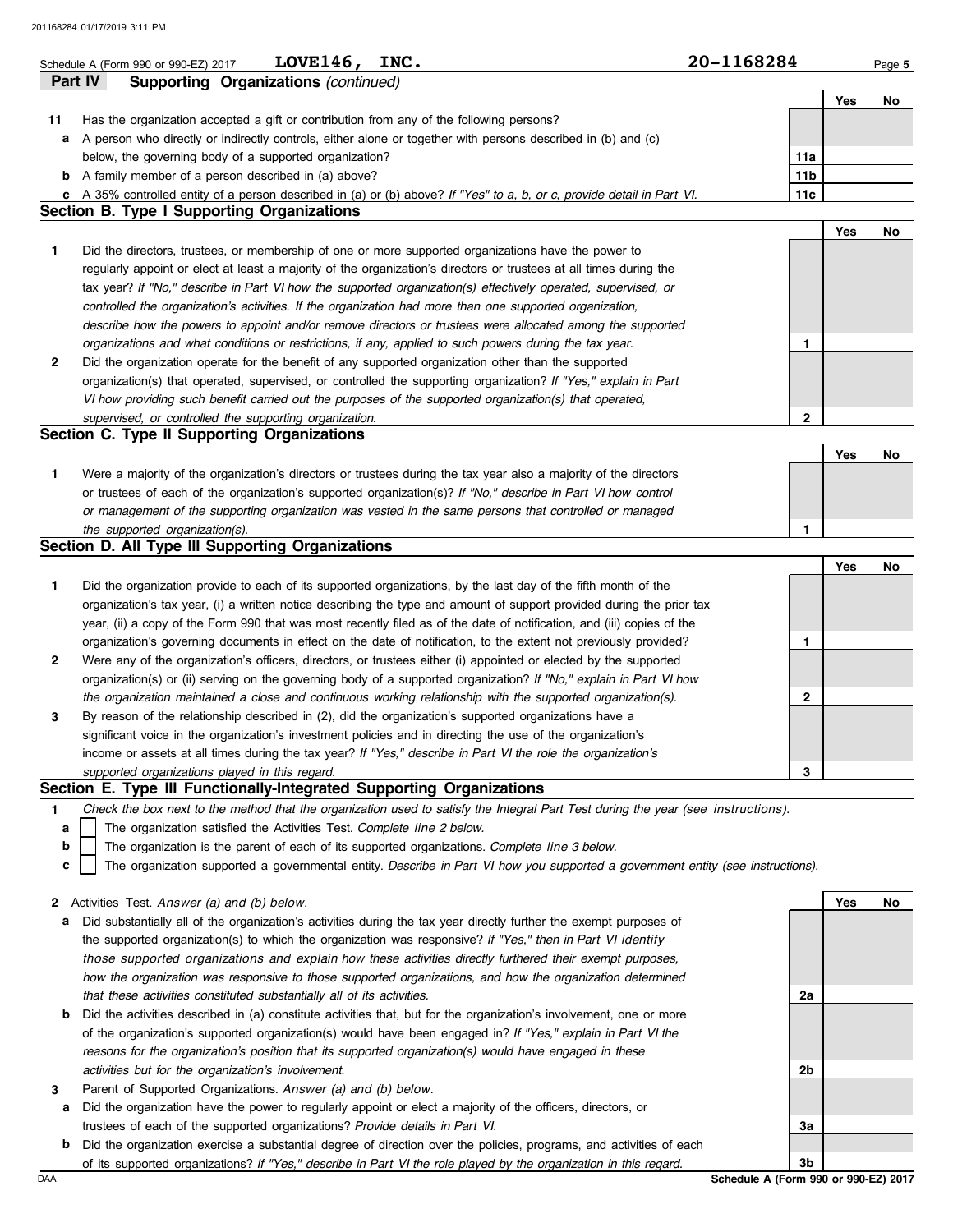|                | LOVE146,<br>INC.<br>Schedule A (Form 990 or 990-EZ) 2017                                                                         |                | 20-1168284     | Page 6                         |
|----------------|----------------------------------------------------------------------------------------------------------------------------------|----------------|----------------|--------------------------------|
| <b>Part V</b>  | Type III Non-Functionally Integrated 509(a)(3) Supporting Organizations                                                          |                |                |                                |
| 1.             | Check here if the organization satisfied the Integral Part Test as a qualifying trust on Nov. 20, 1970 (explain in Part VI). See |                |                |                                |
|                | <b>instructions.</b> All other Type III non-functionally integrated supporting organizations must complete Sections A through E. |                |                |                                |
|                | Section A - Adjusted Net Income                                                                                                  |                | (A) Prior Year | (B) Current Year<br>(optional) |
| 1              | Net short-term capital gain                                                                                                      | 1              |                |                                |
| $\mathbf{2}$   | Recoveries of prior-year distributions                                                                                           | $\mathbf{2}$   |                |                                |
| 3              | Other gross income (see instructions)                                                                                            | 3              |                |                                |
| 4              | Add lines 1 through 3.                                                                                                           | 4              |                |                                |
| 5              | Depreciation and depletion                                                                                                       | 5              |                |                                |
| 6              | Portion of operating expenses paid or incurred for production or                                                                 |                |                |                                |
|                | collection of gross income or for management, conservation, or                                                                   |                |                |                                |
|                | maintenance of property held for production of income (see instructions)                                                         | 6              |                |                                |
| 7              | Other expenses (see instructions)                                                                                                | $\overline{7}$ |                |                                |
| 8              | <b>Adjusted Net Income</b> (subtract lines 5, 6 and 7 from line 4).                                                              | 8              |                |                                |
|                | Section B - Minimum Asset Amount                                                                                                 |                | (A) Prior Year | (B) Current Year<br>(optional) |
| 1              | Aggregate fair market value of all non-exempt-use assets (see                                                                    |                |                |                                |
|                | instructions for short tax year or assets held for part of year):                                                                |                |                |                                |
|                | Average monthly value of securities<br>a                                                                                         | 1a             |                |                                |
|                | <b>b</b> Average monthly cash balances                                                                                           | 1b             |                |                                |
|                | c Fair market value of other non-exempt-use assets                                                                               | 1 <sub>c</sub> |                |                                |
|                | <b>d</b> Total (add lines 1a, 1b, and 1c)                                                                                        | 1d             |                |                                |
|                | <b>Discount</b> claimed for blockage or other<br>е                                                                               |                |                |                                |
|                | factors (explain in detail in Part VI):                                                                                          |                |                |                                |
| 2              | Acquisition indebtedness applicable to non-exempt-use assets                                                                     | $\mathbf{2}$   |                |                                |
| 3              | Subtract line 2 from line 1d.                                                                                                    | 3              |                |                                |
| 4              | Cash deemed held for exempt use. Enter 1-1/2% of line 3 (for greater amount,                                                     |                |                |                                |
|                | see instructions).                                                                                                               | 4              |                |                                |
| 5              | Net value of non-exempt-use assets (subtract line 4 from line 3)                                                                 | 5              |                |                                |
| 6              | Multiply line 5 by .035.                                                                                                         | 6              |                |                                |
| $\overline{7}$ | Recoveries of prior-year distributions                                                                                           | $\overline{7}$ |                |                                |
| 8              | Minimum Asset Amount (add line 7 to line 6)                                                                                      | 8              |                |                                |
|                | Section C - Distributable Amount                                                                                                 |                |                | <b>Current Year</b>            |
| 1              | Adjusted net income for prior year (from Section A, line 8, Column A)                                                            | $\mathbf{1}$   |                |                                |
| $\mathbf{2}$   | Enter 85% of line 1.                                                                                                             | $\mathbf{2}$   |                |                                |
| 3              | Minimum asset amount for prior year (from Section B, line 8, Column A)                                                           | 3              |                |                                |
| 4              | Enter greater of line 2 or line 3.                                                                                               | 4              |                |                                |
| 5              | Income tax imposed in prior year                                                                                                 | 5              |                |                                |
| 6              | <b>Distributable Amount.</b> Subtract line 5 from line 4, unless subject to                                                      |                |                |                                |

emergency temporary reduction (see instructions).

**7** instructions). Check here if the current year is the organization's first as a non-functionally integrated Type III supporting organization (see

**6**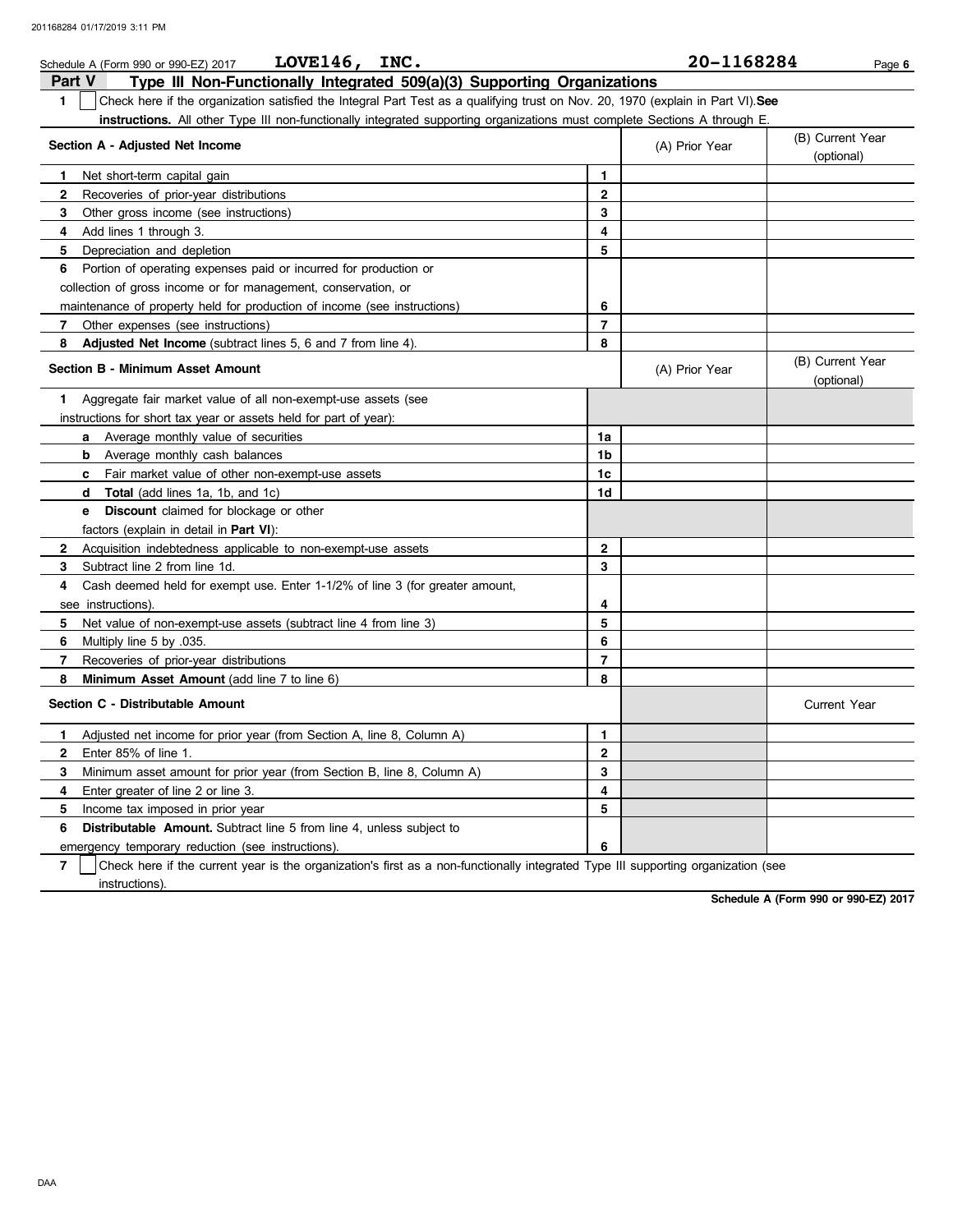| Part V       | LOVE146, INC.<br>Schedule A (Form 990 or 990-EZ) 2017<br>Type III Non-Functionally Integrated 509(a)(3) Supporting Organizations (continued) |                                    | 20-1168284                                    | Page 7                                           |
|--------------|----------------------------------------------------------------------------------------------------------------------------------------------|------------------------------------|-----------------------------------------------|--------------------------------------------------|
|              | Section D - Distributions                                                                                                                    |                                    |                                               | <b>Current Year</b>                              |
| 1            | Amounts paid to supported organizations to accomplish exempt purposes                                                                        |                                    |                                               |                                                  |
| $\mathbf{2}$ | Amounts paid to perform activity that directly furthers exempt purposes of supported                                                         |                                    |                                               |                                                  |
|              | organizations, in excess of income from activity                                                                                             |                                    |                                               |                                                  |
| 3            | Administrative expenses paid to accomplish exempt purposes of supported organizations                                                        |                                    |                                               |                                                  |
| 4            | Amounts paid to acquire exempt-use assets                                                                                                    |                                    |                                               |                                                  |
| 5            | Qualified set-aside amounts (prior IRS approval required)                                                                                    |                                    |                                               |                                                  |
| 6            | Other distributions (describe in Part VI). See instructions.                                                                                 |                                    |                                               |                                                  |
| 7            | <b>Total annual distributions.</b> Add lines 1 through 6.                                                                                    |                                    |                                               |                                                  |
| 8            | Distributions to attentive supported organizations to which the organization is responsive                                                   |                                    |                                               |                                                  |
|              | (provide details in <b>Part VI</b> ). See instructions.                                                                                      |                                    |                                               |                                                  |
| 9            | Distributable amount for 2017 from Section C, line 6                                                                                         |                                    |                                               |                                                  |
| 10           | Line 8 amount divided by line 9 amount                                                                                                       |                                    |                                               |                                                  |
|              | Section E - Distribution Allocations (see instructions)                                                                                      | (i)<br><b>Excess Distributions</b> | (ii)<br><b>Underdistributions</b><br>Pre-2017 | (iii)<br><b>Distributable</b><br>Amount for 2017 |
| 1            | Distributable amount for 2017 from Section C, line 6                                                                                         |                                    |                                               |                                                  |
| $\mathbf{2}$ | Underdistributions, if any, for years prior to 2017<br>(reasonable cause required-explain in Part VI). See<br>instructions.                  |                                    |                                               |                                                  |
| 3            | Excess distributions carryover, if any, to 2017:                                                                                             |                                    |                                               |                                                  |
| a            |                                                                                                                                              |                                    |                                               |                                                  |
|              | <b>b</b> From 2013                                                                                                                           |                                    |                                               |                                                  |
|              |                                                                                                                                              |                                    |                                               |                                                  |
|              |                                                                                                                                              |                                    |                                               |                                                  |
|              |                                                                                                                                              |                                    |                                               |                                                  |
|              | f Total of lines 3a through e                                                                                                                |                                    |                                               |                                                  |
|              | g Applied to underdistributions of prior years                                                                                               |                                    |                                               |                                                  |
|              | h Applied to 2017 distributable amount                                                                                                       |                                    |                                               |                                                  |
|              | <i>i</i> Carryover from 2012 not applied (see instructions)                                                                                  |                                    |                                               |                                                  |
|              | Remainder. Subtract lines 3g, 3h, and 3i from 3f.                                                                                            |                                    |                                               |                                                  |
| 4            | Distributions for 2017 from                                                                                                                  |                                    |                                               |                                                  |
|              | Section D, line 7:<br>\$                                                                                                                     |                                    |                                               |                                                  |
|              | a Applied to underdistributions of prior years                                                                                               |                                    |                                               |                                                  |
|              | <b>b</b> Applied to 2017 distributable amount                                                                                                |                                    |                                               |                                                  |
|              | c Remainder. Subtract lines 4a and 4b from 4.                                                                                                |                                    |                                               |                                                  |
| 5            | Remaining underdistributions for years prior to 2017, if                                                                                     |                                    |                                               |                                                  |
|              | any. Subtract lines 3g and 4a from line 2. For result                                                                                        |                                    |                                               |                                                  |
|              | greater than zero, explain in Part VI. See instructions.                                                                                     |                                    |                                               |                                                  |
| 6            | Remaining underdistributions for 2017. Subtract lines 3h                                                                                     |                                    |                                               |                                                  |
|              | and 4b from line 1. For result greater than zero, explain in                                                                                 |                                    |                                               |                                                  |
|              | Part VI. See instructions.                                                                                                                   |                                    |                                               |                                                  |
| 7            | Excess distributions carryover to 2018. Add lines 3j                                                                                         |                                    |                                               |                                                  |
|              | and 4c.                                                                                                                                      |                                    |                                               |                                                  |
| 8            | Breakdown of line 7:                                                                                                                         |                                    |                                               |                                                  |
|              | a Excess from 2013                                                                                                                           |                                    |                                               |                                                  |
|              |                                                                                                                                              |                                    |                                               |                                                  |
|              | c Excess from 2015                                                                                                                           |                                    |                                               |                                                  |
|              | d Excess from 2016                                                                                                                           |                                    |                                               |                                                  |
|              | e Excess from 2017                                                                                                                           |                                    |                                               |                                                  |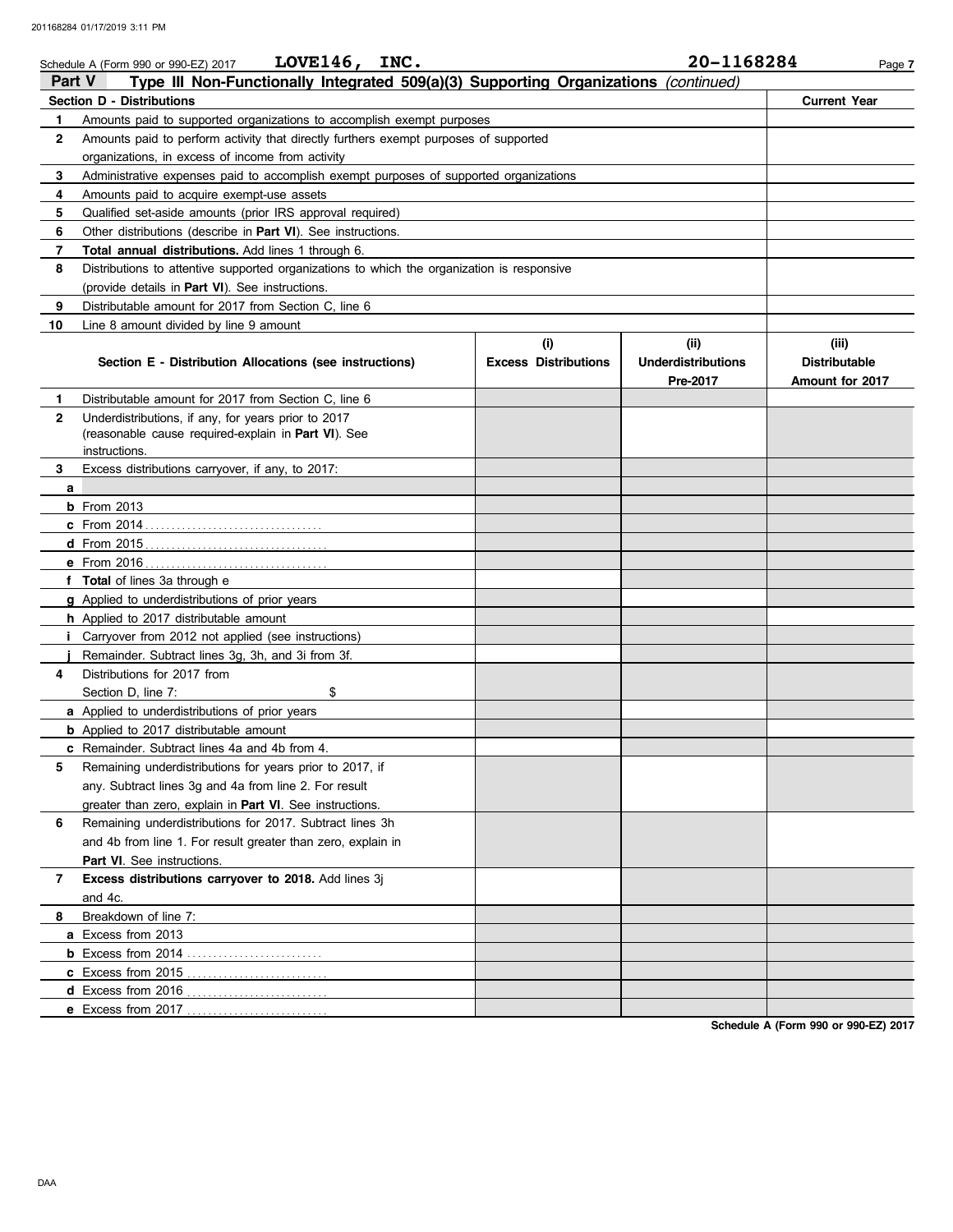|         | Schedule A (Form 990 or 990-EZ) 2017 | LOVE146, INC. |                                                                                                | 20-1168284                                                                                                                                                                                                                                                                                                                                                                                                                                                                               | Page 8 |
|---------|--------------------------------------|---------------|------------------------------------------------------------------------------------------------|------------------------------------------------------------------------------------------------------------------------------------------------------------------------------------------------------------------------------------------------------------------------------------------------------------------------------------------------------------------------------------------------------------------------------------------------------------------------------------------|--------|
| Part VI |                                      |               | lines 2, 5, and 6. Also complete this part for any additional information. (See instructions.) | Supplemental Information. Provide the explanations required by Part II, line 10; Part II, line 17a or 17b; Part<br>III, line 12; Part IV, Section A, lines 1, 2, 3b, 3c, 4b, 4c, 5a, 6, 9a, 9b, 9c, 11a, 11b, and 11c; Part IV, Section<br>B, lines 1 and 2; Part IV, Section C, line 1; Part IV, Section D, lines 2 and 3; Part IV, Section E, lines 1c, 2a, 2b,<br>3a and 3b; Part V, line 1; Part V, Section B, line 1e; Part V, Section D, lines 5, 6, and 8; and Part V, Section E, |        |
|         |                                      |               |                                                                                                |                                                                                                                                                                                                                                                                                                                                                                                                                                                                                          |        |
|         |                                      |               |                                                                                                |                                                                                                                                                                                                                                                                                                                                                                                                                                                                                          |        |
|         |                                      |               |                                                                                                |                                                                                                                                                                                                                                                                                                                                                                                                                                                                                          |        |
|         |                                      |               |                                                                                                |                                                                                                                                                                                                                                                                                                                                                                                                                                                                                          |        |
|         |                                      |               |                                                                                                |                                                                                                                                                                                                                                                                                                                                                                                                                                                                                          |        |
|         |                                      |               |                                                                                                |                                                                                                                                                                                                                                                                                                                                                                                                                                                                                          |        |
|         |                                      |               |                                                                                                |                                                                                                                                                                                                                                                                                                                                                                                                                                                                                          |        |
|         |                                      |               |                                                                                                |                                                                                                                                                                                                                                                                                                                                                                                                                                                                                          |        |
|         |                                      |               |                                                                                                |                                                                                                                                                                                                                                                                                                                                                                                                                                                                                          |        |
|         |                                      |               |                                                                                                |                                                                                                                                                                                                                                                                                                                                                                                                                                                                                          |        |
|         |                                      |               |                                                                                                |                                                                                                                                                                                                                                                                                                                                                                                                                                                                                          |        |
|         |                                      |               |                                                                                                |                                                                                                                                                                                                                                                                                                                                                                                                                                                                                          |        |
|         |                                      |               |                                                                                                |                                                                                                                                                                                                                                                                                                                                                                                                                                                                                          |        |
|         |                                      |               |                                                                                                |                                                                                                                                                                                                                                                                                                                                                                                                                                                                                          |        |
|         |                                      |               |                                                                                                |                                                                                                                                                                                                                                                                                                                                                                                                                                                                                          |        |
|         |                                      |               |                                                                                                |                                                                                                                                                                                                                                                                                                                                                                                                                                                                                          |        |
|         |                                      |               |                                                                                                |                                                                                                                                                                                                                                                                                                                                                                                                                                                                                          |        |
|         |                                      |               |                                                                                                |                                                                                                                                                                                                                                                                                                                                                                                                                                                                                          |        |
|         |                                      |               |                                                                                                |                                                                                                                                                                                                                                                                                                                                                                                                                                                                                          |        |
|         |                                      |               |                                                                                                |                                                                                                                                                                                                                                                                                                                                                                                                                                                                                          |        |
|         |                                      |               |                                                                                                |                                                                                                                                                                                                                                                                                                                                                                                                                                                                                          |        |
|         |                                      |               |                                                                                                |                                                                                                                                                                                                                                                                                                                                                                                                                                                                                          |        |
|         |                                      |               |                                                                                                |                                                                                                                                                                                                                                                                                                                                                                                                                                                                                          |        |
|         |                                      |               |                                                                                                |                                                                                                                                                                                                                                                                                                                                                                                                                                                                                          |        |
|         |                                      |               |                                                                                                |                                                                                                                                                                                                                                                                                                                                                                                                                                                                                          |        |
|         |                                      |               |                                                                                                |                                                                                                                                                                                                                                                                                                                                                                                                                                                                                          |        |
|         |                                      |               |                                                                                                |                                                                                                                                                                                                                                                                                                                                                                                                                                                                                          |        |
|         |                                      |               |                                                                                                |                                                                                                                                                                                                                                                                                                                                                                                                                                                                                          |        |
|         |                                      |               |                                                                                                |                                                                                                                                                                                                                                                                                                                                                                                                                                                                                          |        |
|         |                                      |               |                                                                                                |                                                                                                                                                                                                                                                                                                                                                                                                                                                                                          |        |
|         |                                      |               |                                                                                                |                                                                                                                                                                                                                                                                                                                                                                                                                                                                                          |        |
|         |                                      |               |                                                                                                |                                                                                                                                                                                                                                                                                                                                                                                                                                                                                          |        |
|         |                                      |               |                                                                                                |                                                                                                                                                                                                                                                                                                                                                                                                                                                                                          |        |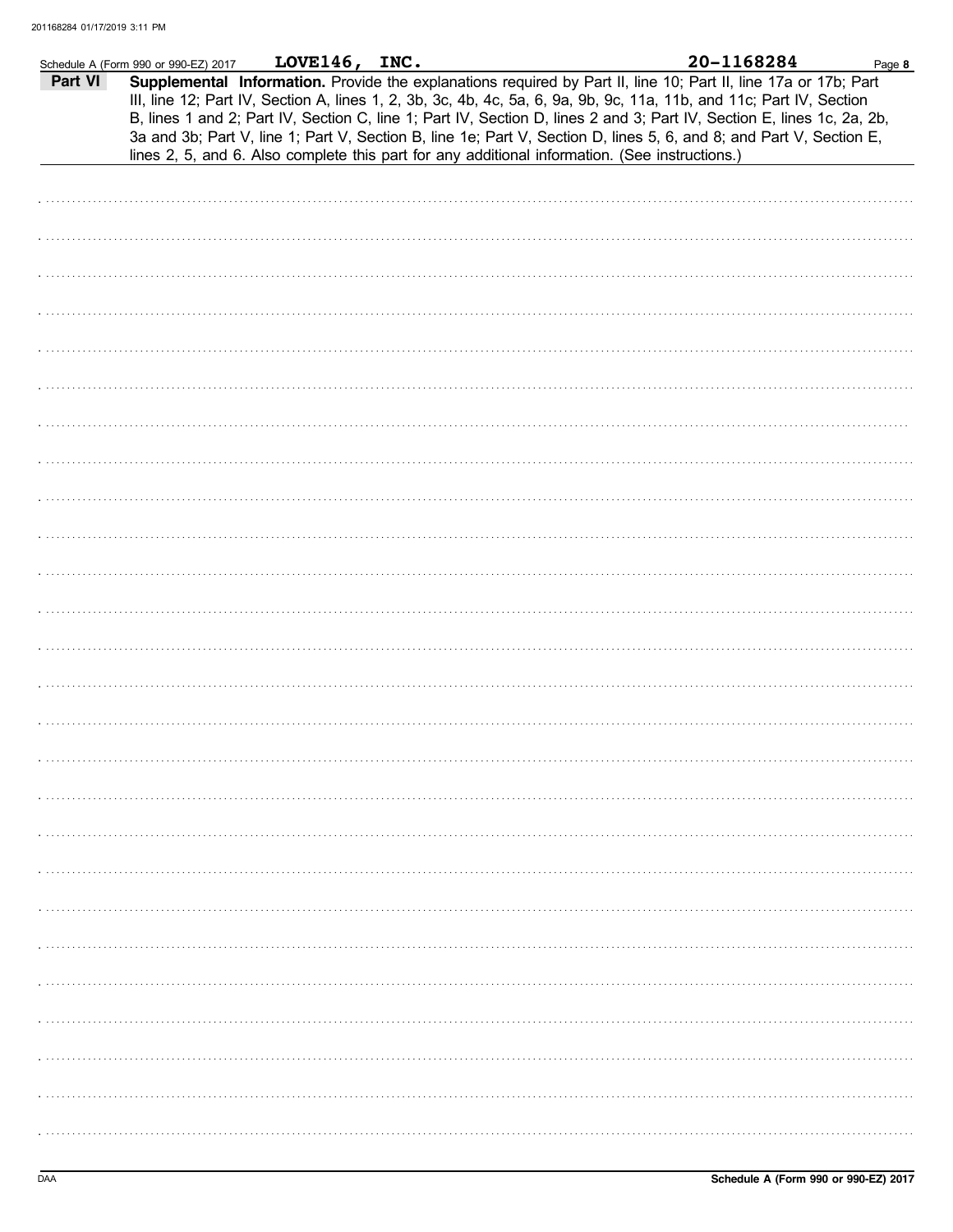#### OMB No. 1545-0047 Department of the Treasury Internal Revenue Service **Name of the organization 2017 Schedule of Contributors Schedule B (Form 990, 990-EZ, or 990-PF) Attach to Form 990, Form 990-EZ, or Form 990-PF. Employer identification number Go to** *www.irs.gov/Form990* **for the latest information.**

### **LOVE146, INC. 20-1168284**

**Organization type** (check one):

| Filers of:         | Section:                                                                    |
|--------------------|-----------------------------------------------------------------------------|
| Form 990 or 990-EZ | $ \mathbf{X} $ 501(c)(<br>$3$ ) (enter number) organization                 |
|                    | $4947(a)(1)$ nonexempt charitable trust not treated as a private foundation |
|                    | 527 political organization                                                  |
| Form 990-PF        | 501(c)(3) exempt private foundation                                         |
|                    | $4947(a)(1)$ nonexempt charitable trust treated as a private foundation     |
|                    | 501(c)(3) taxable private foundation                                        |
|                    |                                                                             |

Check if your organization is covered by the **General Rule** or a **Special Rule. Note:** Only a section 501(c)(7), (8), or (10) organization can check boxes for both the General Rule and a Special Rule. See **instructions** 

#### **General Rule**

For an organization filing Form 990, 990-EZ, or 990-PF that received, during the year, contributions totaling \$5,000 or more (in money or property) from any one contributor. Complete Parts I and II. See instructions for determining a contributor's total contributions.

#### **Special Rules**

| $\overline{X}$ For an organization described in section 501(c)(3) filing Form 990 or 990-EZ that met the 331/3% support test of the |
|-------------------------------------------------------------------------------------------------------------------------------------|
| regulations under sections 509(a)(1) and 170(b)(1)(A)(vi), that checked Schedule A (Form 990 or 990-EZ), Part II, line              |
| 13, 16a, or 16b, and that received from any one contributor, during the year, total contributions of the greater of (1)             |
| \$5,000; or (2) 2% of the amount on (i) Form 990, Part VIII, line 1h; or (ii) Form 990-EZ, line 1. Complete Parts I and II.         |

literary, or educational purposes, or for the prevention of cruelty to children or animals. Complete Parts I, II, and III. For an organization described in section 501(c)(7), (8), or (10) filing Form 990 or 990-EZ that received from any one contributor, during the year, total contributions of more than \$1,000 *exclusively* for religious, charitable, scientific,

For an organization described in section 501(c)(7), (8), or (10) filing Form 990 or 990-EZ that received from any one contributor, during the year, contributions *exclusively* for religious, charitable, etc., purposes, but no such contributions totaled more than \$1,000. If this box is checked, enter here the total contributions that were received during the year for an *exclusively* religious, charitable, etc., purpose. Don't complete any of the parts unless the **General Rule** applies to this organization because it received *nonexclusively* religious, charitable, etc., contributions totaling \$5,000 or more during the year  $\ldots$   $\ldots$   $\ldots$   $\ldots$   $\ldots$   $\ldots$   $\ldots$   $\ldots$   $\ldots$   $\ldots$ 

990-EZ, or 990-PF), but it **must** answer "No" on Part IV, line 2, of its Form 990; or check the box on line H of its Form 990-EZ or on its Form 990-PF, Part I, line 2, to certify that it doesn't meet the filing requirements of Schedule B (Form 990, 990-EZ, or 990-PF). **Caution:** An organization that isn't covered by the General Rule and/or the Special Rules doesn't file Schedule B (Form 990,

**For Paperwork Reduction Act Notice, see the instructions for Form 990, 990-EZ, or 990-PF.**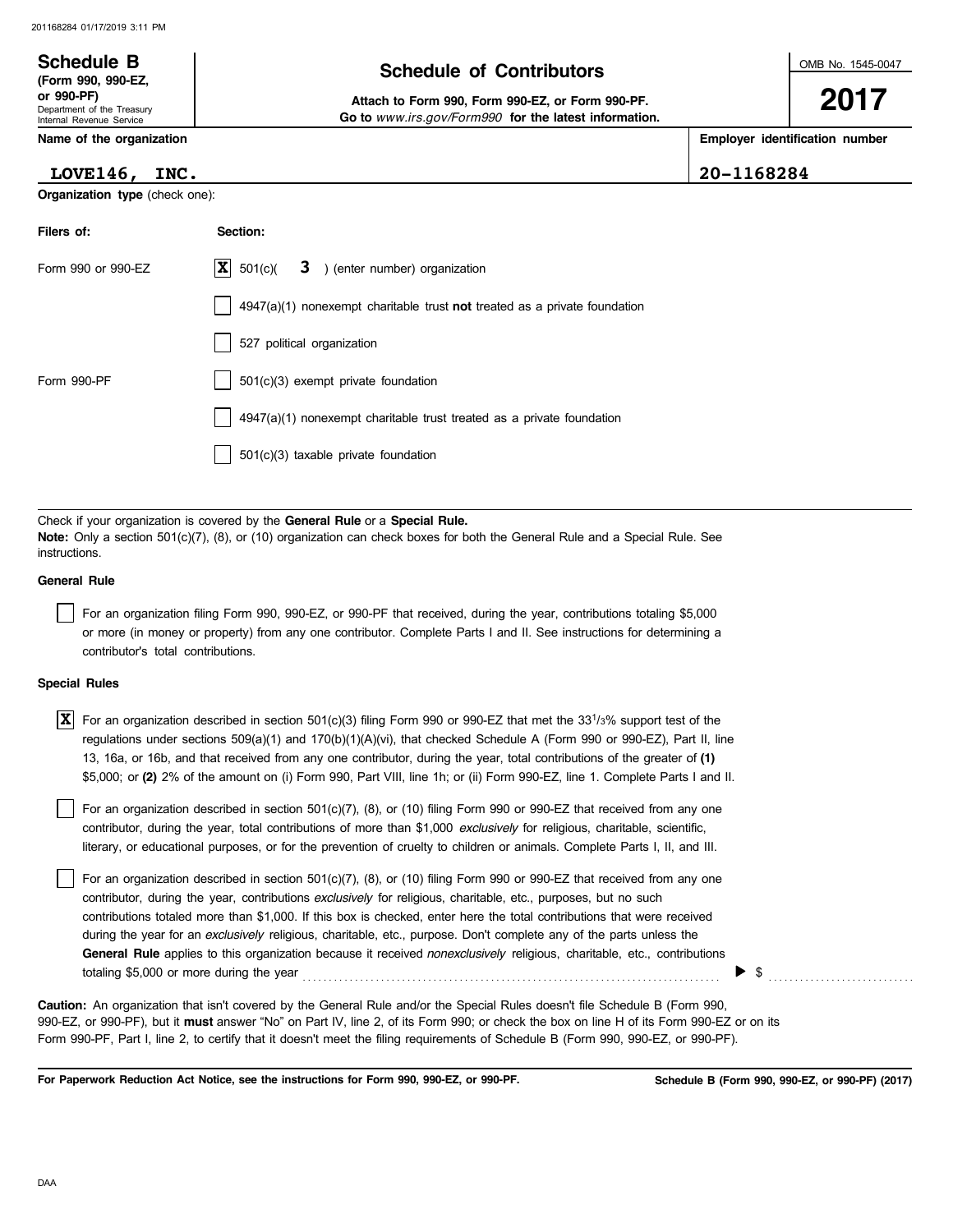| Schedule B (Form 990, 990-EZ, or 990-PF) (2017) | Page 1 of '<br>Page 2          |
|-------------------------------------------------|--------------------------------|
| Name of organization                            | Employer identification number |
| <b>LOVE146,</b><br>INC.                         | 20-1168284                     |
|                                                 |                                |

| Part I         | Contributors (see instructions). Use duplicate copies of Part I if additional space is needed. |                                   |                                                                                                               |  |  |  |  |  |
|----------------|------------------------------------------------------------------------------------------------|-----------------------------------|---------------------------------------------------------------------------------------------------------------|--|--|--|--|--|
| (a)<br>No.     | (b)<br>Name, address, and ZIP + 4                                                              | (c)<br><b>Total contributions</b> | (d)<br>Type of contribution                                                                                   |  |  |  |  |  |
| 1              |                                                                                                | 545,554<br>$\frac{1}{2}$          | $\overline{\mathbf{x}}$<br>Person<br>Payroll<br>Noncash<br>(Complete Part II for<br>noncash contributions.)   |  |  |  |  |  |
| (a)<br>No.     | (b)<br>Name, address, and ZIP + 4                                                              | (c)<br><b>Total contributions</b> | (d)<br>Type of contribution                                                                                   |  |  |  |  |  |
| $2_{\ldots}$   |                                                                                                | 444,933<br>$\mathsf{\$}$          | X<br>Person<br>Payroll<br>Noncash<br>(Complete Part II for<br>noncash contributions.)                         |  |  |  |  |  |
| (a)<br>No.     | (b)<br>Name, address, and ZIP + 4                                                              | (c)<br><b>Total contributions</b> | (d)                                                                                                           |  |  |  |  |  |
| $\overline{3}$ |                                                                                                | 229,900<br>\$                     | Type of contribution<br>X<br>Person<br>Payroll<br>Noncash<br>(Complete Part II for<br>noncash contributions.) |  |  |  |  |  |
| (a)<br>No.     | (b)<br>Name, address, and ZIP + 4                                                              | (c)<br><b>Total contributions</b> | (d)<br>Type of contribution                                                                                   |  |  |  |  |  |
| $\frac{4}{1}$  |                                                                                                | 157,000<br>\$                     | X<br>Person<br>Payroll<br>Noncash<br>(Complete Part II for<br>noncash contributions.)                         |  |  |  |  |  |
| (a)<br>No.     | (b)<br>Name, address, and ZIP + 4                                                              | (c)<br><b>Total contributions</b> | (d)<br>Type of contribution                                                                                   |  |  |  |  |  |
| 5 <sub>1</sub> |                                                                                                | 150,000<br>\$                     | X<br>Person<br>Payroll<br>Noncash<br>(Complete Part II for<br>noncash contributions.)                         |  |  |  |  |  |
| (a)<br>No.     | (b)<br>Name, address, and ZIP + 4                                                              | (c)<br><b>Total contributions</b> | (d)<br>Type of contribution                                                                                   |  |  |  |  |  |
| 6 <sub>1</sub> |                                                                                                | 120,000<br>\$                     | X<br>Person<br>Payroll<br>Noncash<br>(Complete Part II for<br>noncash contributions.)                         |  |  |  |  |  |

**Schedule B (Form 990, 990-EZ, or 990-PF) (2017)**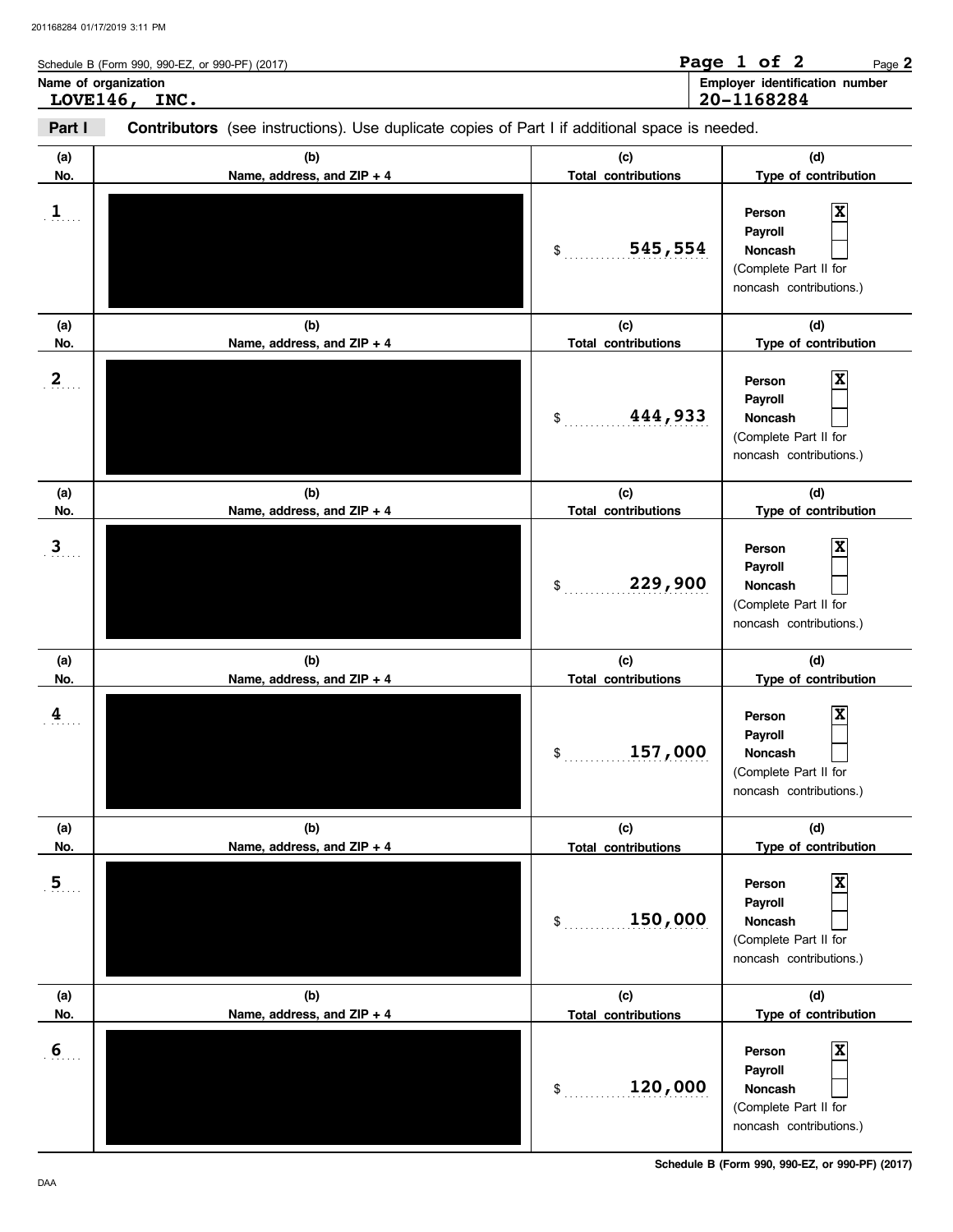|                 | 201168284 01/17/2019 3:11 PM                                                                          |                                   |                                                                                                     |  |
|-----------------|-------------------------------------------------------------------------------------------------------|-----------------------------------|-----------------------------------------------------------------------------------------------------|--|
| <b>LOVE146,</b> | Schedule B (Form 990, 990-EZ, or 990-PF) (2017)<br>Name of organization<br>INC.                       |                                   | Page 2 of 2<br>Page 2<br>Employer identification number<br>20-1168284                               |  |
| Part I          | <b>Contributors</b> (see instructions). Use duplicate copies of Part I if additional space is needed. |                                   |                                                                                                     |  |
| (a)<br>No.      | (b)<br>Name, address, and ZIP + 4                                                                     | (c)<br><b>Total contributions</b> | (d)<br>Type of contribution                                                                         |  |
| 7               |                                                                                                       | 100,000<br>\$                     | X<br>Person<br><b>Payroll</b><br><b>Noncash</b><br>(Complete Part II for<br>noncash contributions.) |  |
| (a)             | (b)                                                                                                   | (c)                               | (d)                                                                                                 |  |
| No.             | Name, address, and ZIP + 4                                                                            | <b>Total contributions</b>        | Type of contribution                                                                                |  |
|                 |                                                                                                       | \$                                | Person<br>Payroll<br><b>Noncash</b><br>(Complete Part II for<br>noncash contributions.)             |  |
| (a)             | (b)                                                                                                   | (c)                               | (d)                                                                                                 |  |
| No.             | Name, address, and ZIP + 4                                                                            | <b>Total contributions</b>        | Type of contribution                                                                                |  |

**(a) (b) (c) (d) No. Name, address, and ZIP + 4 Type of contribution**

**(a) (b) (c) (d)** No. No. Name, address, and ZIP + 4 **Total contributions** Type of contribution

**(a) (b) (c) (d)** No. Name, address, and ZIP + 4 **Total contributions** Type of contribution

. . . . . . . . . . . . . . . . . . . . . . . . . . . . . . . . . . . . . . . . . . . . . . . . . . . . . . . . . . . . . . . . . . . . . . . . . . . . . . . . . . . . . . . . . . . . . . . . . . . . . . . . . . . . . . . . . . . . . . . . . . . . . . . . . . . . . . . . . . . . . . . . . . . . . . . . . . . .

. . . . . . . . . . . . . . . . . . . . . . . . . . . . . . . . . . . . . . . . . . . . . . . . . . . . . . . . . . . . . . . . . . . . . . . . . . . . . .

. . . . . . . . . . . . . . . . . . . . . . . . . . . . . . . . . . . . . . . . . . . . . . . . . . . . . . . . . . . . . . . . . . . . . . . . . . . . . .

. . . . . . . . . . . . . . . . . . . . . . . . . . . . . . . . . . . . . . . . . . . . . . . . . . . . . . . . . . . . . . . . . . . . . . . . . . . . . . . . . . . . . . . . . . . . . . . . . . . . . . . . . . . . . . . . . . . . . . . . . . . . . . . . . . . . . . . . . . . . . . . . . . . . . . . . . . . .

. . . . . . . . . . . . . . . . . . . . . . . . . . . . . . . . . . . . . . . . . . . . . . . . . . . . . . . . . . . . . . . . . . . . . . . . . . . . . .

. . . . . . . . . . . . . . . . . . . . . . . . . . . . . . . . . . . . . . . . . . . . . . . . . . . . . . . . . . . . . . . . . . . . . . . . . . . . . .

. . . . . . . . . . . . . . . . . . . . . . . . . . . . . . . . . . . . . . . . . . . . . . . . . . . . . . . . . . . . . . . . . . . . . . . . . . . . . . . . . . . . . . . . . . . . . . . . . . . . . . . . . . . . . . . . . . . . . . . . . . . . . . . . . . . . . . . . . . . . . . . . . . . . . . . . . . . .

. . . . . . . . . . . . . . . . . . . . . . . . . . . . . . . . . . . . . . . . . . . . . . . . . . . . . . . . . . . . . . . . . . . . . . . . . . . . . . . . . . . . . . . . . . . . . . . . . . . . . . . . . . . . . . . . . . . . . . . . . . . . . . . . . . . . . . . . . . . . . . . . . . . . . . . . . . . .

| Schedule B (Form 990, 990-EZ, or 990-PF) (2017) |  |  |  |  |
|-------------------------------------------------|--|--|--|--|

(Complete Part II for noncash contributions.)

**Person Payroll Noncash**

(Complete Part II for noncash contributions.)

(Complete Part II for noncash contributions.)

(Complete Part II for noncash contributions.)

\$ . . . . . . . . . . . . . . . . . . . . . . . . . . . .

\$ . . . . . . . . . . . . . . . . . . . . . . . . . . . .

**Total contributions**

**Total contributions**

**Total contributions**

 $\frac{1}{2}$ 

 $\mathfrak s$ 

**Person Payroll Noncash**

**Person Payroll Noncash**

**Person Payroll Noncash**

. . . . . . .

. . . . . . .

. . . . . . .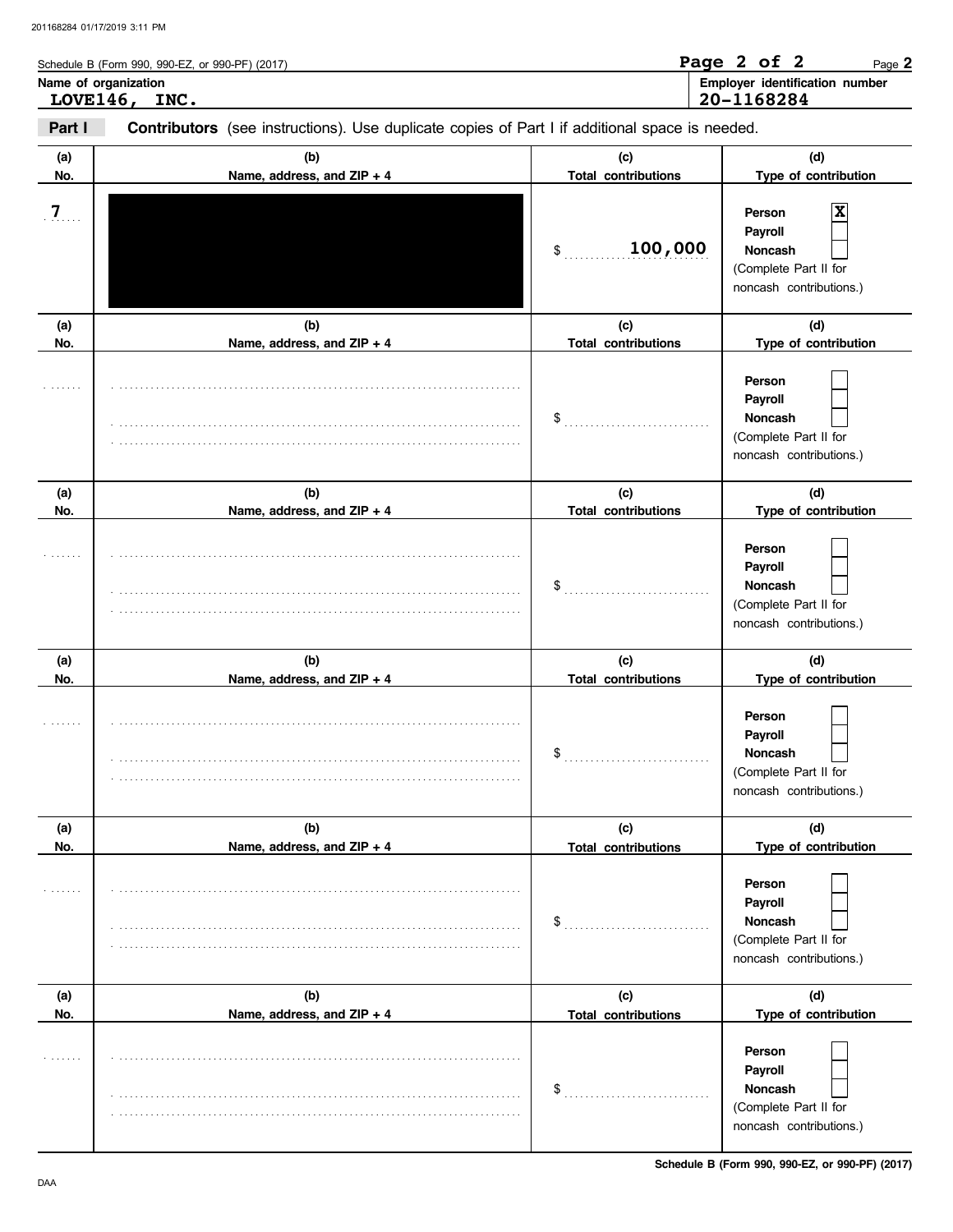**(Form 990)**

Department of the Treasury Internal Revenue Service

# **SCHEDULE D Supplemental Financial Statements**

**Part IV, line 6, 7, 8, 9, 10, 11a, 11b, 11c, 11d, 11e, 11f, 12a, or 12b. Complete if the organization answered "Yes" on Form 990,**

 **Attach to Form 990.** 

 **Go to** *www.irs.gov/Form990* **for instructions and the latest information.**

**Employer identification number**

**2017**

**Open to Public Inspection**

OMB No. 1545-0047

|    | Name of the organization                                                                                                                                                                                                                                            |                                                    | Employer identification number  |
|----|---------------------------------------------------------------------------------------------------------------------------------------------------------------------------------------------------------------------------------------------------------------------|----------------------------------------------------|---------------------------------|
|    | LOVE146, INC.                                                                                                                                                                                                                                                       |                                                    | 20-1168284                      |
|    | Organizations Maintaining Donor Advised Funds or Other Similar Funds or Accounts.<br>Part I                                                                                                                                                                         |                                                    |                                 |
|    | Complete if the organization answered "Yes" on Form 990, Part IV, line 6.                                                                                                                                                                                           |                                                    |                                 |
|    |                                                                                                                                                                                                                                                                     | (a) Donor advised funds                            | (b) Funds and other accounts    |
| 1. | Total number at end of year                                                                                                                                                                                                                                         |                                                    |                                 |
| 2  |                                                                                                                                                                                                                                                                     |                                                    |                                 |
| 3  | Aggregate value of grants from (during year) Mathematics and the mathematics of the Maggregate value of grants from (during year)                                                                                                                                   |                                                    |                                 |
| 4  |                                                                                                                                                                                                                                                                     |                                                    |                                 |
| 5. | Did the organization inform all donors and donor advisors in writing that the assets held in donor advised                                                                                                                                                          |                                                    |                                 |
|    |                                                                                                                                                                                                                                                                     |                                                    | Yes<br>No                       |
| 6  | Did the organization inform all grantees, donors, and donor advisors in writing that grant funds can be used                                                                                                                                                        |                                                    |                                 |
|    | only for charitable purposes and not for the benefit of the donor or donor advisor, or for any other purpose                                                                                                                                                        |                                                    |                                 |
|    |                                                                                                                                                                                                                                                                     |                                                    | <b>Yes</b><br>No                |
|    | <b>Conservation Easements.</b><br>Part II                                                                                                                                                                                                                           |                                                    |                                 |
|    | Complete if the organization answered "Yes" on Form 990, Part IV, line 7.                                                                                                                                                                                           |                                                    |                                 |
| 1. | Purpose(s) of conservation easements held by the organization (check all that apply).                                                                                                                                                                               |                                                    |                                 |
|    | Preservation of land for public use (e.g., recreation or education)                                                                                                                                                                                                 | Preservation of a historically important land area |                                 |
|    | Protection of natural habitat                                                                                                                                                                                                                                       | Preservation of a certified historic structure     |                                 |
|    | Preservation of open space                                                                                                                                                                                                                                          |                                                    |                                 |
| 2  | Complete lines 2a through 2d if the organization held a qualified conservation contribution in the form of a conservation<br>easement on the last day of the tax year.                                                                                              |                                                    |                                 |
|    |                                                                                                                                                                                                                                                                     |                                                    | Held at the End of the Tax Year |
| а  |                                                                                                                                                                                                                                                                     |                                                    | 2a                              |
| b  |                                                                                                                                                                                                                                                                     |                                                    | 2b                              |
| c  | Number of conservation easements on a certified historic structure included in (a) [[[[[[[[[[[[[[[[[[[[[[[[[]]]]]]]                                                                                                                                                 |                                                    | 2c                              |
| d  | Number of conservation easements included in (c) acquired after 7/25/06, and not on a<br>historic structure listed in the National Register                                                                                                                         |                                                    | 2d                              |
| 3  | Number of conservation easements modified, transferred, released, extinguished, or terminated by the organization during the                                                                                                                                        |                                                    |                                 |
|    | tax year                                                                                                                                                                                                                                                            |                                                    |                                 |
|    | Number of states where property subject to conservation easement is located                                                                                                                                                                                         |                                                    |                                 |
| 5  | Does the organization have a written policy regarding the periodic monitoring, inspection, handling of                                                                                                                                                              |                                                    |                                 |
|    |                                                                                                                                                                                                                                                                     |                                                    | Yes<br>No                       |
| 6  | Staff and volunteer hours devoted to monitoring, inspecting, handling of violations, and enforcing conservation easements during the year                                                                                                                           |                                                    |                                 |
|    |                                                                                                                                                                                                                                                                     |                                                    |                                 |
| 7  | Amount of expenses incurred in monitoring, inspecting, handling of violations, and enforcing conservation easements during the year                                                                                                                                 |                                                    |                                 |
|    | \$                                                                                                                                                                                                                                                                  |                                                    |                                 |
|    | Does each conservation easement reported on line 2(d) above satisfy the requirements of section 170(h)(4)(B)(i)                                                                                                                                                     |                                                    |                                 |
|    |                                                                                                                                                                                                                                                                     |                                                    | Yes<br>No                       |
| 9  | In Part XIII, describe how the organization reports conservation easements in its revenue and expense statement, and                                                                                                                                                |                                                    |                                 |
|    | balance sheet, and include, if applicable, the text of the footnote to the organization's financial statements that describes the                                                                                                                                   |                                                    |                                 |
|    | organization's accounting for conservation easements.                                                                                                                                                                                                               |                                                    |                                 |
|    | Organizations Maintaining Collections of Art, Historical Treasures, or Other Similar Assets.<br>Part III<br>Complete if the organization answered "Yes" on Form 990, Part IV, line 8.                                                                               |                                                    |                                 |
|    |                                                                                                                                                                                                                                                                     |                                                    |                                 |
|    | 1a If the organization elected, as permitted under SFAS 116 (ASC 958), not to report in its revenue statement and balance sheet<br>works of art, historical treasures, or other similar assets held for public exhibition, education, or research in furtherance of |                                                    |                                 |
|    | public service, provide, in Part XIII, the text of the footnote to its financial statements that describes these items.                                                                                                                                             |                                                    |                                 |
|    | <b>b</b> If the organization elected, as permitted under SFAS 116 (ASC 958), to report in its revenue statement and balance sheet                                                                                                                                   |                                                    |                                 |
|    | works of art, historical treasures, or other similar assets held for public exhibition, education, or research in furtherance of                                                                                                                                    |                                                    |                                 |
|    | public service, provide the following amounts relating to these items:                                                                                                                                                                                              |                                                    |                                 |
|    |                                                                                                                                                                                                                                                                     |                                                    | \$                              |
|    | (ii) Assets included in Form 990, Part X                                                                                                                                                                                                                            |                                                    |                                 |
| 2  | If the organization received or held works of art, historical treasures, or other similar assets for financial gain, provide the                                                                                                                                    |                                                    |                                 |
|    | following amounts required to be reported under SFAS 116 (ASC 958) relating to these items:                                                                                                                                                                         |                                                    |                                 |
| а  |                                                                                                                                                                                                                                                                     |                                                    | \$                              |
|    |                                                                                                                                                                                                                                                                     |                                                    | S                               |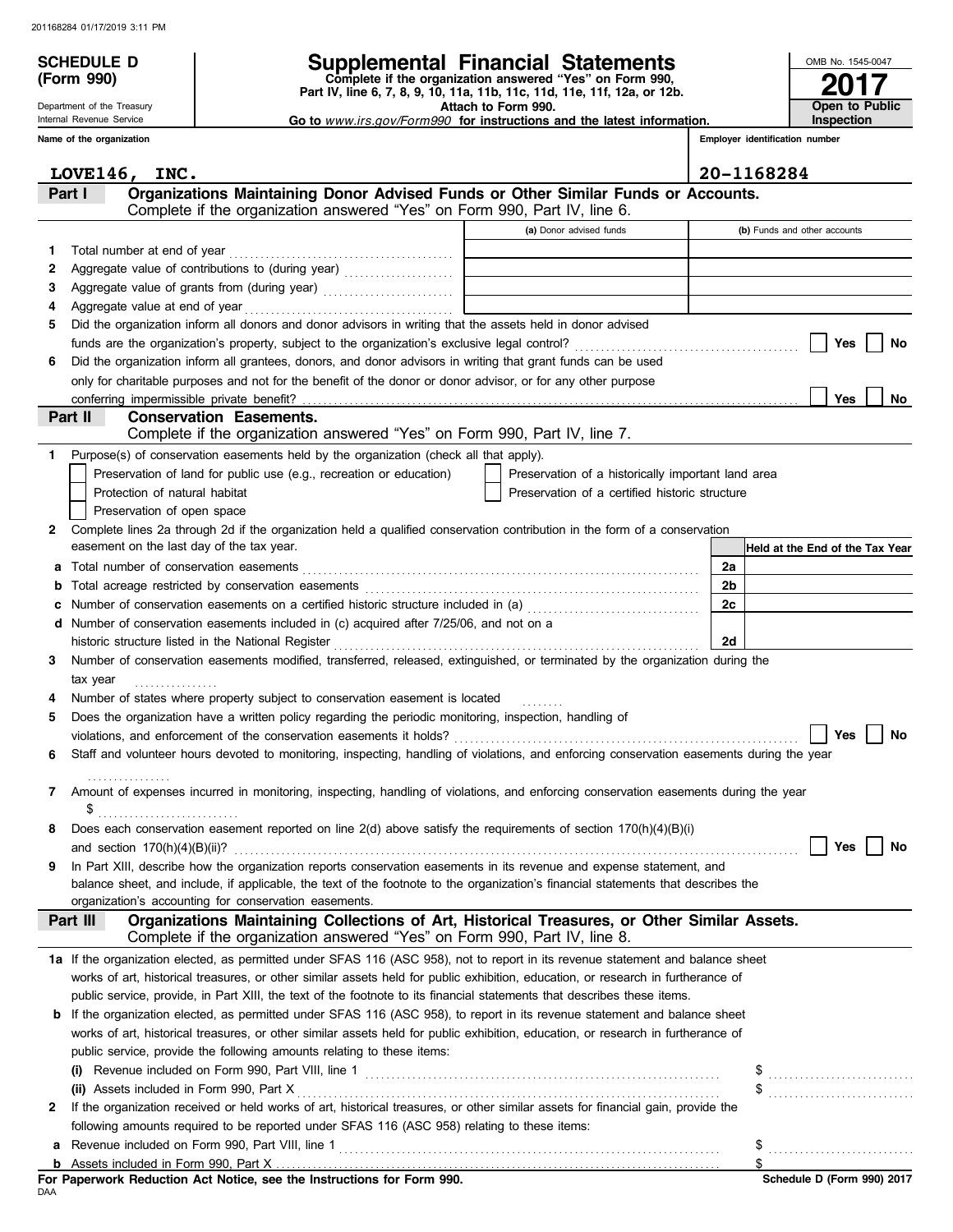|   | Schedule D (Form 990) 2017 $LOVE146$ ,                                                                                                                                                                                               | INC.                    |                           |                        | 20-1168284           | Page 2              |
|---|--------------------------------------------------------------------------------------------------------------------------------------------------------------------------------------------------------------------------------------|-------------------------|---------------------------|------------------------|----------------------|---------------------|
|   | Organizations Maintaining Collections of Art, Historical Treasures, or Other Similar Assets (continued)<br>Part III                                                                                                                  |                         |                           |                        |                      |                     |
| 3 | Using the organization's acquisition, accession, and other records, check any of the following that are a significant use of its<br>collection items (check all that apply):                                                         |                         |                           |                        |                      |                     |
| a | Public exhibition                                                                                                                                                                                                                    | d                       | Loan or exchange programs |                        |                      |                     |
| b | Scholarly research                                                                                                                                                                                                                   | е                       |                           |                        |                      |                     |
|   | Preservation for future generations                                                                                                                                                                                                  |                         |                           |                        |                      |                     |
| c |                                                                                                                                                                                                                                      |                         |                           |                        |                      |                     |
|   | Provide a description of the organization's collections and explain how they further the organization's exempt purpose in Part<br>XIII.                                                                                              |                         |                           |                        |                      |                     |
| 5 | During the year, did the organization solicit or receive donations of art, historical treasures, or other similar                                                                                                                    |                         |                           |                        |                      |                     |
|   |                                                                                                                                                                                                                                      |                         |                           |                        |                      | Yes<br>No           |
|   | <b>Escrow and Custodial Arrangements.</b><br><b>Part IV</b>                                                                                                                                                                          |                         |                           |                        |                      |                     |
|   | Complete if the organization answered "Yes" on Form 990, Part IV, line 9, or reported an amount on Form<br>990, Part X, line 21.                                                                                                     |                         |                           |                        |                      |                     |
|   | 1a Is the organization an agent, trustee, custodian or other intermediary for contributions or other assets not                                                                                                                      |                         |                           |                        |                      |                     |
|   |                                                                                                                                                                                                                                      |                         |                           |                        |                      | Yes<br>No           |
|   | <b>b</b> If "Yes," explain the arrangement in Part XIII and complete the following table:                                                                                                                                            |                         |                           |                        |                      |                     |
|   |                                                                                                                                                                                                                                      |                         |                           |                        |                      | Amount              |
|   | c Beginning balance <b>contract the contract of the contract of the contract of the contract of the contract of the contract of the contract of the contract of the contract of the contract of the contract of the contract of </b> |                         |                           |                        | 1c                   |                     |
|   |                                                                                                                                                                                                                                      |                         |                           |                        | 1d                   |                     |
|   | e Distributions during the year manufactured contains and the year manufactured with the vector of the vector of the vector of the vector of the vector of the vector of the vector of the vector of the vector of the vector        |                         |                           |                        | 1e                   |                     |
|   | f Ending balance $\ldots$ and $\ldots$ are all the contract of the contract of the contract of the contract of the contract of the contract of the contract of the contract of the contract of the contract of the contract of the   |                         |                           |                        | 1f                   |                     |
|   |                                                                                                                                                                                                                                      |                         |                           |                        |                      | Yes<br>No           |
|   |                                                                                                                                                                                                                                      |                         |                           |                        |                      |                     |
|   | Part V<br><b>Endowment Funds.</b>                                                                                                                                                                                                    |                         |                           |                        |                      |                     |
|   | Complete if the organization answered "Yes" on Form 990, Part IV, line 10.                                                                                                                                                           |                         |                           |                        |                      |                     |
|   |                                                                                                                                                                                                                                      | (a) Current year        | (b) Prior year            | (c) Two years back     | (d) Three years back | (e) Four years back |
|   |                                                                                                                                                                                                                                      |                         |                           |                        |                      |                     |
|   | 1a Beginning of year balance                                                                                                                                                                                                         |                         |                           |                        |                      |                     |
|   | <b>b</b> Contributions <b>contributions</b>                                                                                                                                                                                          |                         |                           |                        |                      |                     |
|   | c Net investment earnings, gains, and                                                                                                                                                                                                |                         |                           |                        |                      |                     |
|   | losses                                                                                                                                                                                                                               |                         |                           |                        |                      |                     |
|   | d Grants or scholarships                                                                                                                                                                                                             |                         |                           |                        |                      |                     |
|   | e Other expenditures for facilities and                                                                                                                                                                                              |                         |                           |                        |                      |                     |
|   |                                                                                                                                                                                                                                      |                         |                           |                        |                      |                     |
|   | f Administrative expenses                                                                                                                                                                                                            |                         |                           |                        |                      |                     |
|   |                                                                                                                                                                                                                                      |                         |                           |                        |                      |                     |
|   | 2 Provide the estimated percentage of the current year end balance (line 1g, column (a)) held as:                                                                                                                                    |                         |                           |                        |                      |                     |
|   | <b>a</b> Board designated or quasi-endowment                                                                                                                                                                                         |                         |                           |                        |                      |                     |
|   | <b>b</b> Permanent endowment<br>℅                                                                                                                                                                                                    |                         |                           |                        |                      |                     |
|   | c Temporarily restricted endowment                                                                                                                                                                                                   | %<br>.                  |                           |                        |                      |                     |
|   | The percentages on lines 2a, 2b, and 2c should equal 100%.                                                                                                                                                                           |                         |                           |                        |                      |                     |
|   | 3a Are there endowment funds not in the possession of the organization that are held and administered for the                                                                                                                        |                         |                           |                        |                      |                     |
|   | organization by:                                                                                                                                                                                                                     |                         |                           |                        |                      | Yes<br>No           |
|   |                                                                                                                                                                                                                                      |                         |                           |                        |                      | 3a(i)               |
|   | (ii) related organizations entertainment and all the contract of the contract of the contract or contract or contract or contract or contract or contract or contract or contract or contract or contract or contract or contr       |                         |                           |                        |                      | 3a(ii)              |
|   |                                                                                                                                                                                                                                      |                         |                           |                        |                      | 3b                  |
|   | Describe in Part XIII the intended uses of the organization's endowment funds.                                                                                                                                                       |                         |                           |                        |                      |                     |
|   | Part VI<br>Land, Buildings, and Equipment.                                                                                                                                                                                           |                         |                           |                        |                      |                     |
|   | Complete if the organization answered "Yes" on Form 990, Part IV, line 11a. See Form 990, Part X, line 10.                                                                                                                           |                         |                           |                        |                      |                     |
|   | Description of property                                                                                                                                                                                                              | (a) Cost or other basis | (b) Cost or other basis   |                        | (c) Accumulated      | (d) Book value      |
|   |                                                                                                                                                                                                                                      | (investment)            | (other)                   |                        | depreciation         |                     |
|   |                                                                                                                                                                                                                                      |                         |                           |                        |                      |                     |
|   |                                                                                                                                                                                                                                      |                         |                           |                        |                      |                     |
|   | c Leasehold improvements                                                                                                                                                                                                             |                         |                           | 85,419                 | 51,325               | 34,094              |
|   |                                                                                                                                                                                                                                      |                         |                           | 119,439                | 72,903               | 46,536              |
|   | e Other                                                                                                                                                                                                                              |                         |                           | $\overline{209}$ , 599 | 132,515              | 77,084              |
|   | Total. Add lines 1a through 1e. (Column (d) must equal Form 990, Part X, column (B), line 10c.)                                                                                                                                      |                         |                           |                        |                      | 157,714             |
|   |                                                                                                                                                                                                                                      |                         |                           |                        |                      |                     |

**Schedule D (Form 990) 2017**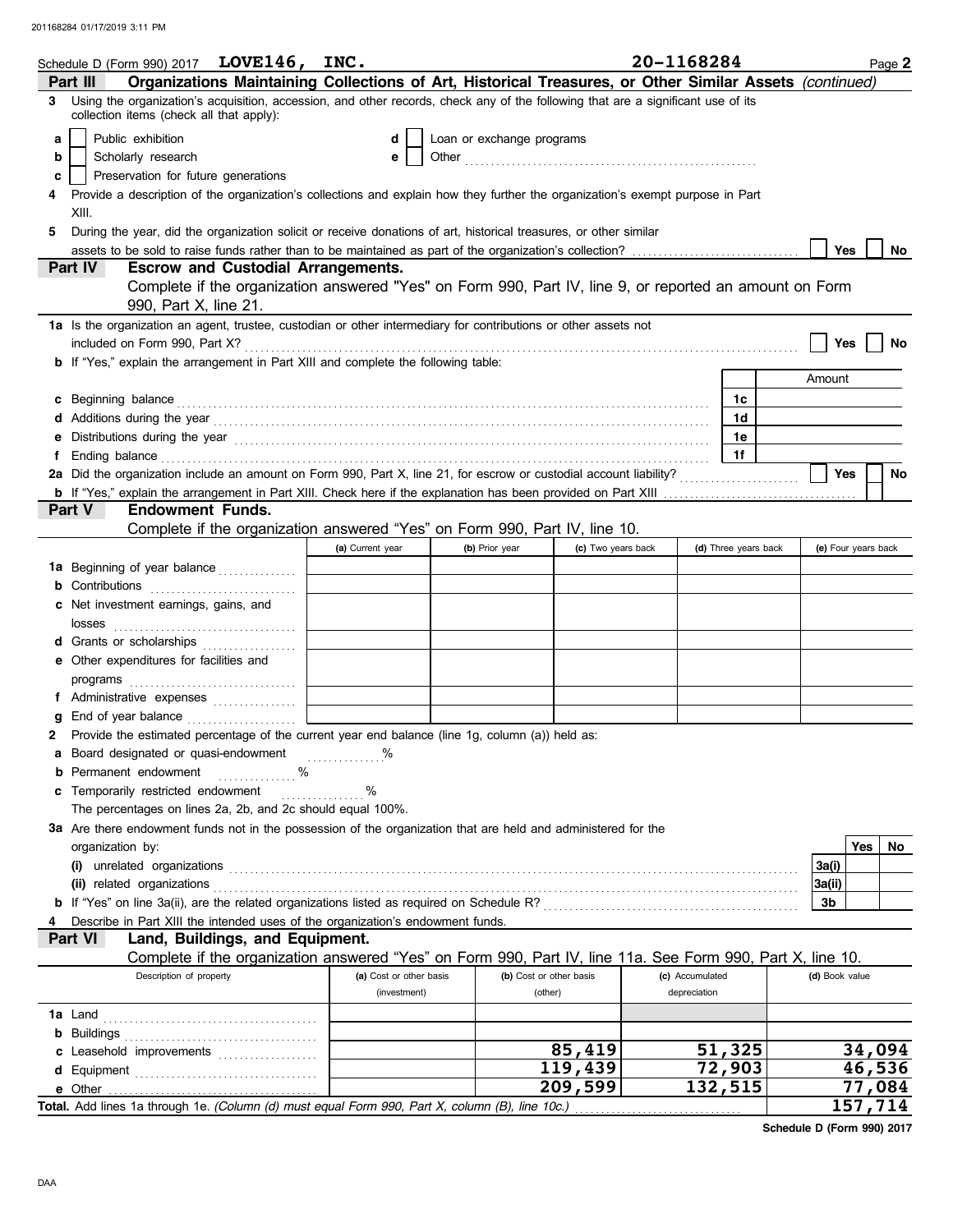|                           | Schedule D (Form 990) 2017 $LOVE146$ ,<br>INC.                                                                                              |                | 20-1168284                                                   | Page 3         |
|---------------------------|---------------------------------------------------------------------------------------------------------------------------------------------|----------------|--------------------------------------------------------------|----------------|
| <b>Part VII</b>           | Investments-Other Securities.                                                                                                               |                |                                                              |                |
|                           | Complete if the organization answered "Yes" on Form 990, Part IV, line 11b. See Form 990, Part X, line 12.                                  |                |                                                              |                |
|                           | (a) Description of security or category<br>(including name of security)                                                                     | (b) Book value | (c) Method of valuation:<br>Cost or end-of-year market value |                |
| (1) Financial derivatives |                                                                                                                                             |                |                                                              |                |
|                           |                                                                                                                                             |                |                                                              |                |
|                           | (3) Other $\ldots$ and $\ldots$ and $\ldots$ and $\ldots$                                                                                   |                |                                                              |                |
|                           |                                                                                                                                             |                |                                                              |                |
|                           |                                                                                                                                             |                |                                                              |                |
|                           |                                                                                                                                             |                |                                                              |                |
|                           |                                                                                                                                             |                |                                                              |                |
|                           |                                                                                                                                             |                |                                                              |                |
| (G)                       |                                                                                                                                             |                |                                                              |                |
| (H)                       |                                                                                                                                             |                |                                                              |                |
|                           | Total. (Column (b) must equal Form 990, Part X, col. (B) line 12.)                                                                          |                |                                                              |                |
| Part VIII                 | Investments-Program Related.                                                                                                                |                |                                                              |                |
|                           | Complete if the organization answered "Yes" on Form 990, Part IV, line 11c. See Form 990, Part X, line 13.<br>(a) Description of investment | (b) Book value | (c) Method of valuation:                                     |                |
|                           |                                                                                                                                             |                | Cost or end-of-year market value                             |                |
| (1)                       |                                                                                                                                             |                |                                                              |                |
| (2)                       |                                                                                                                                             |                |                                                              |                |
| (3)                       |                                                                                                                                             |                |                                                              |                |
| (4)                       |                                                                                                                                             |                |                                                              |                |
| (5)                       |                                                                                                                                             |                |                                                              |                |
| (6)                       |                                                                                                                                             |                |                                                              |                |
| (7)<br>(8)                |                                                                                                                                             |                |                                                              |                |
| (9)                       |                                                                                                                                             |                |                                                              |                |
|                           | Total. (Column (b) must equal Form 990, Part X, col. (B) line 13.)                                                                          |                |                                                              |                |
| Part IX                   | <b>Other Assets.</b>                                                                                                                        |                |                                                              |                |
|                           | Complete if the organization answered "Yes" on Form 990, Part IV, line 11d. See Form 990, Part X, line 15.                                  |                |                                                              |                |
|                           | (a) Description                                                                                                                             |                |                                                              | (b) Book value |
| (1)                       |                                                                                                                                             |                |                                                              |                |
| (2)<br>(3)                |                                                                                                                                             |                |                                                              |                |
| (4)                       |                                                                                                                                             |                |                                                              |                |
| (5)                       |                                                                                                                                             |                |                                                              |                |
| (6)                       |                                                                                                                                             |                |                                                              |                |
| (7)                       |                                                                                                                                             |                |                                                              |                |
| (8)                       |                                                                                                                                             |                |                                                              |                |
| (9)                       |                                                                                                                                             |                |                                                              |                |
| Part X                    | Total. (Column (b) must equal Form 990, Part X, col. (B) line 15.)<br>Other Liabilities.                                                    |                |                                                              |                |
|                           | Complete if the organization answered "Yes" on Form 990, Part IV, line 11e or 11f. See Form 990, Part X,                                    |                |                                                              |                |
|                           | line $25$ .                                                                                                                                 |                |                                                              |                |
| 1.                        | (a) Description of liability                                                                                                                | (b) Book value |                                                              |                |
| (1)                       | Federal income taxes                                                                                                                        |                |                                                              |                |
| (2)                       | CAPITAL LEASE LIABILITIES                                                                                                                   | 155,361        |                                                              |                |
| (3)                       |                                                                                                                                             |                |                                                              |                |
| (4)                       |                                                                                                                                             |                |                                                              |                |
| (5)                       |                                                                                                                                             |                |                                                              |                |
| (6)<br>(7)                |                                                                                                                                             |                |                                                              |                |
| (8)                       |                                                                                                                                             |                |                                                              |                |
| (9)                       |                                                                                                                                             |                |                                                              |                |
|                           | Total. (Column (b) must equal Form 990, Part X, col. (B) line 25.)                                                                          | 155,361        |                                                              |                |

| 2. Liability for uncertain tax positions. In Part XIII, provide the text of the footnote to the organization's financial statements that reports the |  |
|------------------------------------------------------------------------------------------------------------------------------------------------------|--|
| organization's liability for uncertain tax positions under FIN 48 (ASC 740). Check here if the text of the footnote has been provided in Part XIII   |  |

| $E146$ , INC. | 20-1168284 |
|---------------|------------|
|               |            |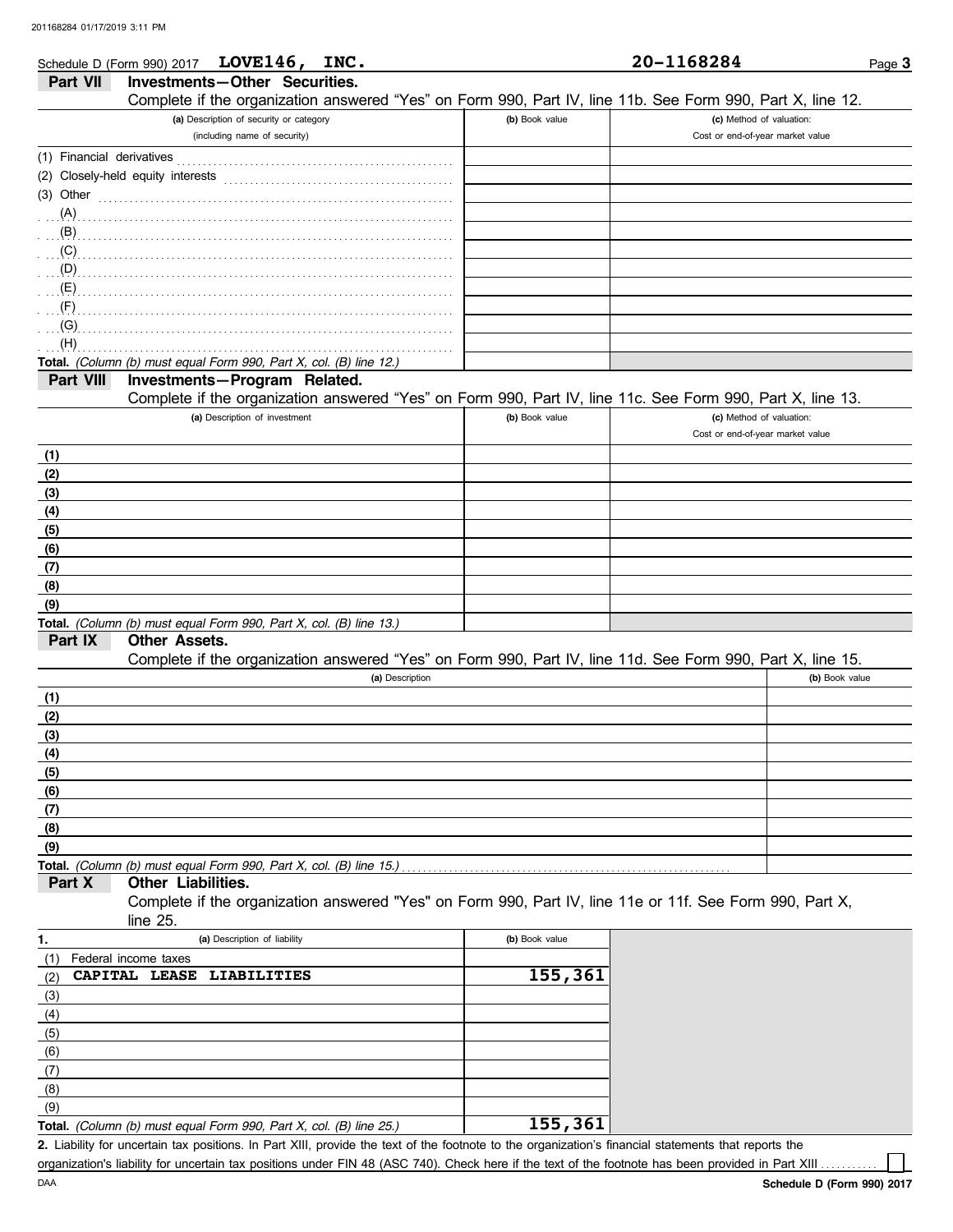|              | Schedule D (Form 990) 2017 LOVE146, INC.                                                                                                                                                                                      |                                                                                                                | 20-1168284   | Page 4    |
|--------------|-------------------------------------------------------------------------------------------------------------------------------------------------------------------------------------------------------------------------------|----------------------------------------------------------------------------------------------------------------|--------------|-----------|
|              | Reconciliation of Revenue per Audited Financial Statements With Revenue per Return.<br>Part XI                                                                                                                                |                                                                                                                |              |           |
|              | Complete if the organization answered "Yes" on Form 990, Part IV, line 12a.                                                                                                                                                   |                                                                                                                |              |           |
| 1            | Total revenue, gains, and other support per audited financial statements                                                                                                                                                      | and a complete the contract of the complete the complete the complete the complete the complete the complete t | $\mathbf{1}$ | 4,544,284 |
| 2            | Amounts included on line 1 but not on Form 990, Part VIII, line 12:                                                                                                                                                           |                                                                                                                |              |           |
|              | a Net unrealized gains (losses) on investments [11] [11] Net uncontained a Net unrealized gains (losses) on investments [11] [12] $\cdot$                                                                                     | 2a                                                                                                             |              |           |
|              |                                                                                                                                                                                                                               | 2 <sub>b</sub>                                                                                                 |              |           |
|              |                                                                                                                                                                                                                               | 2c                                                                                                             |              |           |
| d            |                                                                                                                                                                                                                               | 2d                                                                                                             |              |           |
|              |                                                                                                                                                                                                                               |                                                                                                                | 2e           |           |
| 3            |                                                                                                                                                                                                                               |                                                                                                                | 3            | 4,544,284 |
| 4            | Amounts included on Form 990, Part VIII, line 12, but not on line 1:                                                                                                                                                          |                                                                                                                |              |           |
|              | a Investment expenses not included on Form 990, Part VIII, line 7b                                                                                                                                                            | 4a                                                                                                             |              |           |
|              |                                                                                                                                                                                                                               | 4b                                                                                                             |              |           |
|              | c Add lines 4a and 4b                                                                                                                                                                                                         |                                                                                                                | 4c           |           |
|              |                                                                                                                                                                                                                               |                                                                                                                | 5            | 4,544,284 |
|              | Reconciliation of Expenses per Audited Financial Statements With Expenses per Return.<br>Part XII                                                                                                                             |                                                                                                                |              |           |
|              | Complete if the organization answered "Yes" on Form 990, Part IV, line 12a.                                                                                                                                                   |                                                                                                                |              |           |
| 1.           |                                                                                                                                                                                                                               |                                                                                                                | $\mathbf{1}$ | 4,499,510 |
| $\mathbf{2}$ | Amounts included on line 1 but not on Form 990, Part IX, line 25:                                                                                                                                                             |                                                                                                                |              |           |
|              | a Donated services and use of facilities [[11][11] contracts: [11] contracts: [11] contracts: [11] contracts: [11] contracts: [11] contracts: [11] contracts: [11] contracts: [11] contracts: [11] contracts: [11] contracts: | 2a                                                                                                             |              |           |
|              |                                                                                                                                                                                                                               | <b>2b</b>                                                                                                      |              |           |
|              | <b>c</b> Other losses                                                                                                                                                                                                         | 2c                                                                                                             |              |           |
|              |                                                                                                                                                                                                                               | 2d                                                                                                             |              |           |
|              |                                                                                                                                                                                                                               |                                                                                                                | 2e           |           |
| 3            |                                                                                                                                                                                                                               |                                                                                                                | 3            | 4,499,510 |
| 4            | Amounts included on Form 990, Part IX, line 25, but not on line 1:                                                                                                                                                            |                                                                                                                |              |           |
|              | a Investment expenses not included on Form 990, Part VIII, line 7b                                                                                                                                                            | 4a                                                                                                             |              |           |
|              |                                                                                                                                                                                                                               | 4 <sub>b</sub>                                                                                                 |              |           |
|              | c Add lines 4a and 4b                                                                                                                                                                                                         |                                                                                                                | 4c           |           |
|              | Part XIII Supplemental Information.                                                                                                                                                                                           |                                                                                                                | 5            | 4,499,510 |
|              | Provide the descriptions required for Part II, lines 3, 5, and 9; Part III, lines 1a and 4; Part IV, lines 1b and 2b; Part V, line 4; Part X, line                                                                            |                                                                                                                |              |           |
|              | 2; Part XI, lines 2d and 4b; and Part XII, lines 2d and 4b. Also complete this part to provide any additional information.                                                                                                    |                                                                                                                |              |           |
|              |                                                                                                                                                                                                                               |                                                                                                                |              |           |
|              |                                                                                                                                                                                                                               |                                                                                                                |              |           |
|              |                                                                                                                                                                                                                               |                                                                                                                |              |           |
|              |                                                                                                                                                                                                                               |                                                                                                                |              |           |
|              |                                                                                                                                                                                                                               |                                                                                                                |              |           |
|              |                                                                                                                                                                                                                               |                                                                                                                |              |           |
|              |                                                                                                                                                                                                                               |                                                                                                                |              |           |
|              |                                                                                                                                                                                                                               |                                                                                                                |              |           |
|              |                                                                                                                                                                                                                               |                                                                                                                |              |           |
|              |                                                                                                                                                                                                                               |                                                                                                                |              |           |
|              |                                                                                                                                                                                                                               |                                                                                                                |              |           |
|              |                                                                                                                                                                                                                               |                                                                                                                |              |           |
|              |                                                                                                                                                                                                                               |                                                                                                                |              |           |
|              |                                                                                                                                                                                                                               |                                                                                                                |              |           |
|              |                                                                                                                                                                                                                               |                                                                                                                |              |           |
|              |                                                                                                                                                                                                                               |                                                                                                                |              |           |
|              |                                                                                                                                                                                                                               |                                                                                                                |              |           |
|              |                                                                                                                                                                                                                               |                                                                                                                |              |           |
|              |                                                                                                                                                                                                                               |                                                                                                                |              |           |
|              |                                                                                                                                                                                                                               |                                                                                                                |              |           |
|              |                                                                                                                                                                                                                               |                                                                                                                |              |           |
|              |                                                                                                                                                                                                                               |                                                                                                                |              |           |
|              |                                                                                                                                                                                                                               |                                                                                                                |              |           |
|              |                                                                                                                                                                                                                               |                                                                                                                |              |           |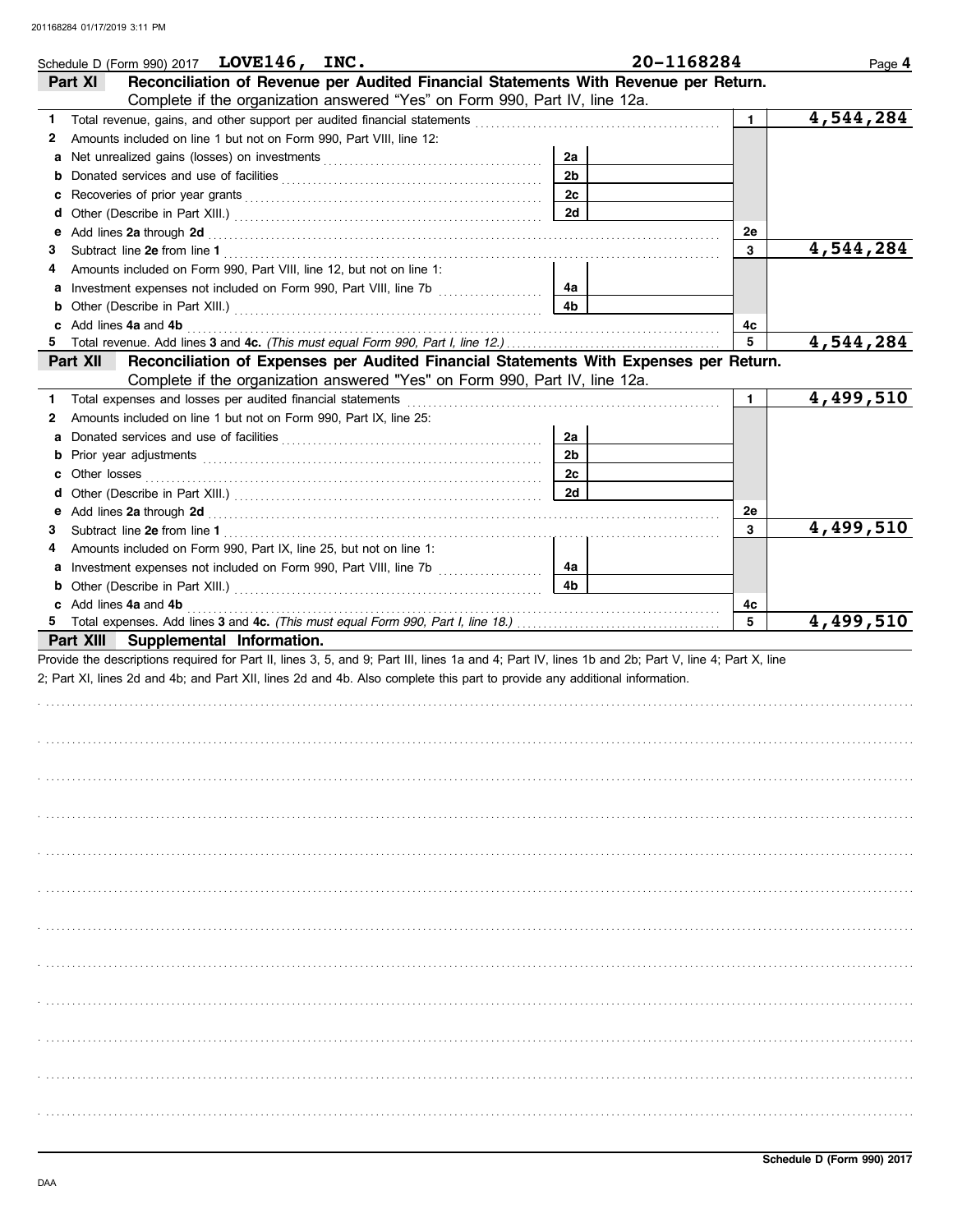|                             | Schedule D (Form 990) 2017 LOVE146, INC.<br>Part XIII Supplemental Information (continued) |  |  | 20-1168284 | Page 5 |
|-----------------------------|--------------------------------------------------------------------------------------------|--|--|------------|--------|
|                             |                                                                                            |  |  |            |        |
|                             |                                                                                            |  |  |            |        |
|                             |                                                                                            |  |  |            |        |
|                             |                                                                                            |  |  |            |        |
|                             |                                                                                            |  |  |            |        |
|                             |                                                                                            |  |  |            |        |
|                             |                                                                                            |  |  |            |        |
|                             |                                                                                            |  |  |            |        |
|                             |                                                                                            |  |  |            |        |
|                             |                                                                                            |  |  |            |        |
|                             |                                                                                            |  |  |            |        |
|                             |                                                                                            |  |  |            |        |
|                             |                                                                                            |  |  |            |        |
|                             |                                                                                            |  |  |            |        |
|                             |                                                                                            |  |  |            |        |
|                             |                                                                                            |  |  |            |        |
|                             |                                                                                            |  |  |            |        |
|                             |                                                                                            |  |  |            |        |
|                             |                                                                                            |  |  |            |        |
|                             |                                                                                            |  |  |            |        |
|                             |                                                                                            |  |  |            |        |
|                             |                                                                                            |  |  |            |        |
|                             |                                                                                            |  |  |            |        |
|                             |                                                                                            |  |  |            |        |
|                             |                                                                                            |  |  |            |        |
|                             |                                                                                            |  |  |            |        |
|                             |                                                                                            |  |  |            |        |
|                             |                                                                                            |  |  |            |        |
|                             |                                                                                            |  |  |            |        |
|                             |                                                                                            |  |  |            |        |
|                             |                                                                                            |  |  |            |        |
|                             |                                                                                            |  |  |            |        |
|                             |                                                                                            |  |  |            |        |
|                             |                                                                                            |  |  |            |        |
|                             |                                                                                            |  |  |            |        |
|                             |                                                                                            |  |  |            |        |
| <b>TIME</b>                 |                                                                                            |  |  |            | .      |
|                             |                                                                                            |  |  |            |        |
| .                           |                                                                                            |  |  |            |        |
|                             |                                                                                            |  |  |            |        |
|                             |                                                                                            |  |  |            |        |
| $\sim$ $\sim$ $\sim$ $\sim$ |                                                                                            |  |  |            |        |
|                             |                                                                                            |  |  |            |        |
|                             |                                                                                            |  |  |            |        |
|                             |                                                                                            |  |  |            |        |
|                             |                                                                                            |  |  |            |        |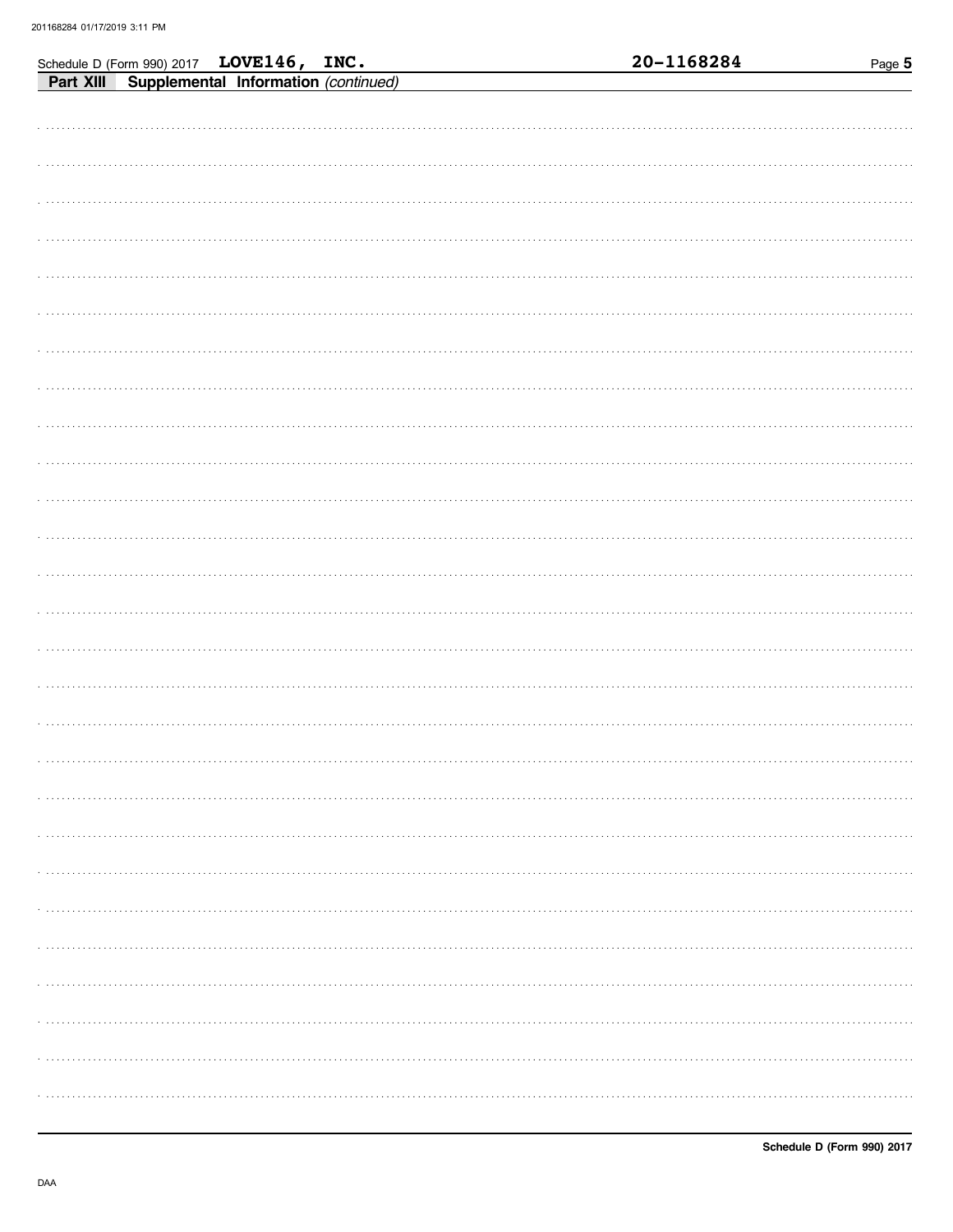| <b>SCHEDULE F</b>                                       |                                           |                                                                                           | <b>Statement of Activities Outside the United States</b>                                                                                                                                                                       |                                              |                                                                                                                 | OMB No. 1545-0047                                                 |
|---------------------------------------------------------|-------------------------------------------|-------------------------------------------------------------------------------------------|--------------------------------------------------------------------------------------------------------------------------------------------------------------------------------------------------------------------------------|----------------------------------------------|-----------------------------------------------------------------------------------------------------------------|-------------------------------------------------------------------|
| (Form 990)                                              |                                           |                                                                                           | Complete if the organization answered "Yes" on Form 990, Part IV, line 14b, 15, or 16.                                                                                                                                         |                                              |                                                                                                                 |                                                                   |
| Department of the Treasury                              |                                           |                                                                                           | Attach to Form 990.<br>Go to www.irs.gov/Form990 for instructions and the latest information.                                                                                                                                  |                                              |                                                                                                                 | Open to Public<br>Inspection                                      |
| Internal Revenue Service<br>Name of the organization    | LOVE146, INC.                             |                                                                                           |                                                                                                                                                                                                                                | Employer identification number<br>20-1168284 |                                                                                                                 |                                                                   |
| Part I                                                  |                                           |                                                                                           | General Information on Activities Outside the United States. Complete if the organization answered "Yes" on                                                                                                                    |                                              |                                                                                                                 |                                                                   |
|                                                         | Form 990, Part IV, line 14b.              |                                                                                           |                                                                                                                                                                                                                                |                                              |                                                                                                                 |                                                                   |
| $1 -$                                                   |                                           |                                                                                           | For grantmakers. Does the organization maintain records to substantiate the amount of its grants and other<br>assistance, the grantees' eligibility for the grants or assistance, and the selection criteria used to award the |                                              |                                                                                                                 | $ X $ Yes<br>No                                                   |
| 2                                                       | assistance outside the United States.     |                                                                                           | For grantmakers. Describe in Part V the organization's procedures for monitoring the use of its grants and other                                                                                                               |                                              |                                                                                                                 |                                                                   |
| 3                                                       |                                           |                                                                                           | Activities per Region. (The following Part I, line 3 table can be duplicated if additional space is needed.)                                                                                                                   |                                              |                                                                                                                 |                                                                   |
| (a) Region                                              | (b) Number of<br>offices in the<br>region | (c) Number of<br>employees,<br>agents, and<br>independent<br>contractors<br>in the region | (d) Activities conducted in the<br>region (by type) (such as,<br>fundraising, program services,<br>investments, grants to recipients<br>located in the region)                                                                 |                                              | (e) If activity listed in (d) is<br>a program service,<br>describe specific type of<br>service(s) in the region | (f) Total<br>expenditures for<br>and investments<br>in the region |
| East Asia and the Pacific<br>(1)                        |                                           |                                                                                           | Issue Grants                                                                                                                                                                                                                   | Child Safety                                 |                                                                                                                 |                                                                   |
| Europe                                                  |                                           |                                                                                           |                                                                                                                                                                                                                                |                                              |                                                                                                                 |                                                                   |
| (2)                                                     |                                           |                                                                                           | Issue Grants                                                                                                                                                                                                                   | Child Safety                                 |                                                                                                                 |                                                                   |
| (3)                                                     |                                           |                                                                                           |                                                                                                                                                                                                                                |                                              |                                                                                                                 |                                                                   |
| (4)                                                     |                                           |                                                                                           |                                                                                                                                                                                                                                |                                              |                                                                                                                 |                                                                   |
| (5)                                                     |                                           |                                                                                           |                                                                                                                                                                                                                                |                                              |                                                                                                                 |                                                                   |
| (6)                                                     |                                           |                                                                                           |                                                                                                                                                                                                                                |                                              |                                                                                                                 |                                                                   |
| (7)                                                     |                                           |                                                                                           |                                                                                                                                                                                                                                |                                              |                                                                                                                 |                                                                   |
| (8)                                                     |                                           |                                                                                           |                                                                                                                                                                                                                                |                                              |                                                                                                                 |                                                                   |
| (9)                                                     |                                           |                                                                                           |                                                                                                                                                                                                                                |                                              |                                                                                                                 |                                                                   |
| (10)                                                    |                                           |                                                                                           |                                                                                                                                                                                                                                |                                              |                                                                                                                 |                                                                   |
|                                                         |                                           |                                                                                           |                                                                                                                                                                                                                                |                                              |                                                                                                                 |                                                                   |
| (11)                                                    |                                           |                                                                                           |                                                                                                                                                                                                                                |                                              |                                                                                                                 |                                                                   |
| (12)                                                    |                                           |                                                                                           |                                                                                                                                                                                                                                |                                              |                                                                                                                 |                                                                   |
| (13)                                                    |                                           |                                                                                           |                                                                                                                                                                                                                                |                                              |                                                                                                                 |                                                                   |
| (14)                                                    |                                           |                                                                                           |                                                                                                                                                                                                                                |                                              |                                                                                                                 |                                                                   |
| (15)                                                    |                                           |                                                                                           |                                                                                                                                                                                                                                |                                              |                                                                                                                 |                                                                   |
| (16)                                                    |                                           |                                                                                           |                                                                                                                                                                                                                                |                                              |                                                                                                                 |                                                                   |
| (17)                                                    |                                           |                                                                                           |                                                                                                                                                                                                                                |                                              |                                                                                                                 |                                                                   |
| <b>3a</b> Sub-total<br><b>b</b> Total from continuation |                                           |                                                                                           |                                                                                                                                                                                                                                |                                              |                                                                                                                 |                                                                   |
| sheets to Part I<br>c Totals (add                       |                                           |                                                                                           |                                                                                                                                                                                                                                |                                              |                                                                                                                 |                                                                   |
| lines 3a and 3b)                                        |                                           |                                                                                           |                                                                                                                                                                                                                                |                                              |                                                                                                                 |                                                                   |

**For Paperwork Reduction Act Notice, see the Instructions for Form 990.** Schedule F (Form 990) 2017 DAA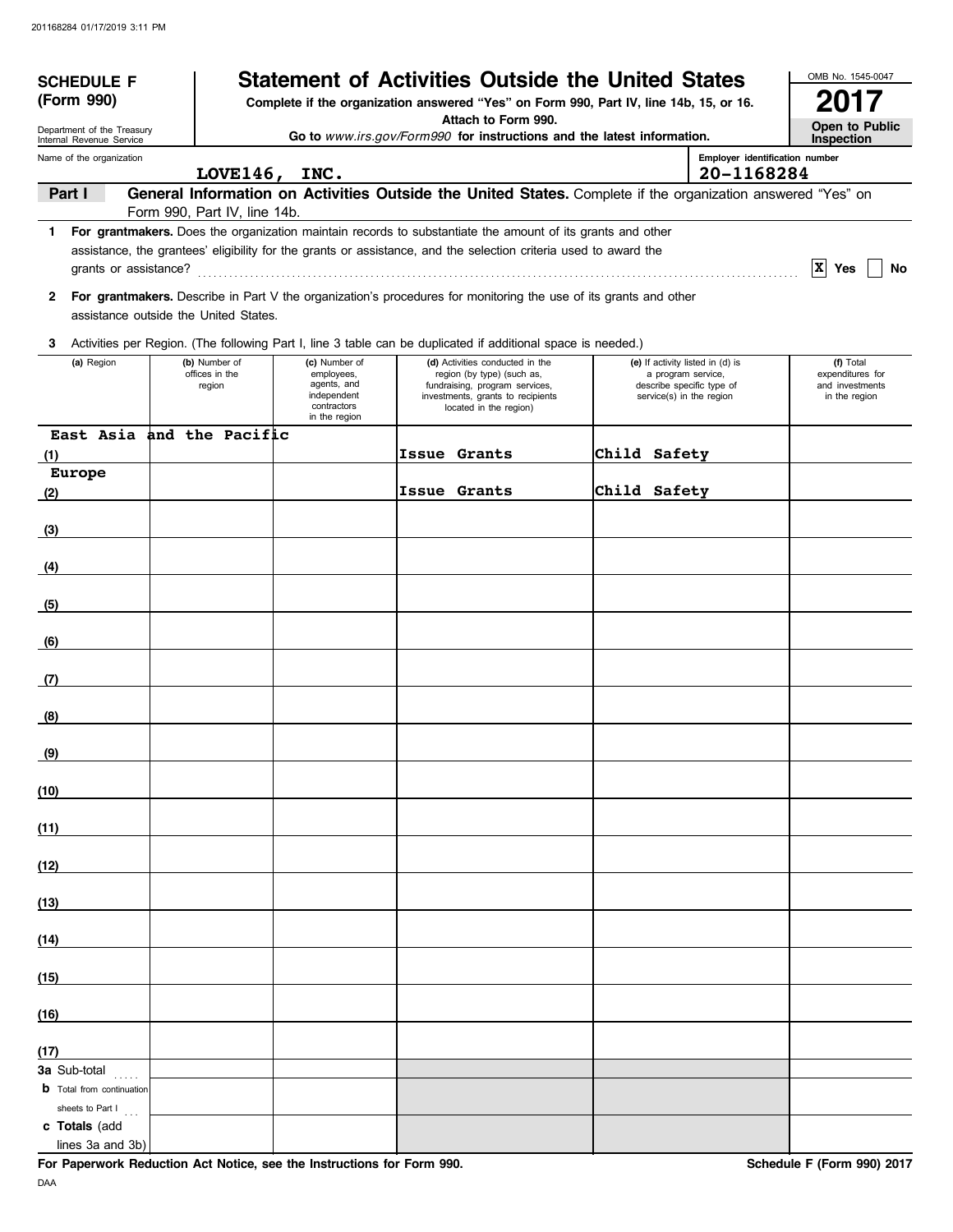|              | Schedule F (Form 990) 2017 LOVE146, INC. |                                                    |            |                                         |                         | 20-1168284                                                                                                                                   |                                       |                                        |                                          | Page 2                                                         |
|--------------|------------------------------------------|----------------------------------------------------|------------|-----------------------------------------|-------------------------|----------------------------------------------------------------------------------------------------------------------------------------------|---------------------------------------|----------------------------------------|------------------------------------------|----------------------------------------------------------------|
| Part II      |                                          |                                                    |            |                                         |                         | Grants and Other Assistance to Organizations or Entities Outside the United States. Complete if the organization answered "Yes" on Form 990, |                                       |                                        |                                          |                                                                |
|              |                                          |                                                    |            |                                         |                         | Part IV, line 15, for any recipient who received more than \$5,000. Part II can be duplicated if additional space is needed.                 |                                       |                                        |                                          |                                                                |
| $\mathbf{1}$ | (a) Name of<br>organization              | (b) IRS code<br>section and EIN<br>(if applicable) | (c) Region |                                         | (d) Purpose of<br>grant | (e) Amount of<br>cash grant                                                                                                                  | (f) Manner of<br>cash<br>disbursement | (g) Amount of<br>noncash<br>assistance | (h) Description<br>of noncash assistance | (i) Method of<br>valuation<br>(book, FMV,<br>appraisal, other) |
|              |                                          |                                                    |            | Support child advoca                    |                         | 291,025                                                                                                                                      | Wired                                 |                                        |                                          |                                                                |
| (1)          |                                          |                                                    | East Asia  | and the Pacific<br>Support child advoca |                         | 96,500                                                                                                                                       | Wired                                 |                                        |                                          |                                                                |
| (2)          |                                          |                                                    | Europe     |                                         |                         |                                                                                                                                              |                                       |                                        |                                          |                                                                |
| (3)          |                                          |                                                    |            |                                         |                         |                                                                                                                                              |                                       |                                        |                                          |                                                                |
|              |                                          |                                                    |            |                                         |                         |                                                                                                                                              |                                       |                                        |                                          |                                                                |
| (4)          |                                          |                                                    |            |                                         |                         |                                                                                                                                              |                                       |                                        |                                          |                                                                |
| (5)          |                                          |                                                    |            |                                         |                         |                                                                                                                                              |                                       |                                        |                                          |                                                                |
| (6)          |                                          |                                                    |            |                                         |                         |                                                                                                                                              |                                       |                                        |                                          |                                                                |
|              |                                          |                                                    |            |                                         |                         |                                                                                                                                              |                                       |                                        |                                          |                                                                |
| (7)          |                                          |                                                    |            |                                         |                         |                                                                                                                                              |                                       |                                        |                                          |                                                                |
| (8)          |                                          |                                                    |            |                                         |                         |                                                                                                                                              |                                       |                                        |                                          |                                                                |
| (9)          |                                          |                                                    |            |                                         |                         |                                                                                                                                              |                                       |                                        |                                          |                                                                |
| (10)         |                                          |                                                    |            |                                         |                         |                                                                                                                                              |                                       |                                        |                                          |                                                                |
| (11)         |                                          |                                                    |            |                                         |                         |                                                                                                                                              |                                       |                                        |                                          |                                                                |
|              |                                          |                                                    |            |                                         |                         |                                                                                                                                              |                                       |                                        |                                          |                                                                |
| (12)         |                                          |                                                    |            |                                         |                         |                                                                                                                                              |                                       |                                        |                                          |                                                                |
| (13)         |                                          |                                                    |            |                                         |                         |                                                                                                                                              |                                       |                                        |                                          |                                                                |
| (14)         |                                          |                                                    |            |                                         |                         |                                                                                                                                              |                                       |                                        |                                          |                                                                |
| (15)         |                                          |                                                    |            |                                         |                         |                                                                                                                                              |                                       |                                        |                                          |                                                                |
| (16)         |                                          |                                                    |            |                                         |                         |                                                                                                                                              |                                       |                                        |                                          |                                                                |

**2** Enter total number of recipient organizations listed above that are recognized as charities by the foreign country, recognized as tax-exempt

**3** Enter total number of other organizations or entities . . . . . . . . . . . . . . . . . . . . . . . . . . . . . . . . . . . . . . . . . . . . . . . . . . . . . . . . . . . . . . . . . . . . . . . . . . . . . . . . . . . . . . . . . . . . . . . . . . . . . . . . . . . . . . . . . . . . . . . . . . by the IRS, or for which the grantee or counsel has provided a section 501(c)(3) equivalency letter . . . . . . . . . . . . . . . . . . . . . . . . . . . . . . . . . . . . . . . . . . . . . . . . . . . . . . . . . . . . . . . . . . . . . . . . . **7 2**

**Schedule F (Form 990) 2017**

DAA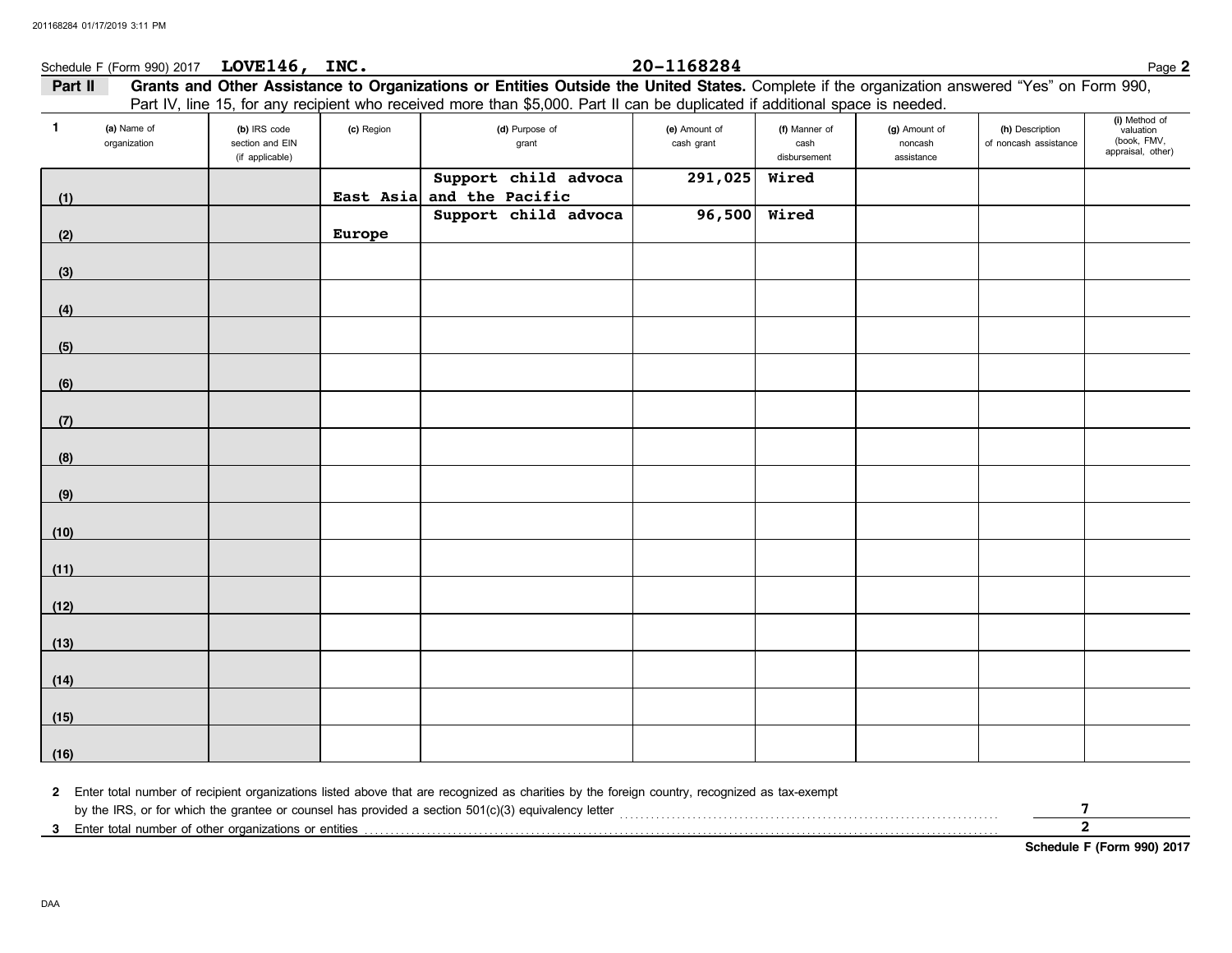#### Schedule F (Form 990) 2017 **LOVE146, INC.** 20-1168284 Page 3 **LOVE146, INC. 20-1168284**

| Part III | Grants and Other Assistance to Individuals Outside the United States. Complete if the organization answered "Yes" on Form 990, Part IV, line 16. |            |                             |                             |                                       |                                        |                                          |                                                                |
|----------|--------------------------------------------------------------------------------------------------------------------------------------------------|------------|-----------------------------|-----------------------------|---------------------------------------|----------------------------------------|------------------------------------------|----------------------------------------------------------------|
|          | Part III can be duplicated if additional space is needed.                                                                                        |            |                             |                             |                                       |                                        |                                          |                                                                |
|          | (a) Type of grant or assistance                                                                                                                  | (b) Region | (c) Number of<br>recipients | (d) Amount of<br>cash grant | (e) Manner of<br>cash<br>disbursement | (f) Amount of<br>noncash<br>assistance | (g) Description<br>of noncash assistance | (h) Method of<br>valuation<br>(book, FMV,<br>appraisal, other) |
| (1)      |                                                                                                                                                  |            |                             |                             |                                       |                                        |                                          |                                                                |
| (2)      |                                                                                                                                                  |            |                             |                             |                                       |                                        |                                          |                                                                |
| (3)      |                                                                                                                                                  |            |                             |                             |                                       |                                        |                                          |                                                                |
| (4)      |                                                                                                                                                  |            |                             |                             |                                       |                                        |                                          |                                                                |
| (5)      |                                                                                                                                                  |            |                             |                             |                                       |                                        |                                          |                                                                |
| (6)      |                                                                                                                                                  |            |                             |                             |                                       |                                        |                                          |                                                                |
| (7)      |                                                                                                                                                  |            |                             |                             |                                       |                                        |                                          |                                                                |
| (8)      |                                                                                                                                                  |            |                             |                             |                                       |                                        |                                          |                                                                |
| (9)      |                                                                                                                                                  |            |                             |                             |                                       |                                        |                                          |                                                                |
| (10)     |                                                                                                                                                  |            |                             |                             |                                       |                                        |                                          |                                                                |
| (11)     |                                                                                                                                                  |            |                             |                             |                                       |                                        |                                          |                                                                |
| (12)     |                                                                                                                                                  |            |                             |                             |                                       |                                        |                                          |                                                                |
| (13)     |                                                                                                                                                  |            |                             |                             |                                       |                                        |                                          |                                                                |
| (14)     |                                                                                                                                                  |            |                             |                             |                                       |                                        |                                          |                                                                |
| (15)     |                                                                                                                                                  |            |                             |                             |                                       |                                        |                                          |                                                                |
| (16)     |                                                                                                                                                  |            |                             |                             |                                       |                                        |                                          |                                                                |
| (17)     |                                                                                                                                                  |            |                             |                             |                                       |                                        |                                          |                                                                |
| (18)     |                                                                                                                                                  |            |                             |                             |                                       |                                        |                                          |                                                                |

**Schedule F (Form 990) 2017**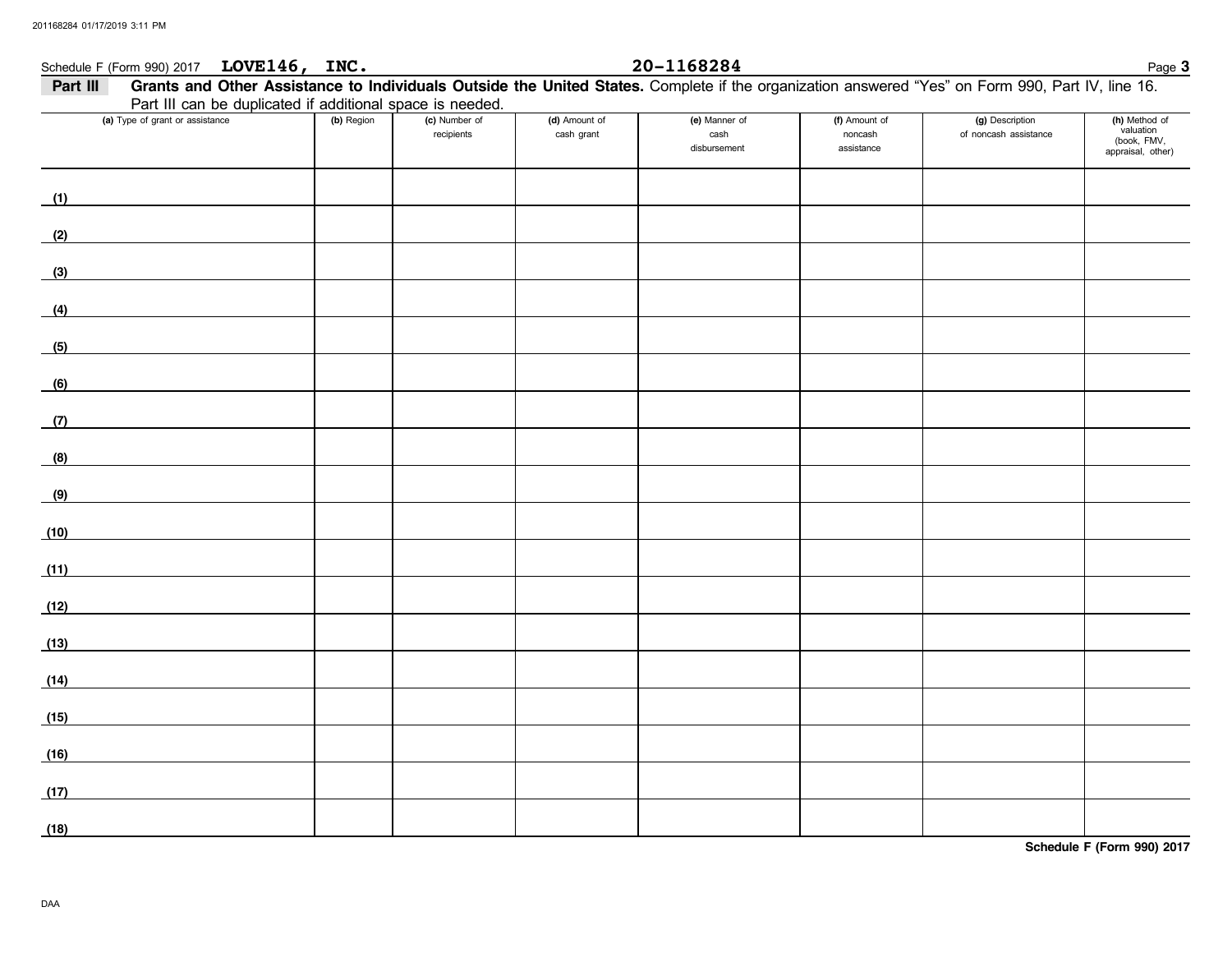|    | Schedule F (Form 990) 2017 $LOWE146$ , INC. | 20-1168284                                                                                                                                                                                                                                                                                                                                                                                                             |     | Page 4                     |
|----|---------------------------------------------|------------------------------------------------------------------------------------------------------------------------------------------------------------------------------------------------------------------------------------------------------------------------------------------------------------------------------------------------------------------------------------------------------------------------|-----|----------------------------|
|    | Part IV<br><b>Foreign Forms</b>             |                                                                                                                                                                                                                                                                                                                                                                                                                        |     |                            |
| 1. |                                             | Was the organization a U.S. transferor of property to a foreign corporation during the tax year? If "Yes,"<br>the organization may be required to file Form 926, Return by a U.S. Transferor of Property to a Foreign<br>Corporation (see Instructions for Form 926) Material Corporation (See Institution of School School and School                                                                                 | Yes | X <br>No                   |
| 2  |                                             | Did the organization have an interest in a foreign trust during the tax year? If "Yes," the organization<br>may be required to separately file Form 3520, Annual Return To Report Transactions With Foreign<br>Trusts and Receipt of Certain Foreign Gifts, and/or Form 3520-A, Annual Information Return of Foreign<br>Trust With a U.S. Owner (see Instructions for Forms 3520 and 3520-A; don't file with Form 990) | Yes | X <br>No                   |
| 3  |                                             | Did the organization have an ownership interest in a foreign corporation during the tax year? If "Yes,"<br>the organization may be required to file Form 5471, Information Return of U.S. Persons With Respect To<br>Certain Foreign Corporations (see Instructions for Form 5471) [11] Contained Contained Corporations (see Instructions of Form 5471)                                                               | Yes | $ X $ No                   |
|    |                                             | Was the organization a direct or indirect shareholder of a passive foreign investment company or a<br>qualified electing fund during the tax year? If "Yes," the organization may be required to file Form 8621,<br>Information Return by a Shareholder of a Passive Foreign Investment Company or Qualified Electing                                                                                                  | Yes | $ \mathbf{X} $<br>No       |
| 5  |                                             | Did the organization have an ownership interest in a foreign partnership during the tax year? If "Yes,"<br>the organization may be required to file Form 8865, Return of U.S. Persons With Respect to Certain<br>Foreign Partnerships (see Instructions for Form 8865) [11] Conserved Conserved Conserved Conserved Conserved Co                                                                                       | Yes | $\overline{\mathbf{X}}$ No |
| 6  |                                             | Did the organization have any operations in or related to any boycotting countries during the tax year? If<br>"Yes," the organization may be required to separately file Form 5713, International Boycott Report (see<br>Instructions for Form 5713; don't file with Form 990) <i>[[[[[[[[[[[[[[[[[[[[[[[[[[[[]]]]]]</i> ]]]                                                                                           | Yes | X<br>No                    |

**Schedule F (Form 990) 2017**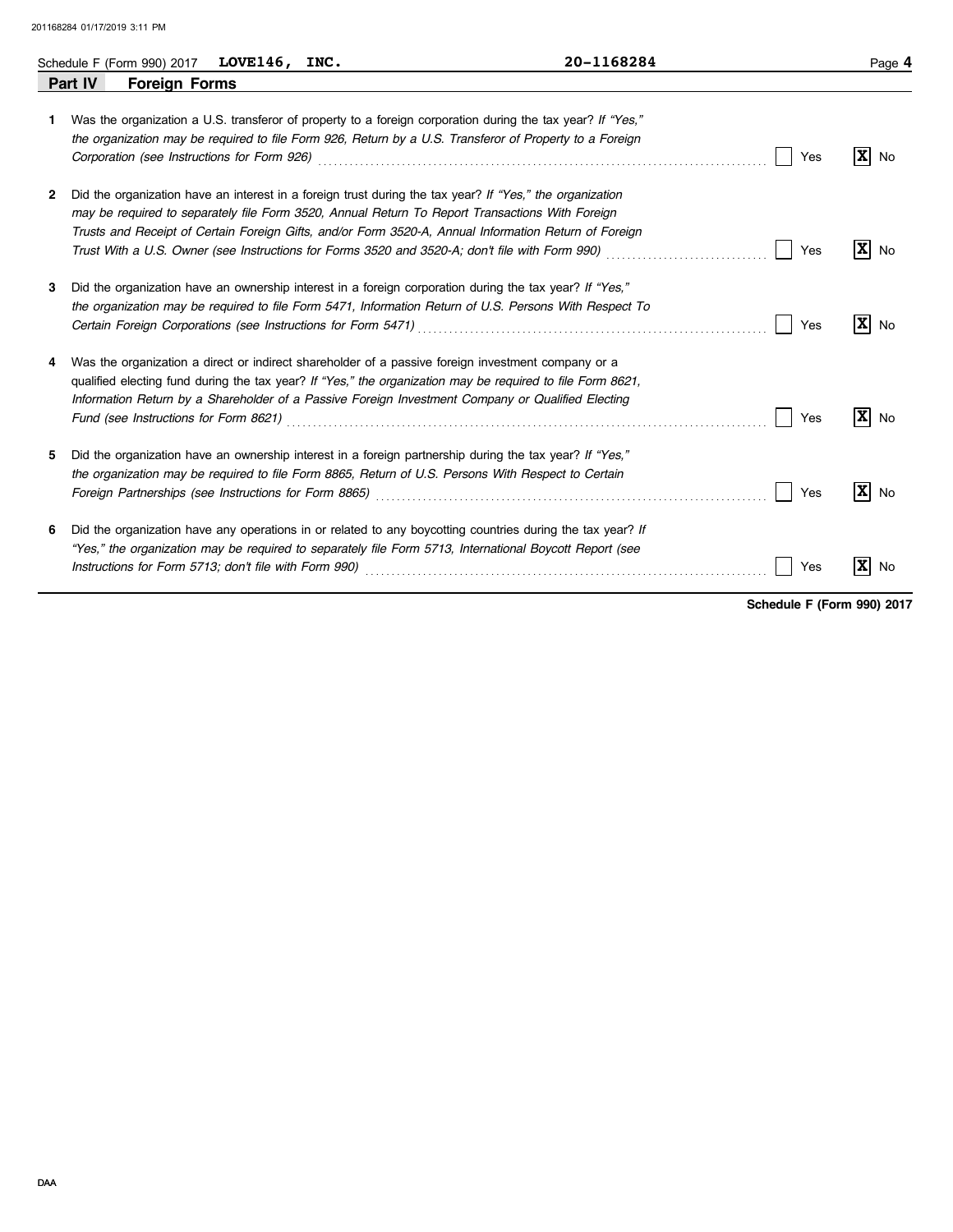| Part V        | Supplemental Information                           |                                                                                                                                                                                                                                                                                                                                                                                    |                               |
|---------------|----------------------------------------------------|------------------------------------------------------------------------------------------------------------------------------------------------------------------------------------------------------------------------------------------------------------------------------------------------------------------------------------------------------------------------------------|-------------------------------|
|               | information. See instructions.                     | Provide the information required by Part I, line 2 (monitoring of funds); Part I, line 3, column (f) (accounting method;<br>amounts of investments vs. expenditures per region); Part II, line 1 (accounting method); Part III (accounting method); and<br>Part III, column (c) (estimated number of recipients), as applicable. Also complete this part to provide any additional |                               |
|               |                                                    | Part I, Line 2 - Procedures for Monitoring the Use of Grant Funds                                                                                                                                                                                                                                                                                                                  |                               |
|               |                                                    | The Organization requires entities receiving grant funding to report at a                                                                                                                                                                                                                                                                                                          |                               |
|               | minimum annually on the use of the funds received. |                                                                                                                                                                                                                                                                                                                                                                                    |                               |
|               | Part I, Line 3 - Activities per Region             |                                                                                                                                                                                                                                                                                                                                                                                    |                               |
| Region        |                                                    | Expenditures Investments                                                                                                                                                                                                                                                                                                                                                           |                               |
|               | East Asia and the Pacific                          | <u>s and the set of the set of the set of the set of the set of the set of the set of the set of the set of the s</u>                                                                                                                                                                                                                                                              | 0 <sup>5</sup><br>$\mathbf 0$ |
| <b>Europe</b> |                                                    | . \$<br>0 \$                                                                                                                                                                                                                                                                                                                                                                       | $\sim$ 0                      |
|               | Part V - Additional Information                    |                                                                                                                                                                                                                                                                                                                                                                                    |                               |
|               |                                                    |                                                                                                                                                                                                                                                                                                                                                                                    |                               |
|               |                                                    | The Organization maintaines records of all grant assistance, monitors the                                                                                                                                                                                                                                                                                                          |                               |
|               |                                                    |                                                                                                                                                                                                                                                                                                                                                                                    |                               |
|               |                                                    | use of assitance and utilizes their finanical systems to account and track                                                                                                                                                                                                                                                                                                         |                               |
|               |                                                    |                                                                                                                                                                                                                                                                                                                                                                                    |                               |
|               | grant information.                                 |                                                                                                                                                                                                                                                                                                                                                                                    |                               |
|               |                                                    |                                                                                                                                                                                                                                                                                                                                                                                    |                               |
|               |                                                    |                                                                                                                                                                                                                                                                                                                                                                                    |                               |
|               |                                                    |                                                                                                                                                                                                                                                                                                                                                                                    |                               |
|               |                                                    |                                                                                                                                                                                                                                                                                                                                                                                    |                               |
|               |                                                    |                                                                                                                                                                                                                                                                                                                                                                                    |                               |
|               |                                                    |                                                                                                                                                                                                                                                                                                                                                                                    |                               |
|               |                                                    |                                                                                                                                                                                                                                                                                                                                                                                    |                               |
|               |                                                    |                                                                                                                                                                                                                                                                                                                                                                                    |                               |
|               |                                                    |                                                                                                                                                                                                                                                                                                                                                                                    |                               |
|               |                                                    |                                                                                                                                                                                                                                                                                                                                                                                    |                               |
|               |                                                    |                                                                                                                                                                                                                                                                                                                                                                                    |                               |
|               |                                                    |                                                                                                                                                                                                                                                                                                                                                                                    |                               |
|               |                                                    |                                                                                                                                                                                                                                                                                                                                                                                    |                               |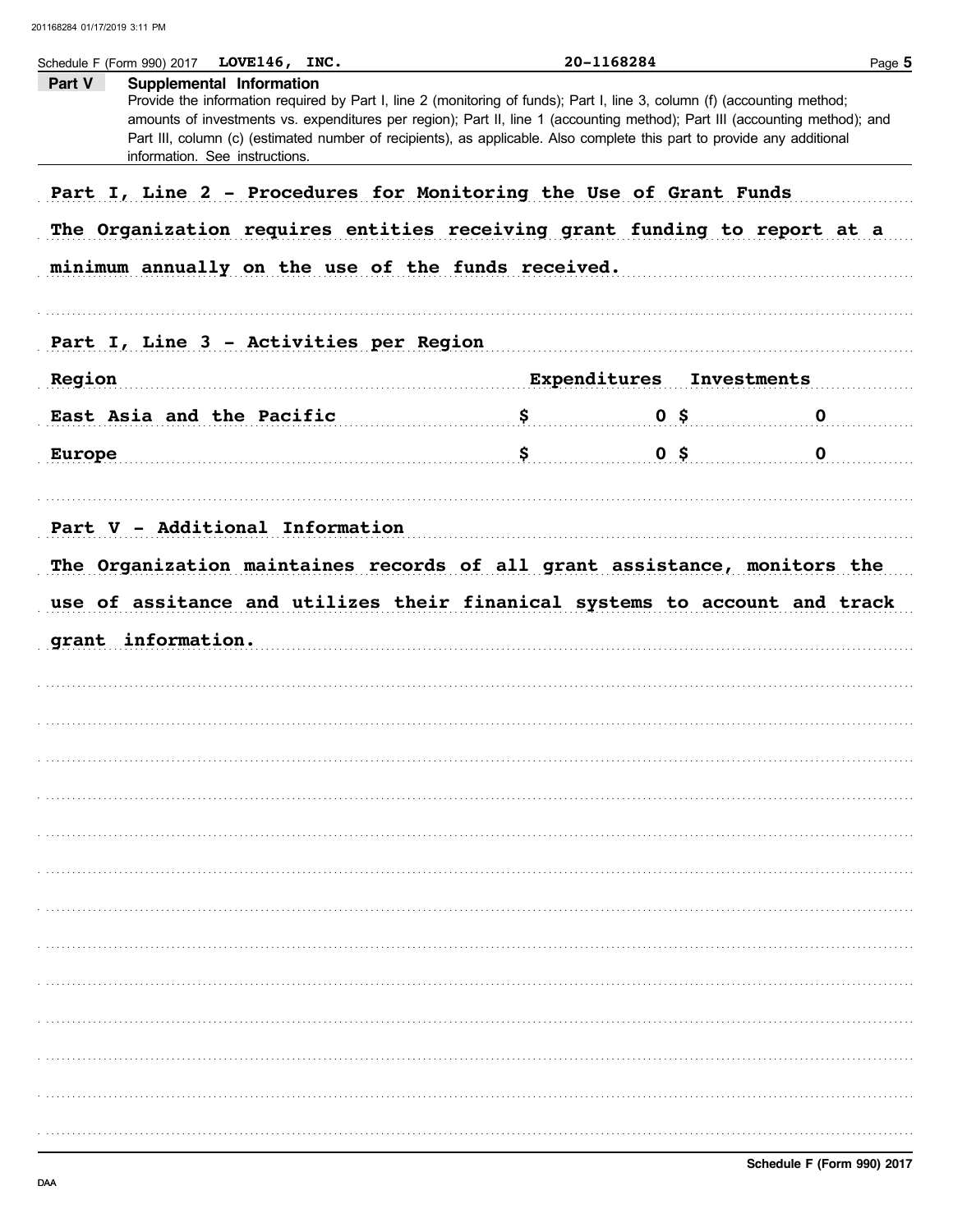| <b>SCHEDULE G</b>                                      | Supplemental Information Regarding Fundraising or Gaming Activities                                                                                                                                                                      |                                                                                              |                |                                |                                                                                                 |                                              | OMB No. 1545-0047                       |
|--------------------------------------------------------|------------------------------------------------------------------------------------------------------------------------------------------------------------------------------------------------------------------------------------------|----------------------------------------------------------------------------------------------|----------------|--------------------------------|-------------------------------------------------------------------------------------------------|----------------------------------------------|-----------------------------------------|
| (Form 990 or 990-EZ)                                   |                                                                                                                                                                                                                                          | organization entered more than \$15,000 on Form 990-EZ, line 6a.                             |                |                                | Complete if the organization answered "Yes" on Form 990, Part IV, line 17, 18, or 19, or if the |                                              |                                         |
| Department of the Treasury<br>Internal Revenue Service |                                                                                                                                                                                                                                          | Attach to Form 990 or Form 990-EZ.<br>Go to www.irs.gov/Form990 for the latest instructions. |                |                                |                                                                                                 |                                              | Open to Public<br>Inspection            |
| Name of the organization                               | LOVE146,<br>INC.                                                                                                                                                                                                                         |                                                                                              |                |                                |                                                                                                 | Employer identification number<br>20-1168284 |                                         |
| Part I                                                 | Fundraising Activities. Complete if the organization answered "Yes" on Form 990, Part IV, line 17.                                                                                                                                       |                                                                                              |                |                                |                                                                                                 |                                              |                                         |
|                                                        | Form 990-EZ filers are not required to complete this part.                                                                                                                                                                               |                                                                                              |                |                                |                                                                                                 |                                              |                                         |
| 1.                                                     | Indicate whether the organization raised funds through any of the following activities. Check all that apply.                                                                                                                            |                                                                                              |                |                                |                                                                                                 |                                              |                                         |
| Mail solicitations<br>a                                |                                                                                                                                                                                                                                          | e                                                                                            |                |                                | Solicitation of non-government grants                                                           |                                              |                                         |
| Internet and email solicitations<br>b                  |                                                                                                                                                                                                                                          | f                                                                                            |                |                                | Solicitation of government grants                                                               |                                              |                                         |
| Phone solicitations<br>c                               |                                                                                                                                                                                                                                          | Special fundraising events<br>q                                                              |                |                                |                                                                                                 |                                              |                                         |
| In-person solicitations<br>d                           |                                                                                                                                                                                                                                          |                                                                                              |                |                                |                                                                                                 |                                              |                                         |
|                                                        | 2a Did the organization have a written or oral agreement with any individual (including officers, directors, trustees,<br>or key employees listed in Form 990, Part VII) or entity in connection with professional fundraising services? |                                                                                              |                |                                |                                                                                                 |                                              | Yes<br>No                               |
|                                                        | b If "Yes," list the 10 highest paid individuals or entities (fundraisers) pursuant to agreements under which the fundraiser is to be<br>compensated at least \$5,000 by the organization.                                               |                                                                                              |                |                                |                                                                                                 |                                              |                                         |
|                                                        | (i) Name and address of individual                                                                                                                                                                                                       |                                                                                              |                | (iii) Did fund-<br>raiser have | (iv) Gross receipts                                                                             | (v) Amount paid to<br>(or retained by)       | (vi) Amount paid to<br>(or retained by) |
|                                                        | or entity (fundraiser)                                                                                                                                                                                                                   | (ii) Activity                                                                                |                | custody or<br>control of       | from activity                                                                                   | fundraiser listed in                         | organization                            |
|                                                        |                                                                                                                                                                                                                                          |                                                                                              | contributions? |                                |                                                                                                 | col. (i)                                     |                                         |
|                                                        |                                                                                                                                                                                                                                          |                                                                                              | Yes⊺           | No                             |                                                                                                 |                                              |                                         |
| 1                                                      |                                                                                                                                                                                                                                          |                                                                                              |                |                                |                                                                                                 |                                              |                                         |
| $\mathbf{2}$                                           |                                                                                                                                                                                                                                          |                                                                                              |                |                                |                                                                                                 |                                              |                                         |
|                                                        |                                                                                                                                                                                                                                          |                                                                                              |                |                                |                                                                                                 |                                              |                                         |
| 3                                                      |                                                                                                                                                                                                                                          |                                                                                              |                |                                |                                                                                                 |                                              |                                         |
|                                                        |                                                                                                                                                                                                                                          |                                                                                              |                |                                |                                                                                                 |                                              |                                         |
| 4                                                      |                                                                                                                                                                                                                                          |                                                                                              |                |                                |                                                                                                 |                                              |                                         |
|                                                        |                                                                                                                                                                                                                                          |                                                                                              |                |                                |                                                                                                 |                                              |                                         |
| 5                                                      |                                                                                                                                                                                                                                          |                                                                                              |                |                                |                                                                                                 |                                              |                                         |
|                                                        |                                                                                                                                                                                                                                          |                                                                                              |                |                                |                                                                                                 |                                              |                                         |
|                                                        |                                                                                                                                                                                                                                          |                                                                                              |                |                                |                                                                                                 |                                              |                                         |
|                                                        |                                                                                                                                                                                                                                          |                                                                                              |                |                                |                                                                                                 |                                              |                                         |
|                                                        |                                                                                                                                                                                                                                          |                                                                                              |                |                                |                                                                                                 |                                              |                                         |
| 7                                                      |                                                                                                                                                                                                                                          |                                                                                              |                |                                |                                                                                                 |                                              |                                         |
|                                                        |                                                                                                                                                                                                                                          |                                                                                              |                |                                |                                                                                                 |                                              |                                         |
| 8                                                      |                                                                                                                                                                                                                                          |                                                                                              |                |                                |                                                                                                 |                                              |                                         |
|                                                        |                                                                                                                                                                                                                                          |                                                                                              |                |                                |                                                                                                 |                                              |                                         |
| 9                                                      |                                                                                                                                                                                                                                          |                                                                                              |                |                                |                                                                                                 |                                              |                                         |
|                                                        |                                                                                                                                                                                                                                          |                                                                                              |                |                                |                                                                                                 |                                              |                                         |
|                                                        |                                                                                                                                                                                                                                          |                                                                                              |                |                                |                                                                                                 |                                              |                                         |
| 10                                                     |                                                                                                                                                                                                                                          |                                                                                              |                |                                |                                                                                                 |                                              |                                         |
|                                                        |                                                                                                                                                                                                                                          |                                                                                              |                |                                |                                                                                                 |                                              |                                         |
| Total                                                  |                                                                                                                                                                                                                                          |                                                                                              |                | ▶                              |                                                                                                 |                                              |                                         |
| 3<br>registration or licensing.                        | List all states in which the organization is registered or licensed to solicit contributions or has been notified it is exempt from                                                                                                      |                                                                                              |                |                                |                                                                                                 |                                              |                                         |
|                                                        |                                                                                                                                                                                                                                          |                                                                                              |                |                                |                                                                                                 |                                              |                                         |
|                                                        |                                                                                                                                                                                                                                          |                                                                                              |                |                                |                                                                                                 |                                              |                                         |
|                                                        |                                                                                                                                                                                                                                          |                                                                                              |                |                                |                                                                                                 |                                              |                                         |
|                                                        |                                                                                                                                                                                                                                          |                                                                                              |                |                                |                                                                                                 |                                              |                                         |
|                                                        |                                                                                                                                                                                                                                          |                                                                                              |                |                                |                                                                                                 |                                              |                                         |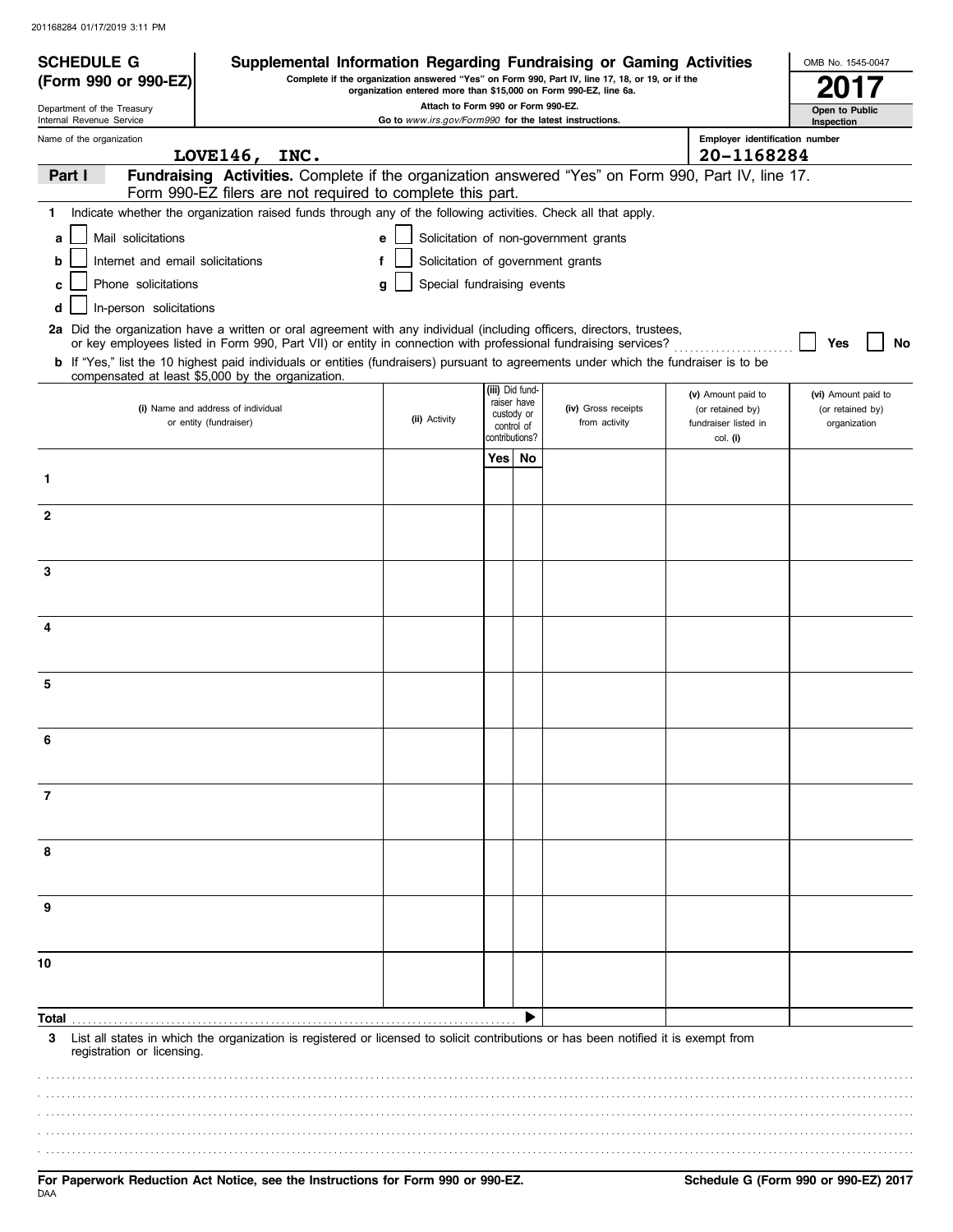| <b>LOVE146,</b><br>a G (Form 990 or 990-EZ) 2017<br>Schedule <sup>(</sup> | INC. | 1168284<br>20– | $Page \triangle$ |
|---------------------------------------------------------------------------|------|----------------|------------------|
|---------------------------------------------------------------------------|------|----------------|------------------|

**Part II Fundraising Events.** Complete if the organization answered "Yes" on Form 990, Part IV, line 18, or reported more gross receipts greater than \$5,000. than \$15,000 of fundraising event contributions and gross income on Form 990-EZ, lines 1 and 6b. List events with

|                 |          |                              | (a) Event $#1$                                                           | (b) Event $#2$                                                                                                                                                               | (c) Other events              |                                                     |
|-----------------|----------|------------------------------|--------------------------------------------------------------------------|------------------------------------------------------------------------------------------------------------------------------------------------------------------------------|-------------------------------|-----------------------------------------------------|
|                 |          |                              | Annual Event                                                             | Not a Number                                                                                                                                                                 |                               | (d) Total events                                    |
|                 |          |                              | (event type)                                                             | (event type)                                                                                                                                                                 | <b>None</b><br>(total number) | (add col. (a) through<br>col. (c)                   |
|                 |          |                              |                                                                          |                                                                                                                                                                              |                               |                                                     |
| Revenue         |          | 1 Gross receipts             | 377,033                                                                  | 83,716                                                                                                                                                                       |                               | 460,749                                             |
|                 |          | 2 Less: Contributions        | 315,013                                                                  |                                                                                                                                                                              |                               | 315,013                                             |
|                 |          | 3 Gross income (line 1 minus |                                                                          |                                                                                                                                                                              |                               |                                                     |
|                 |          |                              | 62,020                                                                   | 83,716                                                                                                                                                                       |                               | 145,736                                             |
|                 |          | 4 Cash prizes                |                                                                          |                                                                                                                                                                              |                               |                                                     |
|                 |          | 5 Noncash prizes             |                                                                          |                                                                                                                                                                              |                               |                                                     |
|                 |          | 6 Rent/facility costs        |                                                                          |                                                                                                                                                                              |                               |                                                     |
| Direct Expenses |          | 7 Food and beverages         |                                                                          |                                                                                                                                                                              |                               |                                                     |
|                 |          | 8 Entertainment              |                                                                          |                                                                                                                                                                              |                               |                                                     |
|                 |          | 9 Other direct expenses      | 170,604                                                                  |                                                                                                                                                                              |                               | 170,604                                             |
|                 |          |                              |                                                                          |                                                                                                                                                                              |                               | 170,604                                             |
|                 |          |                              |                                                                          |                                                                                                                                                                              |                               | $-24,868$                                           |
|                 | Part III |                              |                                                                          | Gaming. Complete if the organization answered "Yes" on Form 990, Part IV, line 19, or reported more                                                                          |                               |                                                     |
|                 |          |                              | than \$15,000 on Form 990-EZ, line 6a.                                   |                                                                                                                                                                              |                               |                                                     |
|                 |          |                              | (a) Bingo                                                                | (b) Pull tabs/instant<br>bingo/progressive bingo                                                                                                                             | (c) Other gaming              | (d) Total gaming (add<br>col. (a) through col. (c)) |
| Revenue         |          |                              |                                                                          |                                                                                                                                                                              |                               |                                                     |
|                 |          | 1 Gross revenue              |                                                                          |                                                                                                                                                                              |                               |                                                     |
|                 |          |                              |                                                                          |                                                                                                                                                                              |                               |                                                     |
|                 |          | 2 Cash prizes                |                                                                          |                                                                                                                                                                              |                               |                                                     |
| Expenses        |          | 3 Noncash prizes             |                                                                          |                                                                                                                                                                              |                               |                                                     |
| Direct          |          | 4 Rent/facility costs        |                                                                          |                                                                                                                                                                              |                               |                                                     |
|                 |          | 5 Other direct expenses      |                                                                          |                                                                                                                                                                              |                               |                                                     |
|                 |          | 6 Volunteer labor            | Yes<br>%<br><b>No</b>                                                    | $\%$<br>Yes<br>No                                                                                                                                                            | $\%$<br>Yes<br>No             |                                                     |
|                 |          |                              | 7 Direct expense summary. Add lines 2 through 5 in column (d)            |                                                                                                                                                                              |                               |                                                     |
|                 |          |                              |                                                                          |                                                                                                                                                                              |                               |                                                     |
|                 |          |                              |                                                                          |                                                                                                                                                                              |                               |                                                     |
| 9               |          |                              | Enter the state(s) in which the organization conducts gaming activities: | a Is the organization licensed to conduct gaming activities in each of these states?<br>a Is the organization licensed to conduct gaming activities in each of these states? |                               | Yes<br>No                                           |
|                 |          | <b>b</b> If "No," explain:   |                                                                          |                                                                                                                                                                              |                               |                                                     |
|                 |          |                              |                                                                          |                                                                                                                                                                              |                               |                                                     |
|                 |          | <b>b</b> If "Yes," explain:  |                                                                          | 10a Were any of the organization's gaming licenses revoked, suspended, or terminated during the tax year?                                                                    |                               | Yes<br>No                                           |
|                 |          |                              |                                                                          |                                                                                                                                                                              |                               |                                                     |
|                 |          |                              |                                                                          |                                                                                                                                                                              |                               |                                                     |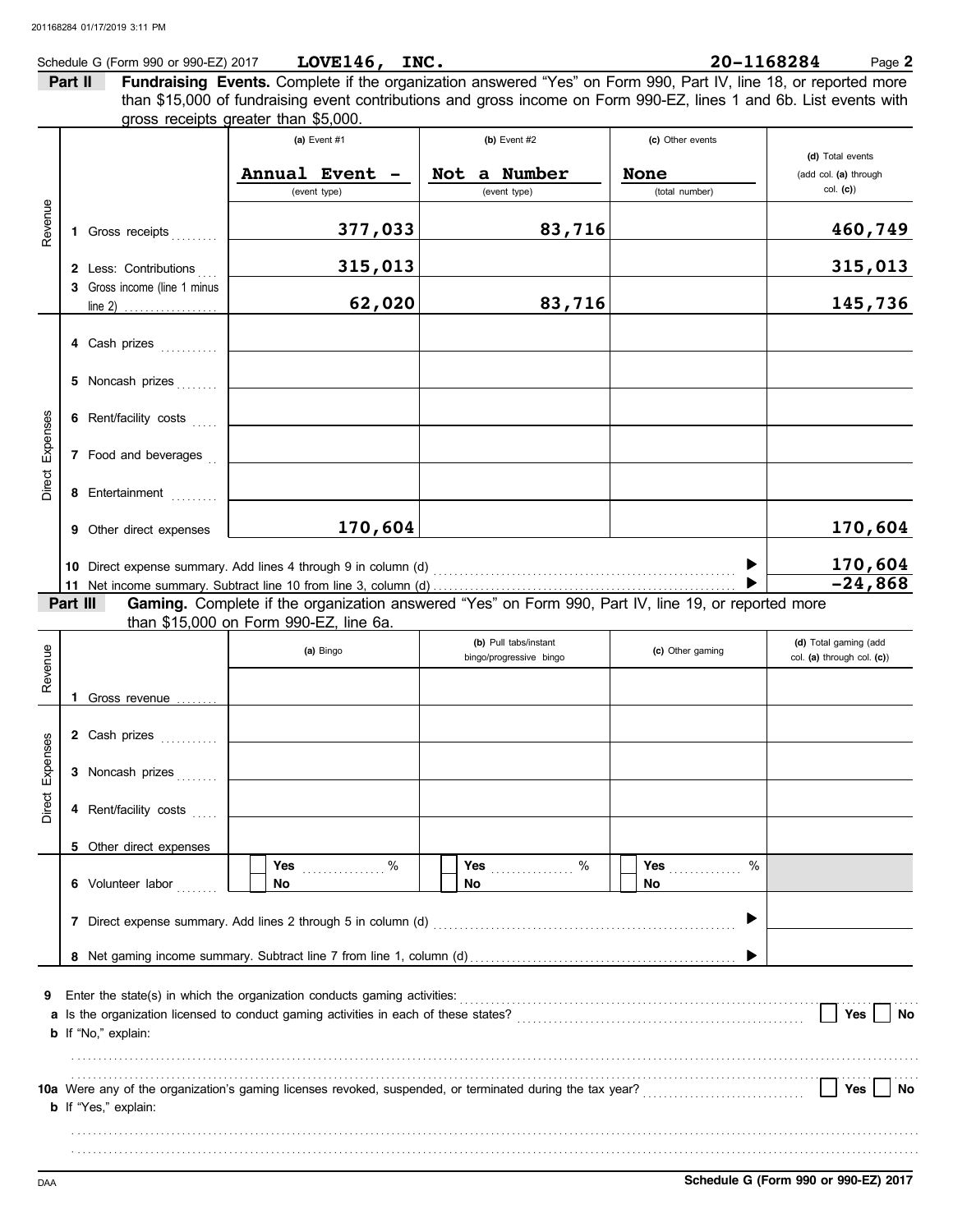|     | Schedule G (Form 990 or 990-EZ) 2017 LOVE146, INC.                        |          |                                                                                                                                                                                                                                      | 20-1168284                           |     |     | Page 3 |
|-----|---------------------------------------------------------------------------|----------|--------------------------------------------------------------------------------------------------------------------------------------------------------------------------------------------------------------------------------------|--------------------------------------|-----|-----|--------|
| 11  | Does the organization conduct gaming activities with nonmembers?          |          |                                                                                                                                                                                                                                      |                                      |     | Yes | No     |
| 12  |                                                                           |          | Is the organization a grantor, beneficiary or trustee of a trust, or a member of a partnership or other entity                                                                                                                       |                                      | Yes |     | No     |
| 13  | Indicate the percentage of gaming activity conducted in:                  |          |                                                                                                                                                                                                                                      |                                      |     |     |        |
| a   |                                                                           |          | The organization's facility encouragement and an architecture of the organization's facility encouragement and the organization's facility                                                                                           | 13а                                  |     |     | %      |
| b   |                                                                           |          | An outside facility <b>contract and the contract of a contract of a contract of a contract of a contract of a contract of a contract of a contract of a contract of a contract of a contract of a contract of a contract of a co</b> | 13b                                  |     |     | $\%$   |
| 14  | records:                                                                  |          | Enter the name and address of the person who prepares the organization's gaming/special events books and                                                                                                                             |                                      |     |     |        |
|     | Name                                                                      |          |                                                                                                                                                                                                                                      |                                      |     |     |        |
|     | Address                                                                   |          |                                                                                                                                                                                                                                      |                                      |     |     |        |
| 15a | revenue?                                                                  |          | Does the organization have a contract with a third party from whom the organization receives gaming                                                                                                                                  |                                      | Yes |     | No     |
| b   | If "Yes," enter the amount of gaming revenue received by the organization |          | $\frac{1}{2}$ and the                                                                                                                                                                                                                |                                      |     |     |        |
|     | amount of gaming revenue retained by the third party                      |          |                                                                                                                                                                                                                                      |                                      |     |     |        |
|     | If "Yes," enter name and address of the third party:                      |          |                                                                                                                                                                                                                                      |                                      |     |     |        |
|     | Name                                                                      |          |                                                                                                                                                                                                                                      |                                      |     |     |        |
|     | Address                                                                   |          |                                                                                                                                                                                                                                      |                                      |     |     |        |
| 16  | Gaming manager information:                                               |          |                                                                                                                                                                                                                                      |                                      |     |     |        |
|     | Name                                                                      |          |                                                                                                                                                                                                                                      |                                      |     |     |        |
|     | Gaming manager compensation                                               |          |                                                                                                                                                                                                                                      |                                      |     |     |        |
|     | Description of services provided                                          |          |                                                                                                                                                                                                                                      |                                      |     |     |        |
|     | Director/officer                                                          | Employee | Independent contractor                                                                                                                                                                                                               |                                      |     |     |        |
| 17  | Mandatory distributions:                                                  |          |                                                                                                                                                                                                                                      |                                      |     |     |        |
| a   |                                                                           |          | Is the organization required under state law to make charitable distributions from the gaming proceeds to                                                                                                                            |                                      |     |     |        |
|     | retain the state gaming license?                                          |          |                                                                                                                                                                                                                                      |                                      |     | Yes | No     |
| b   |                                                                           |          | Enter the amount of distributions required under state law to be distributed to other exempt organizations or                                                                                                                        |                                      |     |     |        |
|     | spent in the organization's own exempt activities during the tax year     |          |                                                                                                                                                                                                                                      |                                      |     |     |        |
|     | Part IV<br>See instructions.                                              |          | Supplemental Information. Provide the explanations required by Part I, line 2b, columns (iii) and (v); and<br>Part III, lines 9, 9b, 10b, 15b, 15c, 16, and 17b, as applicable. Also provide any additional information.             |                                      |     |     |        |
|     |                                                                           |          |                                                                                                                                                                                                                                      |                                      |     |     |        |
|     |                                                                           |          |                                                                                                                                                                                                                                      |                                      |     |     |        |
|     |                                                                           |          |                                                                                                                                                                                                                                      |                                      |     |     |        |
|     |                                                                           |          |                                                                                                                                                                                                                                      |                                      |     |     |        |
|     |                                                                           |          |                                                                                                                                                                                                                                      |                                      |     |     |        |
|     |                                                                           |          |                                                                                                                                                                                                                                      |                                      |     |     |        |
|     |                                                                           |          |                                                                                                                                                                                                                                      |                                      |     |     |        |
|     |                                                                           |          |                                                                                                                                                                                                                                      |                                      |     |     |        |
|     |                                                                           |          |                                                                                                                                                                                                                                      |                                      |     |     |        |
|     |                                                                           |          |                                                                                                                                                                                                                                      |                                      |     |     |        |
|     |                                                                           |          |                                                                                                                                                                                                                                      |                                      |     |     |        |
|     |                                                                           |          |                                                                                                                                                                                                                                      | Schedule G (Form 990 or 990-EZ) 2017 |     |     |        |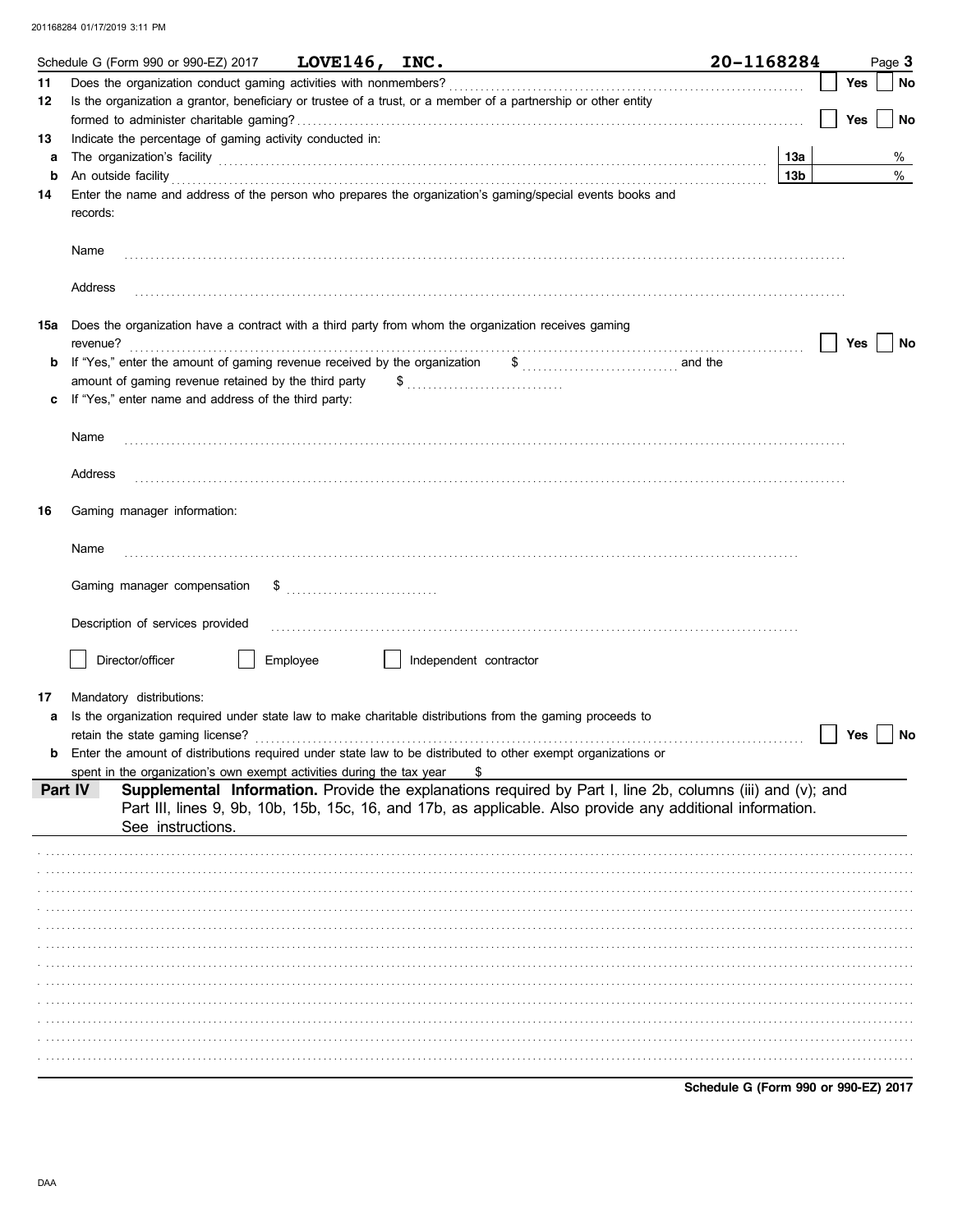|          | <b>SCHEDULE M</b>                                                                                                  |                               |                                                        | <b>Noncash Contributions</b>                                                       |    |                                                              | OMB No. 1545-0047     |     |     |
|----------|--------------------------------------------------------------------------------------------------------------------|-------------------------------|--------------------------------------------------------|------------------------------------------------------------------------------------|----|--------------------------------------------------------------|-----------------------|-----|-----|
|          | (Form 990)                                                                                                         |                               | Attach to Form 990.                                    | Complete if the organizations answered "Yes" on Form 990, Part IV, lines 29 or 30. |    |                                                              | 2017                  |     |     |
|          | Department of the Treasury                                                                                         |                               | Go to www.irs.gov/Form990 for the latest information.  |                                                                                    |    |                                                              | <b>Open To Public</b> |     |     |
|          | Internal Revenue Service<br>Name of the organization                                                               |                               |                                                        |                                                                                    |    | Employer identification number                               | Inspection            |     |     |
|          |                                                                                                                    |                               |                                                        |                                                                                    |    |                                                              |                       |     |     |
|          | <b>Types of Property</b><br>Part I                                                                                 | <b>LOVE146,</b><br>INC.       |                                                        |                                                                                    |    | 20-1168284                                                   |                       |     |     |
|          |                                                                                                                    |                               |                                                        | (c)                                                                                |    |                                                              |                       |     |     |
|          |                                                                                                                    | (a)<br>Check if<br>applicable | (b)<br>Number of contributions or<br>items contributed | Noncash contribution<br>amounts reported on<br>Form 990, Part VIII, line 1g        |    | (d)<br>Method of determining<br>noncash contribution amounts |                       |     |     |
| 1        | Art — Works of art                                                                                                 |                               |                                                        |                                                                                    |    |                                                              |                       |     |     |
| 2        | Art - Historical treasures                                                                                         |                               |                                                        |                                                                                    |    |                                                              |                       |     |     |
| 3        | Art - Fractional interests                                                                                         |                               |                                                        |                                                                                    |    |                                                              |                       |     |     |
| 4        | Books and publications                                                                                             |                               |                                                        |                                                                                    |    |                                                              |                       |     |     |
| 5        | Clothing and household<br>goods                                                                                    |                               |                                                        |                                                                                    |    |                                                              |                       |     |     |
| 6        | Cars and other vehicles                                                                                            |                               |                                                        |                                                                                    |    |                                                              |                       |     |     |
| 7        | Boats and planes                                                                                                   |                               |                                                        |                                                                                    |    |                                                              |                       |     |     |
| 8        | Intellectual property                                                                                              |                               |                                                        |                                                                                    |    |                                                              |                       |     |     |
| 9        | Securities - Publicly traded                                                                                       |                               |                                                        |                                                                                    |    |                                                              |                       |     |     |
| 10       | Securities - Closely held stock                                                                                    |                               |                                                        |                                                                                    |    |                                                              |                       |     |     |
| 11       | Securities - Partnership, LLC,                                                                                     |                               |                                                        |                                                                                    |    |                                                              |                       |     |     |
|          | or trust interests                                                                                                 | .                             |                                                        |                                                                                    |    |                                                              |                       |     |     |
| 12       | Securities - Miscellaneous                                                                                         |                               |                                                        |                                                                                    |    |                                                              |                       |     |     |
| 13       | Qualified conservation                                                                                             |                               |                                                        |                                                                                    |    |                                                              |                       |     |     |
|          | contribution - Historic                                                                                            |                               |                                                        |                                                                                    |    |                                                              |                       |     |     |
| 14       | structures<br>Qualified conservation                                                                               |                               |                                                        |                                                                                    |    |                                                              |                       |     |     |
|          | contribution - Other                                                                                               | .                             |                                                        |                                                                                    |    |                                                              |                       |     |     |
| 15       | Real estate - Residential                                                                                          |                               |                                                        |                                                                                    |    |                                                              |                       |     |     |
| 16       | Real estate - Commercial                                                                                           |                               |                                                        |                                                                                    |    |                                                              |                       |     |     |
| 17       | Real estate - Other                                                                                                |                               |                                                        |                                                                                    |    |                                                              |                       |     |     |
| 18       |                                                                                                                    |                               |                                                        |                                                                                    |    |                                                              |                       |     |     |
| 19       | Food inventory                                                                                                     |                               |                                                        |                                                                                    |    |                                                              |                       |     |     |
| 20<br>21 | Drugs and medical supplies<br>Taxidermy                                                                            |                               |                                                        |                                                                                    |    |                                                              |                       |     |     |
| 22       | Historical artifacts                                                                                               |                               |                                                        |                                                                                    |    |                                                              |                       |     |     |
| 23       | Scientific specimens                                                                                               |                               |                                                        |                                                                                    |    |                                                              |                       |     |     |
| 24       | Archeological artifacts                                                                                            |                               |                                                        |                                                                                    |    |                                                              |                       |     |     |
| 25       | Other<br>$\left(\begin{array}{ccc}\dots & \dots & \dots & \dots & \dots\end{array}\right)$                         | $\mathbf x$                   | 1                                                      | 73,777                                                                             |    |                                                              |                       |     |     |
| 26       | Other                                                                                                              |                               |                                                        |                                                                                    |    |                                                              |                       |     |     |
| 27       | Other                                                                                                              |                               |                                                        |                                                                                    |    |                                                              |                       |     |     |
| 28       | Other                                                                                                              |                               |                                                        |                                                                                    |    |                                                              |                       |     |     |
| 29       | Number of Forms 8283 received by the organization during the tax year for contributions for                        |                               |                                                        |                                                                                    |    |                                                              |                       |     |     |
|          | which the organization completed Form 8283, Part IV, Donee Acknowledgement                                         |                               |                                                        |                                                                                    | 29 |                                                              |                       | Yes | No. |
| 30a      | During the year, did the organization receive by contribution any property reported in Part I, lines 1 through     |                               |                                                        |                                                                                    |    |                                                              |                       |     |     |
|          | 28, that it must hold for at least three years from the date of the initial contribution, and which isn't required |                               |                                                        |                                                                                    |    |                                                              |                       |     |     |
|          | to be used for exempt purposes for the entire holding period?                                                      |                               |                                                        |                                                                                    |    |                                                              | 30a                   |     | X   |
| b        | If "Yes," describe the arrangement in Part II.                                                                     |                               |                                                        |                                                                                    |    |                                                              |                       |     |     |
| 31       | Does the organization have a gift acceptance policy that requires the review of any nonstandard                    |                               |                                                        |                                                                                    |    |                                                              |                       |     |     |
|          | contributions?                                                                                                     |                               |                                                        |                                                                                    |    |                                                              | 31                    |     | X   |
| 32a      | Does the organization hire or use third parties or related organizations to solicit, process, or sell noncash      |                               |                                                        |                                                                                    |    |                                                              |                       |     |     |
|          | contributions?                                                                                                     |                               |                                                        |                                                                                    |    |                                                              | 32a                   |     | X   |
|          | <b>b</b> If "Yes," describe in Part II.                                                                            |                               |                                                        |                                                                                    |    |                                                              |                       |     |     |

**33** If the organization didn't report an amount in column (c) for a type of property for which column (a) is checked, describe in Part II.

**For Paperwork Reduction Act Notice, see the Instructions for Form 990. Schedule M (Form 990) 2017**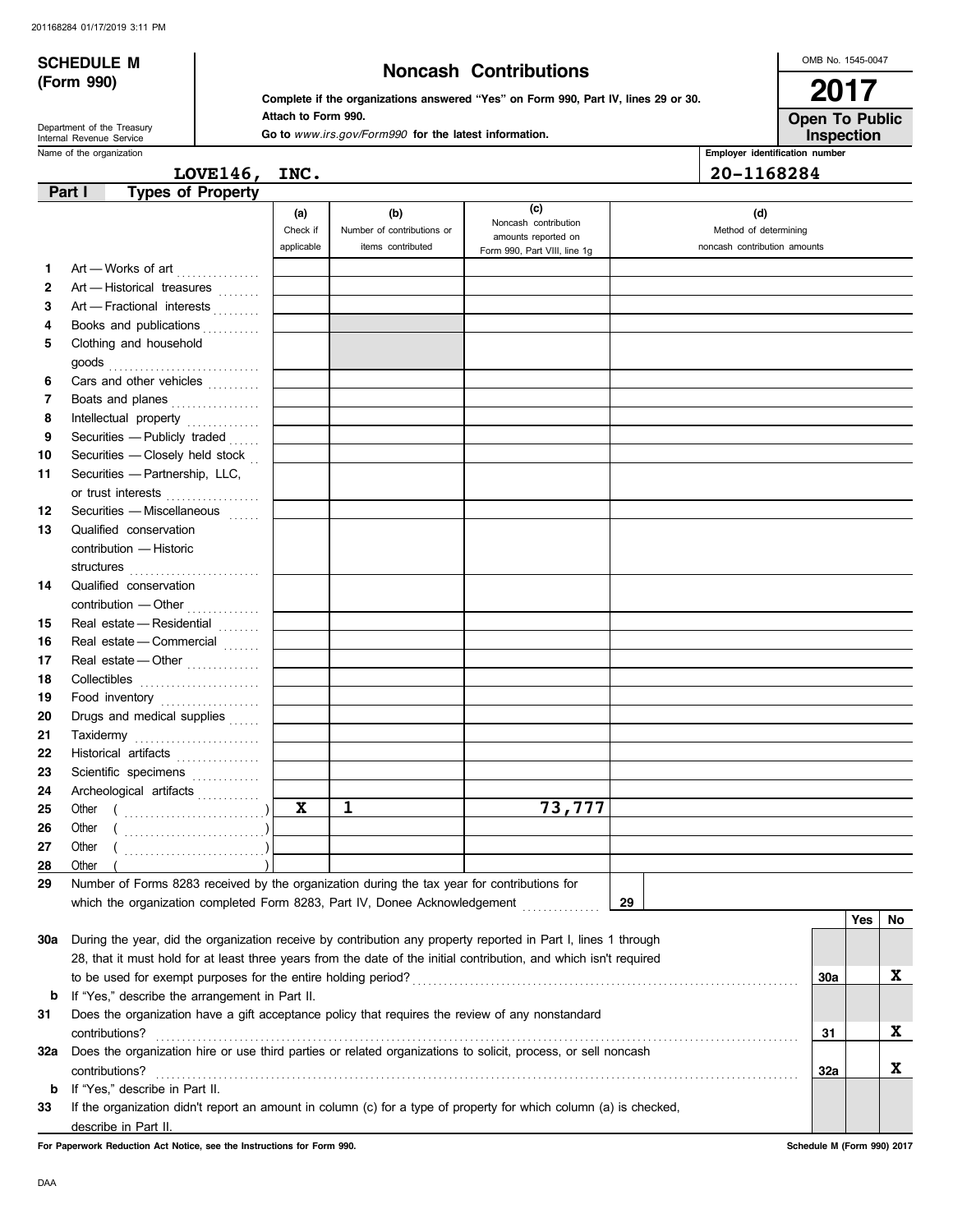| Schedule M (Form 990) 2017 | LOVE146, INC.                                                                     |  | 20-1168284                                                                                                                                                                                                                   | Page 2 |  |
|----------------------------|-----------------------------------------------------------------------------------|--|------------------------------------------------------------------------------------------------------------------------------------------------------------------------------------------------------------------------------|--------|--|
| Part II                    | or a combination of both. Also complete this part for any additional information. |  | Supplemental Information. Provide the information required by Part I, lines 30b, 32b, and 33, and whether<br>the organization is reporting in Part I, column (b), the number of contributions, the number of items received, |        |  |
|                            |                                                                                   |  |                                                                                                                                                                                                                              |        |  |
|                            |                                                                                   |  |                                                                                                                                                                                                                              |        |  |
|                            |                                                                                   |  |                                                                                                                                                                                                                              |        |  |
|                            |                                                                                   |  |                                                                                                                                                                                                                              |        |  |
|                            |                                                                                   |  |                                                                                                                                                                                                                              |        |  |
|                            |                                                                                   |  |                                                                                                                                                                                                                              |        |  |
|                            |                                                                                   |  |                                                                                                                                                                                                                              |        |  |
|                            |                                                                                   |  |                                                                                                                                                                                                                              |        |  |
|                            |                                                                                   |  |                                                                                                                                                                                                                              |        |  |
|                            |                                                                                   |  |                                                                                                                                                                                                                              |        |  |
|                            |                                                                                   |  |                                                                                                                                                                                                                              |        |  |
|                            |                                                                                   |  |                                                                                                                                                                                                                              |        |  |
|                            |                                                                                   |  |                                                                                                                                                                                                                              |        |  |
|                            |                                                                                   |  |                                                                                                                                                                                                                              |        |  |
|                            |                                                                                   |  |                                                                                                                                                                                                                              |        |  |
|                            |                                                                                   |  |                                                                                                                                                                                                                              |        |  |
|                            |                                                                                   |  |                                                                                                                                                                                                                              |        |  |
|                            |                                                                                   |  |                                                                                                                                                                                                                              |        |  |
|                            |                                                                                   |  |                                                                                                                                                                                                                              |        |  |
|                            |                                                                                   |  |                                                                                                                                                                                                                              |        |  |
|                            |                                                                                   |  |                                                                                                                                                                                                                              |        |  |
|                            |                                                                                   |  |                                                                                                                                                                                                                              |        |  |
|                            |                                                                                   |  |                                                                                                                                                                                                                              |        |  |
|                            |                                                                                   |  |                                                                                                                                                                                                                              |        |  |
|                            |                                                                                   |  |                                                                                                                                                                                                                              |        |  |
|                            |                                                                                   |  |                                                                                                                                                                                                                              |        |  |
|                            |                                                                                   |  |                                                                                                                                                                                                                              |        |  |
|                            |                                                                                   |  |                                                                                                                                                                                                                              |        |  |
|                            |                                                                                   |  |                                                                                                                                                                                                                              |        |  |
|                            |                                                                                   |  |                                                                                                                                                                                                                              |        |  |
|                            |                                                                                   |  |                                                                                                                                                                                                                              |        |  |
|                            |                                                                                   |  |                                                                                                                                                                                                                              |        |  |
|                            |                                                                                   |  |                                                                                                                                                                                                                              |        |  |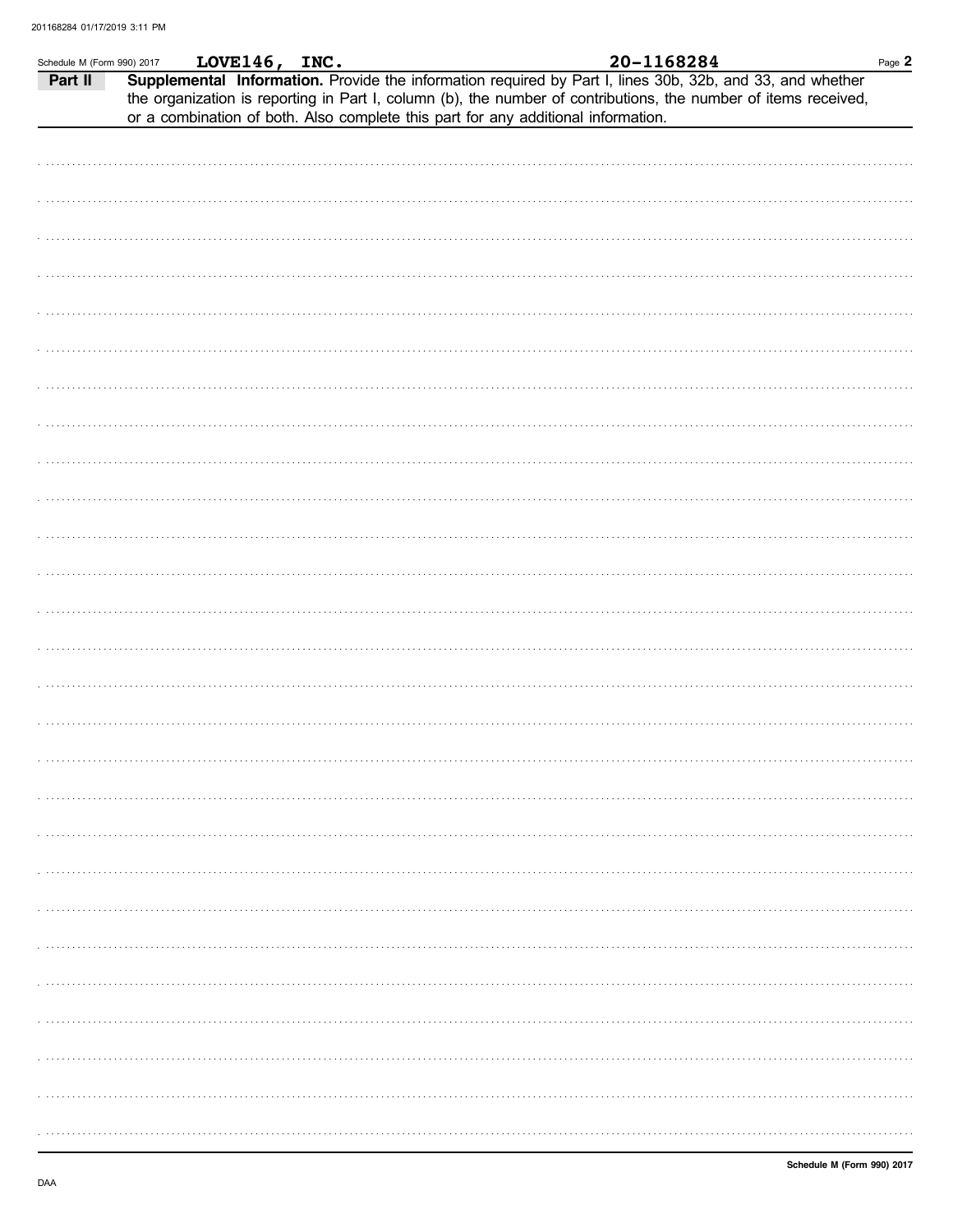**SCHEDULE O** (Form 990 or 990-EZ)

#### Supplemental Information to Form 990 or 990-EZ

Complete to provide information for responses to specific questions on Form 990 or 990-EZ or to provide any additional information.

> Attach to Form 990 or 990-EZ. Go to www.irs.gov/Form990 for the latest information.

OMB No. 1545-0047

2017

Open to Public Inspection

Department of the Treasury Internal Revenue Service Name of the organization

### $LOVE146$ ,  $INC.$

20-1168284

Employer identification number

Form 990, Part III, Line 4d - All Other Accomplishment WITH LOVE146'S SURVIVOR CARE AND PREVENTION EDUCATION PROGRAMS FOCUSED ON PROFESSIONALS DIRECTLY REACHING YOUTH AFFECTED BY TRAFFICKING, OUR MOBILIZATION INITIATIVE ENSURES OTHER INDIVIDUALS AND PROFESSIONALS CAN CONTRIBUTE TO THE WORK OF ENDING CHILD TRAFFICKING IN THEIR COMMUNITIES. LOVE146 PARTICIPATES, SHARES RESOURCES, AND CONSULTS WITH COMMUNITY STAKEHOLDERS. OUR MOBILIZATION INITIATIVE EQUIPS VOLUNTEERS TO RAISE STRATEGIC AWARENESS IN THEIR COMMUNITIES, INCLUDING HOSTING EVENTS AND UTILIZING TOOLS THAT EQUIP LOCATIONS SUCH AS HOTELS, MOTELS AND TRUCK STOPS WITH RESOURCES TO SPOT AND REPORT CHILD EXPLOITATION AND TRAFFICKING.

Form 990, Part VI, Line 11b - Organization's Process to Review Form 990 The CEO provides the return to all members of the Board of Directors and reviews the return with members of the Board of Directors prior to filing the return.

Form 990, Part VI, Line 12c - Enforcement of Conflicts Policy Board of Directors requires annual disclosure by management and the Board members of potencial conflicts of interest. All conflicts are resolved or individual is removed.

Form 990, Part VI, Line 15a - Compensation Process for Top Official Management compensation is subject to Board review and approval.

Form 990, Part VI, Line 19 - Governing Documents Disclosure Explanation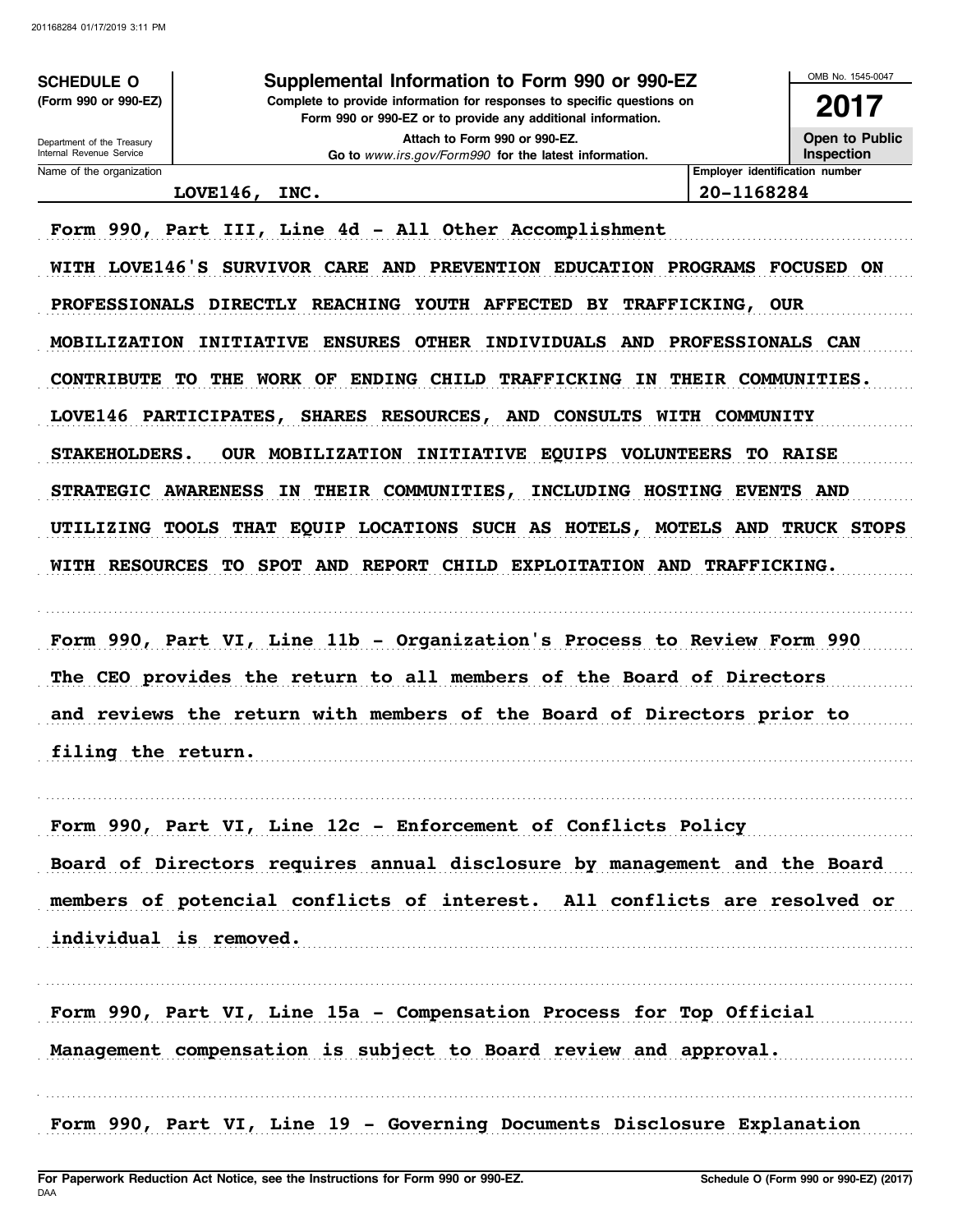| Schedule O (Form 990 or 990-EZ) (2017)<br>Name of the organization         | Employer identification number | Page 2 |
|----------------------------------------------------------------------------|--------------------------------|--------|
| LOVE146, INC.                                                              | 20-1168284                     |        |
| Governing documents are made available to the public upon request, through |                                |        |
| the Organizations website and through other organizations websites such as |                                |        |
| Guidestar and Charity Navigator.                                           |                                |        |
|                                                                            |                                |        |
|                                                                            |                                |        |
|                                                                            |                                |        |
|                                                                            |                                |        |
|                                                                            |                                |        |
|                                                                            |                                |        |
|                                                                            |                                |        |
|                                                                            |                                |        |
|                                                                            |                                |        |
|                                                                            |                                |        |
|                                                                            |                                |        |
|                                                                            |                                |        |
|                                                                            |                                |        |
|                                                                            |                                |        |
|                                                                            |                                |        |
|                                                                            |                                |        |
|                                                                            |                                |        |
|                                                                            |                                |        |
|                                                                            |                                |        |
|                                                                            |                                |        |
|                                                                            |                                |        |
|                                                                            |                                |        |
|                                                                            |                                |        |
|                                                                            |                                |        |
|                                                                            |                                |        |
|                                                                            |                                |        |
|                                                                            |                                |        |
|                                                                            |                                |        |